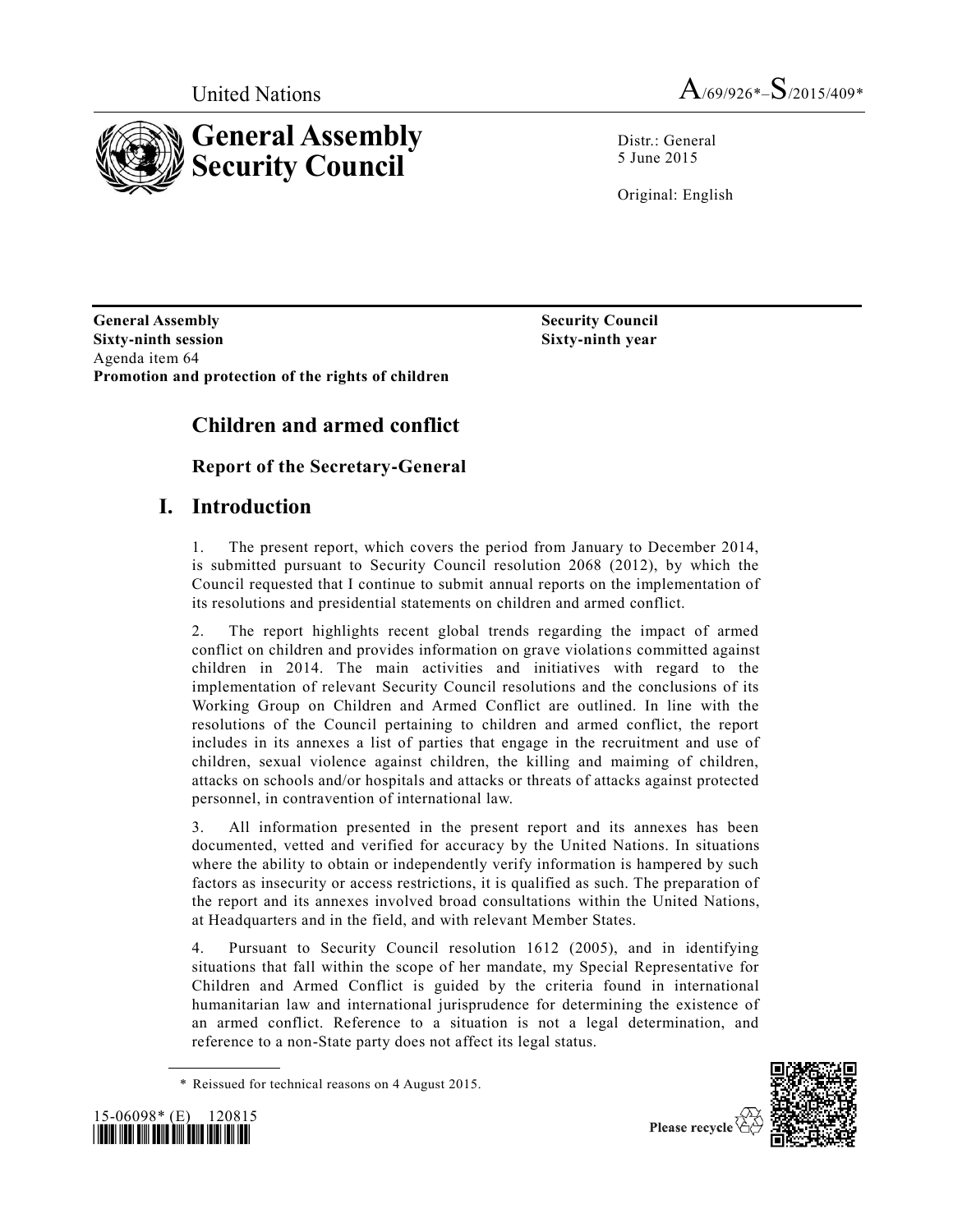# **II. Addressing the impact of armed conflict on children**

## **A. Trends and developments**

5. There were unprecedented challenges in 2014 with regard to the protection of tens of millions of children growing up in situations affected by conflict. In particular, children in several countries affected by major crises, namely, the Central African Republic, Iraq, Israel/State of Palestine, Nigeria, South Sudan and the Syrian Arab Republic, were exposed to the most egregious violations. This added to existing violations against children in protracted conflicts, such as in Afghanistan, the Democratic Republic of the Congo and Somalia. Most recently, the security situation in Yemen deteriorated further with reports, in April 2015, of significant numbers of child casualties.

### **B. Abductions as an increasing trend**

6. Mass abductions of civilians, including children, have become an increasingly prevalent feature of conflict in many situations described in the present re port. The abduction of children had primarily been a precursor to other violations, such as killing and maiming, recruitment and use, or sexual violence. In many instances, abducted children were also arbitrarily detained by Governments and armed groups. While these trends continued in 2014, armed groups abducted children in greater numbers and increasingly used abductions as a tactic to terrorize or target particular ethnic groups or religious communities.

7. In Iraq and the Syrian Arab Republic, over one thousand girls and boys were abducted by the Islamic State of Iraq and the Levant (ISIL). In one incident in the Syrian Arab Republic, ISIL abducted approximately 150 young boys on their way home from having taken school exams in Aleppo. They were released from captivity after a few months, during which they were physically abused, indoctrinated and made to observe violent practices. Towards the end of the year, ISIL issued a document justifying its sexual slavery of Yezidi girls abducted in Iraq. In Nigeria, Boko Haram abducted hundreds of women and girls in major attacks in Chibok and across the country's north-eastern region. Video statements released by Boko Haram indicated that the abductions were in retaliation against the Government for the detention of relatives and served as punishment for schoolchildren attending Western-style schools.

8. The information contained in the present report demonstrates that the increase in the frequency and scale of abductions has resulted in greater protection needs for children. The children require safe release, family tracing, medical, psychological and legal assistance and facilitation of voluntary repatriation in the context of crossborder abductions.

9. The long-term consequences of abductions are of concern. Dominic Ongwen of the Lord's Resistance Army (LRA) was transferred to the International Criminal Court in January 2015. Abducted by LRA in 1989 on his way to school, Dominic Ongwen rose to the rank of major at 18 years of age. His transfer to The Hague 25 years later is a reminder of the long-term consequences of such violations.

10. Rising concerns about abductions were highlighted by Member States in the March 2015 open debate of the Security Council on children and armed conflict. In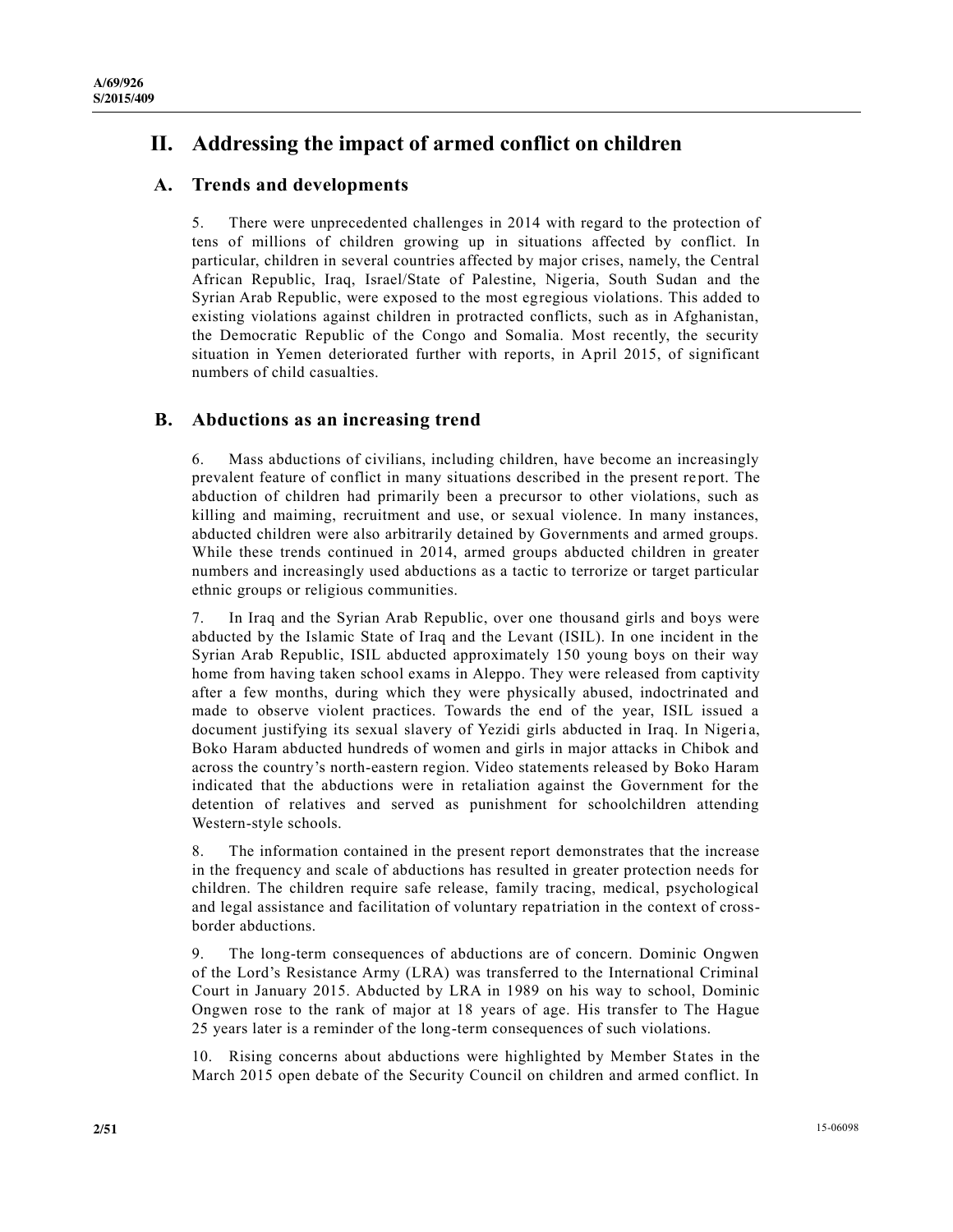the light of those concerns, my Special Representative will explore new ways to respond to the increasing occurrence of abductions. I call upon the Security Counc il to expand the tools available to child protection actors to gather information and report on the abduction of children, including through adding abductions as a trigger violation for listing within the annexes of this report.

### **C. Responses to extreme violence**

11. Extreme violence rose to unprecedented levels in 2014, leading to a dramatic increase of grave violations against children. Children have been disproportionately affected and were often the direct targets of acts of violence intended to inflict maximum casualties, terrorize entire communities and provoke worldwide outrage.

12. A tactic of extremist groups is the targeting of schools since they fundamentally object to the goal of universal education for children because they are an emblematic target. In other instances, schools located in areas controlled by extremist armed groups have had their curriculum changed to reflect the groups' ideology.

13. The military responses to the threat caused by extreme violence have also raised serious child protection concerns. In a number of situations where extreme violence is prevalent, military operations led by regional or international coalitions or by neighbouring countries have resulted in the killing and maiming of children. Children have also been subjected to sexual violence and recruited and used by pro-Government militias.

14. An area of particular concern related to the response to extreme violence is the deprivation of liberty of children due to their alleged association with extremist groups. Children have been detained on suspicion of being associated with an extremist group without review of the lawfulness of the deprivation of liberty. These children should be treated primarily as victims and their rights protected at all times. At a minimum, Member States should ensure that procedures or trials are consistent with international juvenile justice standards, with deprivation of liberty as a measure of last resort.

15. The reintegration of children recruited and used in extreme violence rais es new challenges. Reintegration has always required significant and long-term resources. However, the impact of exposure to the severity of the violence committed in 2014 across a number of situations will cause particularly serious and long-term distress. Comprehensive programmes are needed to address the reintegration needs of these children. Only through concerted action will it be possible to establish measures to mitigate the harm done to them.

16. Responding appropriately to extreme violence is complex, but it is imperative that all responses be conducted in full compliance with international humanitarian law, refugee law and human rights law. These international legal obligations are the minimum that must be in place in all national, regional and international responses to security threats. The Security Council, African Union, European Union, League of Arab States, North Atlantic Treaty Organization, coalition Member States and individual Member States should ensure that responses include specific mitigating measures for the protection of children. I also encourage all concerned Governments to ensure that the recruitment and use of children and other grave violations against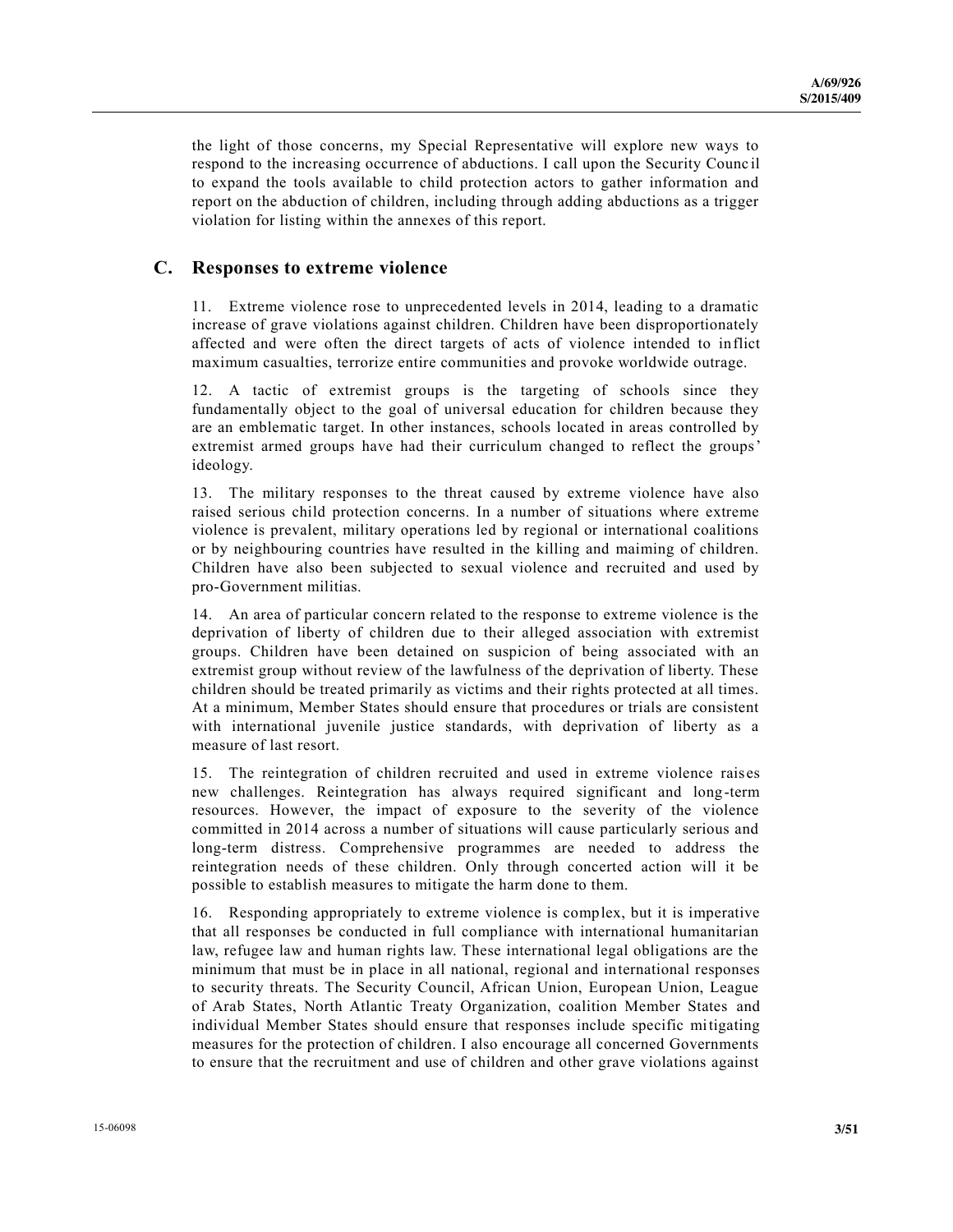children, are criminalized, allegations of violations investigated and perpetrators held to account. It is also critical that military operations be complemented by efforts to address the root causes that lead to the emergence of extremist groups. Recognizing and addressing social deprivation and alienation of communities, strengthening efforts to grant access to education and other key social services will contribute to isolating the leaders of extremist groups through delegitimizing their discourse and reducing the numbers who willingly enlist.

### **D. Engagement with non-State actors**

17. Forty-nine armed groups are listed in the annexes to the present report because they have committed grave violations against children. Engaging with that group of actors is inherently challenging, given their variety, number and often changing nature. The emergence of extremist groups has compounded the challenge. Notwithstanding those limitations, the United Nations has sustained dialogue with armed groups in several situations of conflict during the period under review with the aim of ending and preventing violations, negotiating the separation of children and facilitating their reintegration. As a result of that engagement, the leadership of a number of armed groups have issued command orders to prohibit and sanction child recruitment and use and other grave violations against children.

18. Engaging with armed groups requires a case-by-case approach. My Special Representative has utilized engagements with mediators, special envoys and regional organizations to integrate the protection of children into peacemaking initiatives, such as the Agreement on the cessation of hostilities in the Central African Republic, which was signed in Brazzaville in July by parties to the conflict in the country. This approach has contributed to gaining commitments from a number of non-State actors to end the recruitment and use of children and prevent other grave violations throughout the reporting period.

19. However, the nature of many armed groups listed in the annexes to the present report, combined with limitations on the access of the United Nations, presents challenges for monitoring commitments. While it is commendable when an armed group pledges to better protect children, such commitments need to be translated into concrete and verifiable actions that make a difference in children's lives.

20. With child protection partners in the field, my Special Representative will continue to identify opportunities to engage in dialogue with armed groups, obtain concrete commitments and sign action plans. The sustained and complementary use of multiple tools is needed to accelerate progress in compliance by armed groups with international child protection standards. In order for those tools to be effective, Member States should allow independent access to the United Nations in order to facilitate monitoring and reporting.

### **E. "Children, Not Soldiers" campaign**

21. In March, my Special Representative and the United Nations Children's Fund (UNICEF) launched the campaign "Children, Not Soldiers" to end and prevent the recruitment and use of children by government security forces by the end of 2016. The campaign generated wide support from Member States, United Nations and civil society partners and provided opportunities for the countries involved to have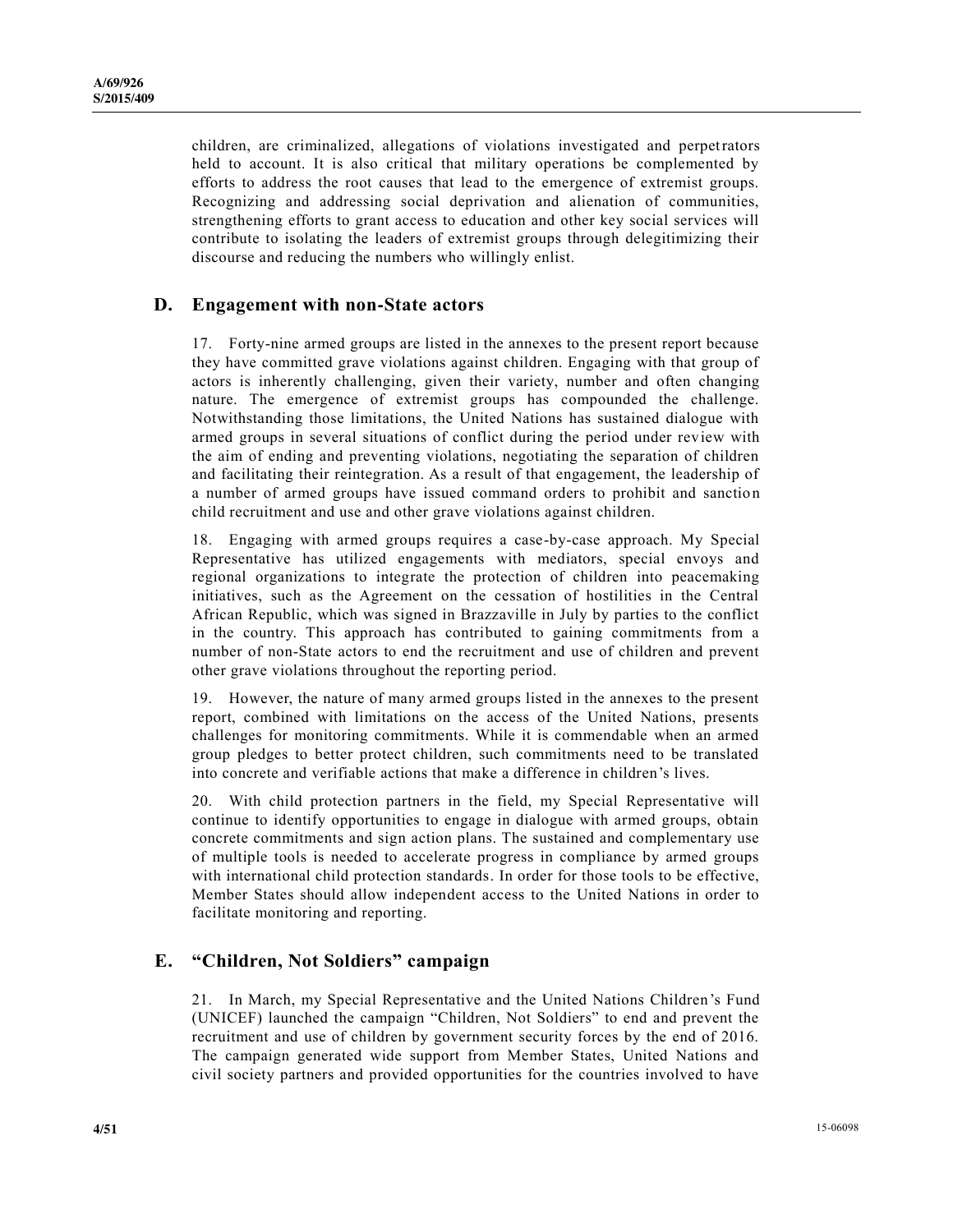an exchange on experiences and best practices. In the campaign's first year, progress was steady. Six of the seven countries concerned — Afghanistan, the Democratic Republic of the Congo, Myanmar, Somalia, South Sudan and Yemen have signed or recommitted to action plans. I encourage the Sudan to sign an action plan with the United Nations.

22. A first country, Chad, fully complied with the measures detailed in its action plan, and its armed forces were delisted from the annexes to the present report in 2014. Other Governments have enacted laws to criminalize underage recruitment, released children from army ranks, conducted national awareness campaigns, and developed and implemented age-assessment mechanisms.

23. Throughout the coming year, my Special Representative will continue to reach out to Member States concerned with the campaign, the international community, regional organizations and all relevant partners to mobilize political, technical and financial support to address challenges faced by countries in the implementation of their action plan. This is necessary in order to put in place mechanisms strong enough to safeguard the progress accomplished to protect children from recr uitment if a new crisis strikes. In the campaign's second year, United Nations efforts and advocacy will be directed to encourage all countries concerned with the campaign that have not yet done so to criminalize and prosecute the recruitment and use of children. Accountability remains far too rare, even in countries that have criminalized the recruitment of children.

24. Putting in place strong age-assessment procedures for troop screening and recruitment is another challenge faced by most countries involved in the campaign. It is an essential, yet often difficult, step to execute accurately, especially in countries lacking well-established national birth registration systems.

25. The release of children found in the ranks of national security forces is an essential step, and must be followed by adequate and properly resourced reintegration services that also take into account the particular needs of girls. Resources must be available for community-based programmes that provide psychosocial assistance and help children build their future through educational and vocational opportunities.

## **III. Information on grave violations committed against children during armed conflict and progress made by parties on dialogue, action plans and other measures to halt and prevent violations against children**

### **A. Situations on the agenda of the Security Council**

#### **Afghanistan**

26. The Government of Afghanistan faced sustained security challenges in the reporting period, most notably following the presidential elections. In my previous annual report, I highlighted the significant spike in the killing and maiming of children in Afghanistan. In 2014, the reported number increased by 48 per cent, to 2,502 child casualties.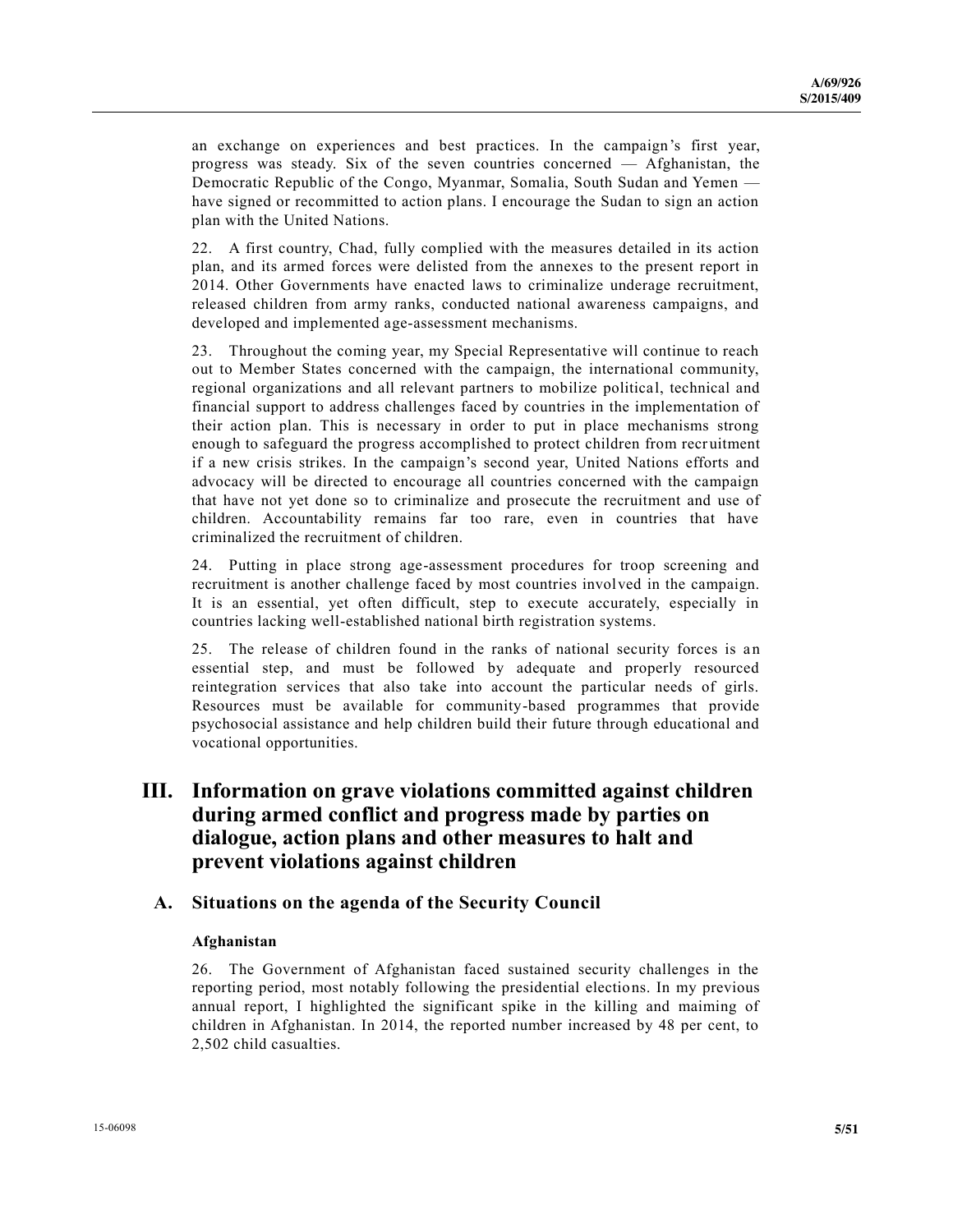27. The United Nations documented the recruitment and use of 68 children (65 boys, 3 girls) of which 22 were verified (all boys), one each by the Afghan National Police and the Afghan local police and 20 associated with the Taliban and other armed groups. This marks a decrease in child recruitment and use in Afghanistan compared with 2013, when 97 children were reportedly recruited and used. However, owing to widespread underreporting, these figures do not accurately reflect the situation. In a worrisome trend, the Taliban continued to recruit children to carry out suicide attacks and to plant improvised explosive devices, and used them in active combat and as spies. For example, on 9 February, a 14-year-old suicide bomber detonated explosives near an Afghan National Security Forces checkpoint in Sharan district, injuring six civilians and five national police officers. The Taliban claimed responsibility for the attack.

28. The pilot child protection units in the national police in four provinces reportedly prevented 156 children from enlisting, indicating a potential for a large and beneficial impact if such units are replicated across the country. In addition, the local police reported 55 cases of rejected underage applicants.

29. As at December, according to the Ministry of Justice, 258 boys were held in juvenile rehabilitation centres across the country on national security-related charges, including association with armed groups. Of 105 child detainees interviewed by the United Nations between February 2013 and December 2014, 44 reported having been subjected to ill-treatment or torture.

30. The increase in child casualties included at least 710 children killed and 1,792 injured in 1,091 separate incidents. Armed groups, including the Taliban and the Hizb-e-Islami, were responsible for 1,343 child casualties (392 killed, 951 injured), Afghan national security forces for 396 (126 killed, 270 injured), and international military forces for 38 (24 killed, 14 injured). Cross-border shelling from Pakistan resulted in 57 child casualties (5 killed, 52 injured). The United Nations was unable to attribute 668 child casualties (163 killed, 505 injured), particularly in incidents of crossfire.

31. Ground engagements were the leading cause of child casualties, resulting in the killing of 311 children and injury to 920 others, nearly double the number in 2013. Attacks with improvised explosive devices by armed groups caused 664 child casualties. Suicide attacks resulted in 214 child casualties, up by 80 per cent compared to the previous year. Explosive remnants of war killed or maimed 328 children. Air strikes by international military forces resulted in 38 child casualties, including eight from drone strikes.

32. In nine incidents, eight boys and six girls reportedly were victims of sexual violence. Of these, five cases, affecting four girls and two boys, were verified. Four verified incidents were attributed to the national police, and one incident to a pro-Government militia commander. On a positive note, regarding accountability, a local police member from Laghman Province was sentenced in March to 10 years of imprisonment for sexual assault and attempted rape of a seven-year-old boy.

33. Schools were attacked in 163 verified incidents, including 29 attacks or threats of attack against protected personnel and 28 incidents of placement of improvised explosive devices inside school premises. Several attacks were related to the use of schools as polling stations. A total of 94 incidents were attributed to the Taliban and other armed groups, 1 to international forces and 68 incidents that could not be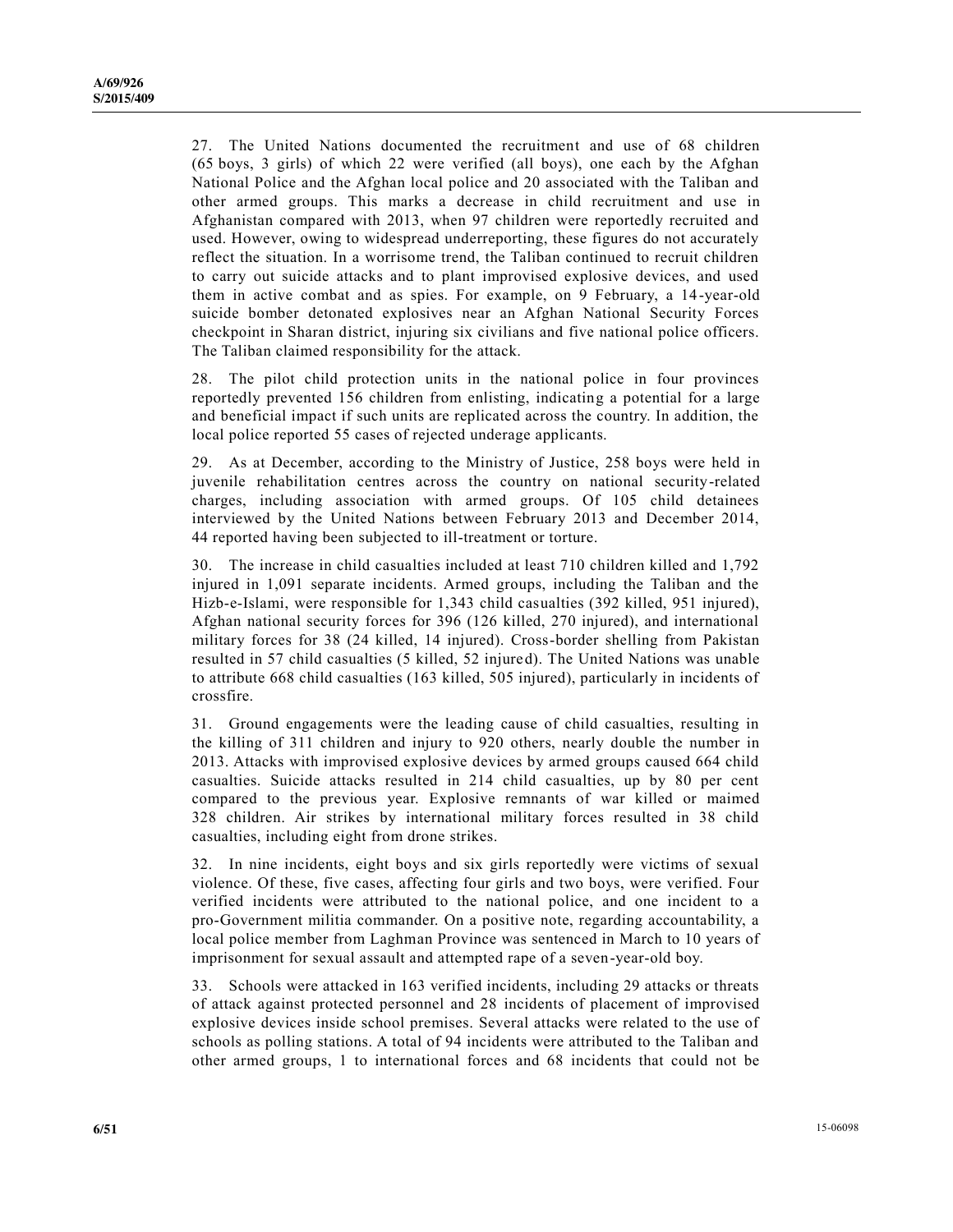attributed. Girls' education was particularly targeted by the Taliban, including the distribution of leaflets with serious threats against students, intimidation of female teachers, attacks on school personnel for not complying with the Taliban's demand to close schools, and attacks on students on their way to school. At least 469 Afghan schools remained closed because of insecurity.

34. At least 10 health-care personnel were killed and 14 were abducted. Health facilities continued to be attacked directly or as collateral damage. A total of 38 verified incidents were attributed to armed groups, including 13 to the Taliban, and 4 to the Afghan national security forces, including forced entries into health facilities in search of alleged armed group elements.

35. The United Nations verified 11 cases of military use of schools by the Taliban (3), Afghan National Army (3), the local police (3), the national police (1), and other Afghan national security forces units (1), as well as 3 incidents of military use of hospitals by the national police and the Taliban.

36. Twenty-four boys and two girls were abducted in 17 separate incidents, resulting in the killing of at least four boys by the Taliban, the rape of two girls by the local police, and the rape of a boy by a pro-Government militia. Overall, the Taliban abducted 15 boys, accusing them of being Government spies.

37. The United Nations verified 72 of 83 reported incidents affecting humanitarian access to children. There were 125 abductions of humanitarian personnel, the killing and injuring of 41, and 9 attacks on humanitarian convoys, including 2 United Nations convoys. Armed groups, notably the Taliban, were responsible for 85 per cent of all verified incidents, including intimidation of humanitarian personnel.

38. In a welcome development, in July, the Government officially endorsed a road map for compliance with the action plan to end and prevent child recruitment into its security forces. Significant progress was made on three of five priority actions, in particular the adoption of a presidential decree criminalizing child recruitment by Government security forces, which came into effect on 2 February 2015. Furthermore, the Ministry of the Interior issued and disseminated a directive prohibiting the use of children at national police and local police checkpoints, including in support roles, stating that the perpetrators would be sanctioned. Efforts also continued to strengthen age assessment procedures and disseminate guidance to recruitment units.

39. Despite the progress achieved, significant efforts are needed by all actors to fully implement the action plan. The lack of services for children rejected from recruitment or released from active service remained a significant concern. Moreover, I urge the Government of Afghanistan to address widespread impunity for violations of children's rights, particularly within the national police and local police, and investigate the allegations of torture. I condemn the grave violations committed against children by armed groups, including the Taliban, the Haqqani Network and Hezb-i-Islami and urge them to immediately end all grave violations against children.

#### **Central African Republic**

40. The situation of children in the Central African Republic worsened as fighting between armed groups, including anti-Balaka and ex-Séléka, and attacks targeting civilians continued. In line with its mandate, the United Nations Multidimensional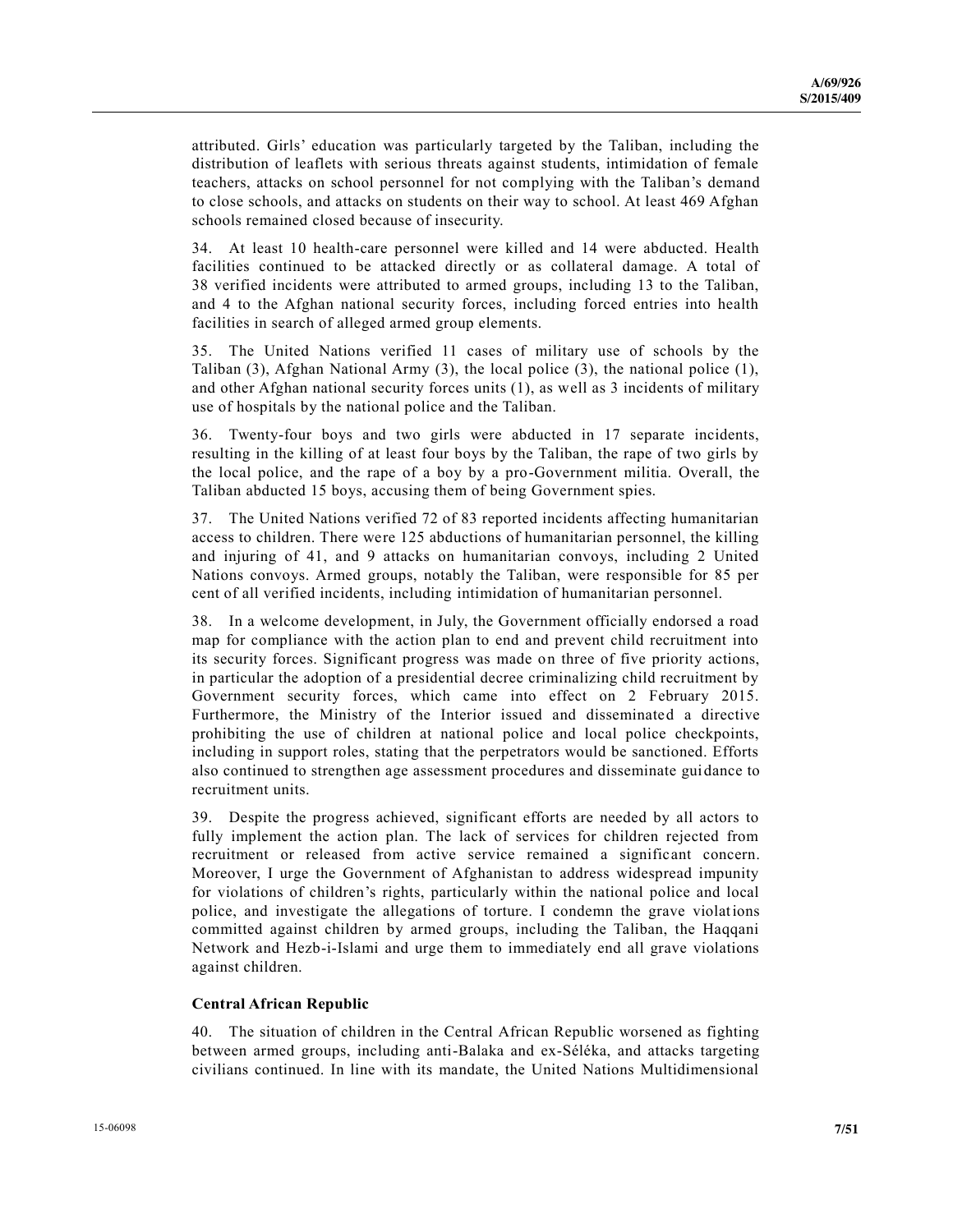Integrated Stabilization Mission (MINUSCA) supported consultations to revitalize an inclusive reconciliation and political dialogue which resulted in the cessation of hostilities agreement, including commitments to end violations against children, signed in Brazzaville in July.

41. The United Nations verified 464 cases of new recruitment, including 446 by anti-Balaka (86 girls, 360 boys) and 18 boys by ex-Séléka. However, violations are thought to be largely underreported because of lack of access and limited monitoring capacity on the ground.

42. The period was characterized by a sharp increase in the number of documented cases of killing and maiming of children as young as three months old, with 146 killed (109 boys, 37 girls) and 289 injured (182 boys, 107 girls). A total of 58 of the killings were attributed to ex-Séléka, 49 to anti-Balaka, and 20 to unidentified armed men. Children were caught in crossfire, hacked to death with machetes and killed or injured by bullets. For example, in January, four boys between 9 and 10 years of age were beheaded by ex-Séléka in retaliation for an attack against Muslim community members in Bangui. Between January and February, 22 children, including 9 girls, were killed during attacks by anti-Balaka against ex-Séléka and Muslim communities. In August, Muslim youths associated with ex-Séléka attacked the Saint Joseph Cathedral in Bambari, killing 20 children and injuring 4.

43. Rape and other forms of sexual violence against children continue to be of great concern. The rape of 405 girls and 1 boy, between the ages of 7 and 17, were documented throughout the country; 205 by ex-Séléka, 187 by anti-Balaka, 12 by unidentified persons and 2 by the national police. Sexual violence incidents remained largely underreported. Also of concern is the fact that the leadership of both anti-Balaka and ex-Séléka did not take action against identified alleged perpetrators of rape against children when cases were reported to them.

44. The United Nations interviewed several boys following allegations of repeated acts of sexual violence by elements of "Operation Sangaris" in and around the M'Poko camp for displaced persons in Bangui between December 2013 and May 2014. Their national authorities have opened an investigation that is ongoing. The victims have been provided with necessary assistance by the United Nations and local partners. It is of the utmost importance that the perpetrators be held responsible.

45. Both anti-Balaka and ex-Séléka looted schools and hospitals and threatened health personnel, students and teachers. The United Nations documented nine attacks on schools, including four attributed to anti-Balaka, four to ex-Séléka.

46. Five other schools were temporarily used by the International Support Mission to the Central African Republic and "Operation Sangaris" and later vacated. The United Nations also verified nine attacks against hospitals. In addition, many schools and hospitals that were looted, destroyed or damaged in 2013 remained closed.

47. Thirty-four abductions of children (22 boys, 12 girls), some as young as 3 years of age, were verified, marking a decrease compared with 2013, in particular because of the decline of LRA attacks in the Central African Republic. Sixteen abductions were attributed to anti-Balaka, eight to LRA and two to ex-Séléka. In some cases, children were specifically targeted for ransom or as retaliation against communities.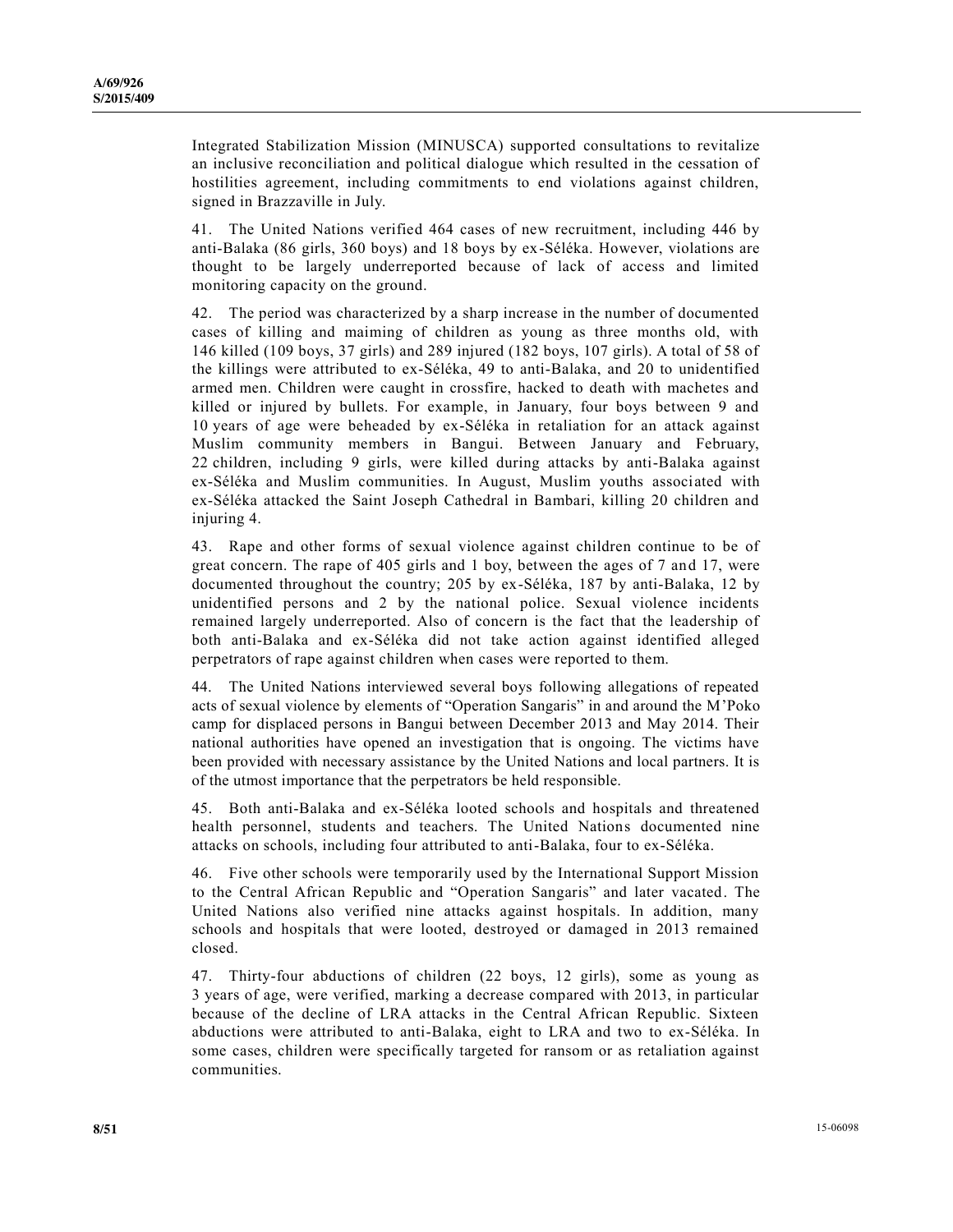48. A total of 80 incidents of denial of humanitarian access were verified in Bangui and the east of the country, including 42 attributed to anti-Balaka, 18 to ex-Séléka, and 20 to unidentified armed men. Incidents included shooting and stone-throwing at vehicles, carjacking, attacks on staff at their residences and looting of offices.

49. The United Nations engaged with the anti-Balaka and ex-Séléka leadership to identify and separate children associated with those groups. Efforts resulted in the separation of 2,807 children (2,161 boys, 646 girls) between the ages of 8 and 17, including 2,347 from anti-Balaka and 446 from ex-Séléka.

50. Dialogue was also initiated with the military chains of command of two ex-Séléka factions: the Rassemblement patriotique pour le renouveau de Centafrique (RPRC) and Union pour la paixen la Centrafrique (UPC), resulting in the issuance of command orders by the military leadership of both factions to end the recruitment and use of children. In follow-up to this development, UNICEF provided training to over 400 combatants and officers from both factions. In addition, sensitization workshops were organized for anti-Balaka in Bangui and other south-eastern localities.

51. The collapse of the judicial system and other core functions of the State resulted in widespread impunity allowing grave violations against children to be committed on a large scale. To address the situation, MINUSCA was mandated under Security Council resolution 2149 (2014) to assist the transitional authorities to arrest and bring to justice those responsible for war crimes and crimes against humanity. The Ministry of Justice and MINUSCA signed a memorandum of understanding establishing urgent temporary measures to restore law and order and fight impunity. In this context, two anti-Balaka members who allegedly raped a 14-year-old girl in November in Bangui were arrested by MINUSCA police and handed over to the national gendarmerie for investigation. As at April 2015, the two individuals were awaiting trial.

#### **Chad**

52. The Chadian National Army was delisted from the annex of the previous report (A/66/782-[S/2012/61\)](http://undocs.org/A/66/782) following the full implementation of the action plan to end the recruitment and use of children, signed with the United Nations in 2011. During the reporting period, no recruitment or use of children by the national army was reported. The United Nations continued to provide support to the Government of Chad, with a particular focus on training, age assessment mechanisms and birth registration.

53. As part of ongoing follow-up, the Government signed a protocol agreement in September with the United Nations regarding the handover of children associated with armed forces or groups. The protocol includes provisions that secure the handover of children to child protection actors, regardless of their country of origin, and ensures adequate protection of children held in detention. Prior to the development of the protocol, 44 children associated with ex-Séléka in the Central African Republic had entered Chad and been arrested. Following joint collaboration among the United Nations, the Government of Chad and a national non-governmental organization (NGO), the children were released and handed over to child protection actors for family reunification and social reintegration. The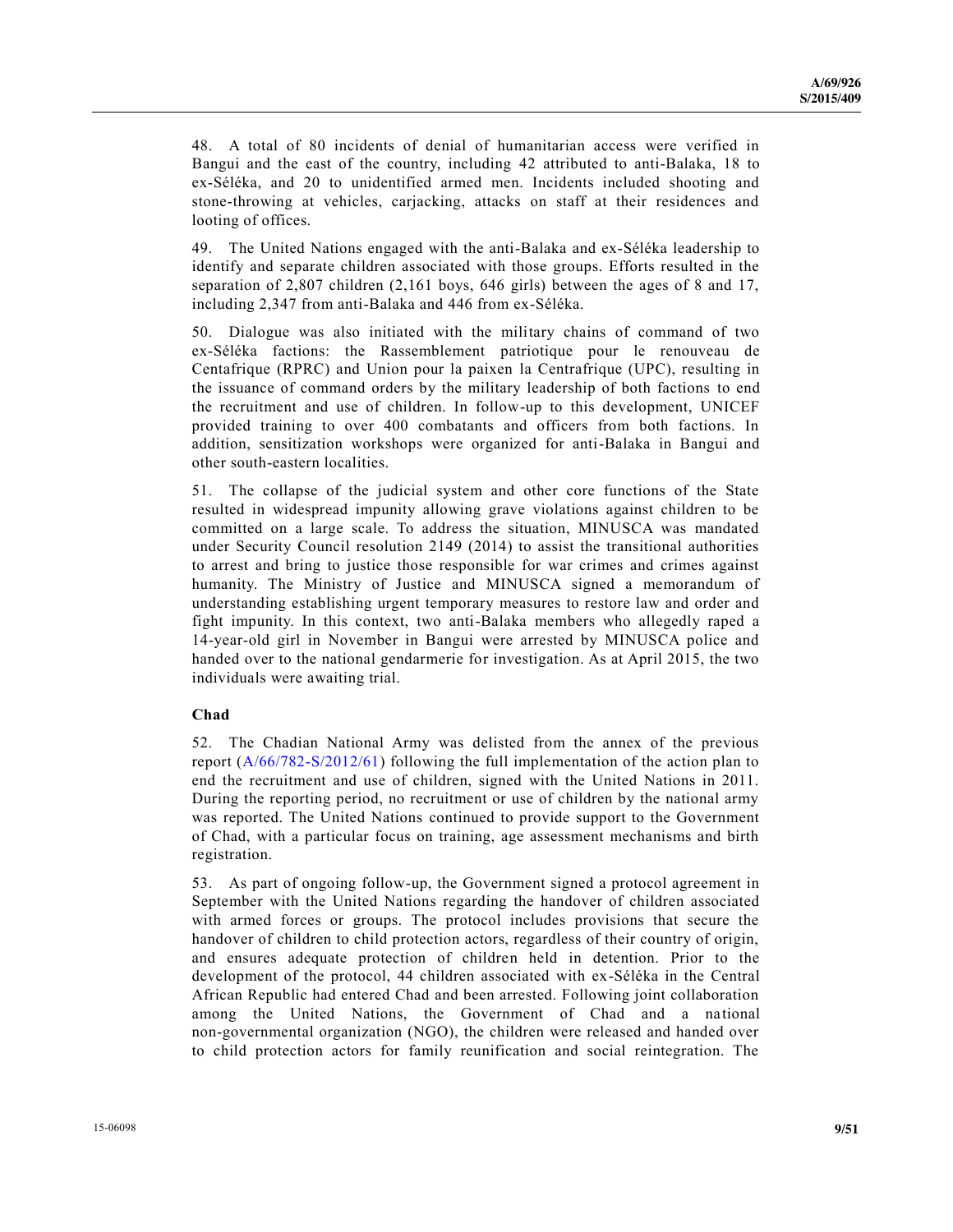protocol is also a valuable tool for the handover of children detained in the context of operations against Boko Haram.

54. A total of 346 national army troops attended child protection sessions and completed the training of trainers. Predeployment training of Chadian peacekeepers continued and a total of 864 soldiers took part before their deployment to the United Nations peacekeeping mission in Mali. An additional 1,500 troops were trained in Lumia prior to their departure for Mali.

55. Instability in the surrounding countries of the Central African Republic, Libya and the Sudan, as well the threat posed by Boko Haram in the Lake Chad Basin area, continued to have an impact on Chad. More than 150,000 people fled the Central African Republic and thousands of Nigerians, the majority of whom were children, arrived in Chad to escape the conflict. The children, often separated from their families, had experienced distress and were in need of special care. This spillover also affected border communities where child protection services are scarce and the risk of recruitment by armed groups is high. I call upon all stakeholders and the donor community to put in place adequate monitoring and protection mechanisms in southern Chad and in the Lake Chad Basin region to prevent and end violations.

56. I welcome the sustained efforts of the Government of Chad to enhance the protection of children and prevent new violations. The adoption of a Child Protection Code and the Criminal Code would further strengthen the legislative framework. In the context of the Government's participation in peacekeeping operations and in military operations against Boko Haram, I encourage the Government to continue to play a pivotal role in ensuring respect and compliance with international humanitarian and human rights law. In the of the progress made in the implementation of the action plan, the situation of Chad will be removed from the report as of 2016.

#### **Côte d'Ivoire**

57. More than three years after the post-electoral crisis in Côte d'Ivoire, the security situation continued to improve, although marked with sporadic inc idents of armed attacks, banditry and other violent crimes, particularly along the border with Liberia. The United Nations verified 18 cases of rape and other forms of sexual violence committed by Forces républicaines de Côte d'Ivoire elements against girls aged 2 to 17, mostly in the western part of the country. Since 2007, when the last parties to the conflict were delisted from the annex to my report, the protection of children has continued to improve. In the light of that development, the situation of Côte d'Ivoire will be removed from the report as of 2016.

#### **Democratic Republic of the Congo**

58. The situation in eastern Democratic Republic of the Congo remained volatile and witnessed major political and security developments, including a series of military operations against armed groups. Since October, the Allied Democratic Forces (ADF) increased their attacks against civilians in Beni Territory and committed a series of massacres.

59. The United Nations documented 241 new cases of recruitment (223 boys, 18 girls), while a large backlog of children separated by national partners is still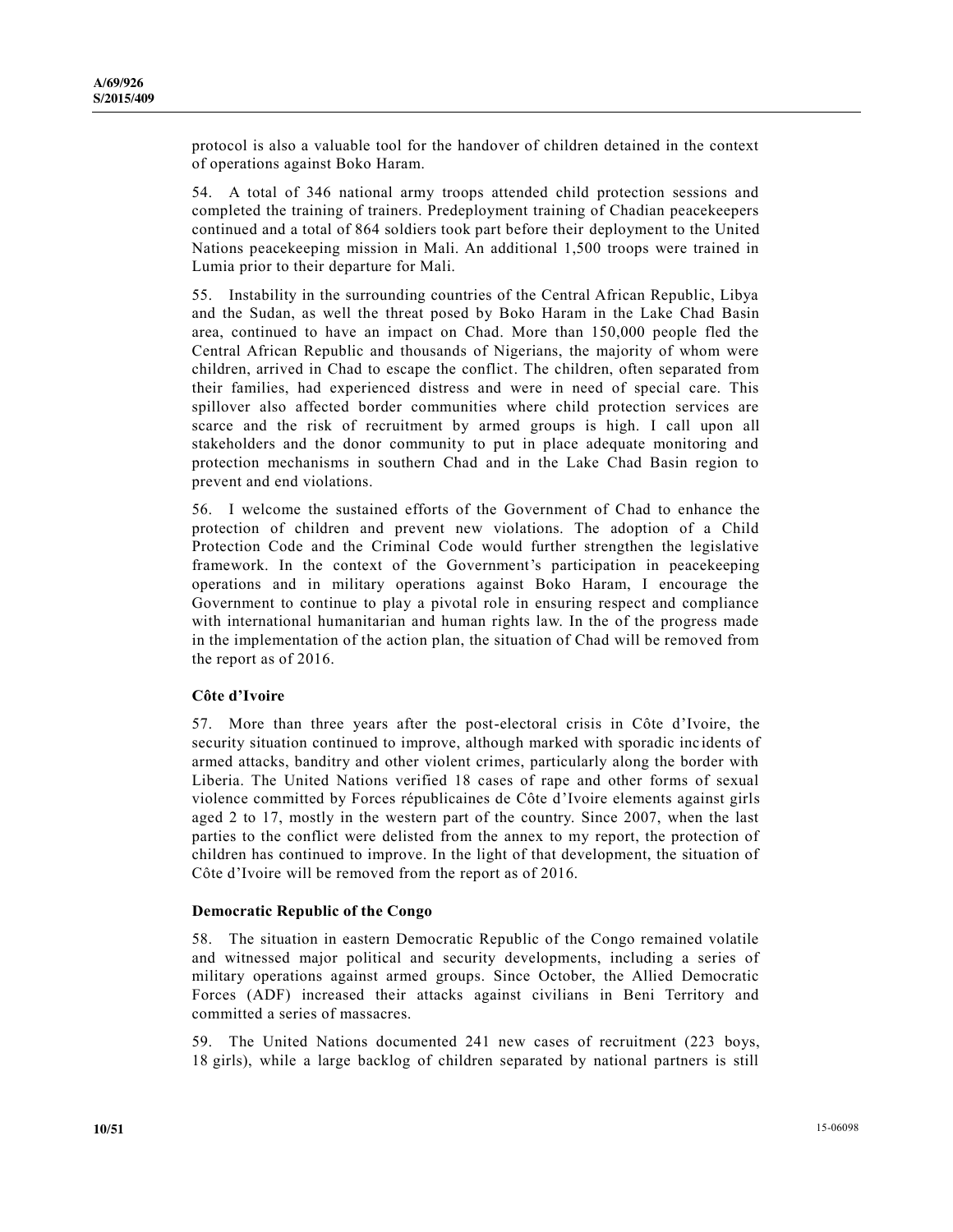under verification. Recruitment was carried out by Forces démocratiques de libération du Rwanda (FDLR) (63), Nyatura (32), Rayia Mutomboki (19), Union des patriotes congolais pour la paix (UPCP) (17), Forces de résistance patriotiques en Ituri (FRPI) (16), LRA (13), Nduma Defence Coalition/Cheka (NDC/Cheka) (13), Mayi Mayi Alliance pour un Congo libre et souverain (APCLS) (7) and other Mayi Mayi groups (61). Seventy-five per cent of those cases occurred in North Kivu. At least 57 children were used as combatants. Of the 18 girls, 8 were victims of sexual violence. One 17-year-old boy was recruited and used in combat by the Forces armées de la République démocratique du Congo (FARDC) in Rutshuru Territory. He was separated during a screening by the United Nations in a FARDC training camp in Bas-Congo in April.

60. Despite two Government directives, children continued to be arrested and detained for their association with armed groups. The United Nations secured the release of 121 children (110 boys, 11 girls) from FARDC, police and military prosecutor detention centres. Forty per cent of the children reported being subjected to ill-treatment during detention.

61. A total of 80 children (52 boys, 28 girls) were killed and 92 maimed (48 boys, 44 girls), mostly during violent attacks by armed groups targeting civilians. Thirty eight per cent of child casualties occurred during brutal attacks by ADF in Beni Territory, in which at least 250 persons, including 35 children, were massacred with machetes, knives, hammers or axes. In another significant incident, inter-ethnic violence between the Bafuliru and Barundi/Banyamulenge in June claimed the lives of at least 12 children, including two babies, in Mutarule. Forty children (16 boys, 24 girls) were respectively killed and maimed by explosive remnants of war.

62. The United Nations documented 334 cases of rape and other forms of sexual violence (332 girls, 2 boys), a significant increase compared with 2013. State agents perpetrated 30 per cent of the documented violations (99). The remaining cases were perpetrated by Mayi-Mayi Simba (50), FDLR (39), Nyatura (24), Rayia Mutomboki (23), FRPI (22), APCLS (14), and other armed groups (63).

63. Twenty-two schools were attacked and twelve were used for military purposes, affecting over 31,000 children. In Shabunda Territory, ten schools militarily used by the FARDC (four) and Rayia Mutomboki (six) were destroyed or looted and their materials burned during clashes in April. Other schools were attacked by ADF, FDLR, UPCP and other armed groups. Nineteen hospitals were also attacked or looted by the FARDC (8), Rayia Mutomboki (2), and ADF (2), NDC/Cheka (2), APCLS (2) and unidentified armed groups (3). Following advocacy by the United Nations, two schools used by FARDC to host FDLR surrenders were vacated in September.

64. Armed groups abducted 108 children (65 boys, 43 girls), 55 per cent out of whom were below the age of 15, mostly in Orientale (59) and North Kivu (30). The main perpetrators were LRA (34), ADF (20), Mayi Mayi Simba (18), Rayia Mutomboki (17) and other armed groups (19). At least 11 abductees were used as combatants and 22 girls were subjected to sexual slavery.

65. Seven incidents of denial of humanitarian access were documented in North and South Kivu, perpetrated by ADF (3), FARDC (1) and other armed groups (3). Three NGO staff members and one United Nations staff member were killed and two humanitarian workers abducted by ADF. Challenges to humanitarian access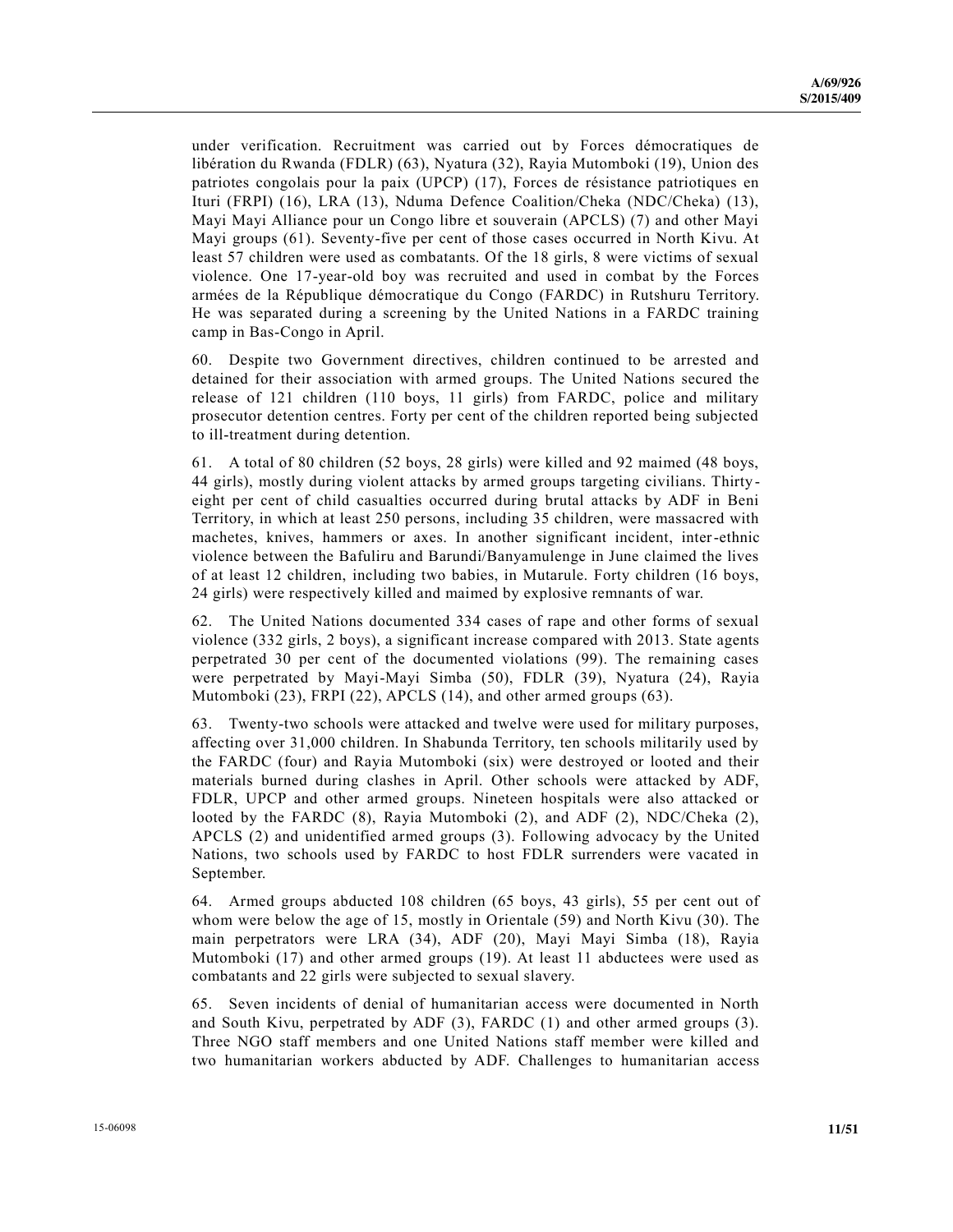persist, owing mainly to a volatile security situation, increased criminal activities and ongoing military operations.

66. At least 1,030 children were separated from armed groups (973 boys, 57 girls). Most of them children had been recruited in 2013 (441) and 2012 (220), and 31 per cent were below the age of 15 at the time of their recruitment. A total of 166 children were separated from FDLR, 140 from Nyatura, 124 from Rayia Mutomboki, 97 from FRPI and other armed groups (503). In relation to the response on sexual violence, UNICEF partners assisted 863 child survivors of sexual violence, a major decrease from 2013, owing largely to lack of funding.

67. In August and September, FARDC, with support from the United Nations Organization Stabilization Mission in the Democratic Republic of the Congo, conducted "Opération sauvetage" to provide medical evacuation and assistance to ADF dependants abandoned following military operations. A total of 71 persons, including 60 children, were rescued. Forty per cent of them had been used as combatants and are receiving reintegration support. Some had sustained bullet wounds and all were severely malnourished.

68. Despite security challenges and instability, the Government consistently demonstrated its commitment and ownership with regard to the implementation of the action plan signed with the United Nations in 2012 to end the recruitment and use of children, by funding and chairing joint coordination mechanisms and ensuring their decentralization to conflict-affected provinces. The Vice-Prime Minister/Minister of Defence also submitted to the United Nations two progress reports on the implementation of the action plan. In July, the President, Joseph Kabila appointed Jeannine Mabunda Liyoko as his Personal Adviser on sexual violence and child recruitment. With United Nations support, the Government also conducted awareness-raising activities. From 30 November to 4 December, the Security Council Working Group on Children and Armed Conflict visited the Democratic Republic of the Congo and travelled to Kinshasa and Goma. The Working Group welcomed the progress made by the Government in implementing the action plan and encouraged it to sustain its efforts, particularly aspects relate d to the fight against impunity and sexual violence.

69. Progress was made in the fight against impunity with the arrest and prosecution of 61 individuals (46 FARDC, 10 Police nationale congolais, 5 leaders of armed groups). Thirty-five were convicted and received sentences ranging from two years to life imprisonment, including Lieutenant Colonel Bedi Mobuli Engangela, alias "106" and General Jerome Kakwavu, two of the five high -ranking FARDC officers. All but one were convicted for the crime of sexual violence against children. Four armed group leaders are currently awaiting trial, including on charges of child recruitment. FARDC Brigadier General Goda Supka Emery was indicted by the High Military Court in Kinshasa with crimes against humanity and war crimes, including the recruitment of children. The President also promulgated an Amnesty Law in February, excluding the crimes of recruitment of children and sexual violence from amnesty.

70. I welcome these positive developments and encourage the Government of the Democratic Republic of the Congo to sustain its efforts to end and prevent all violations against children.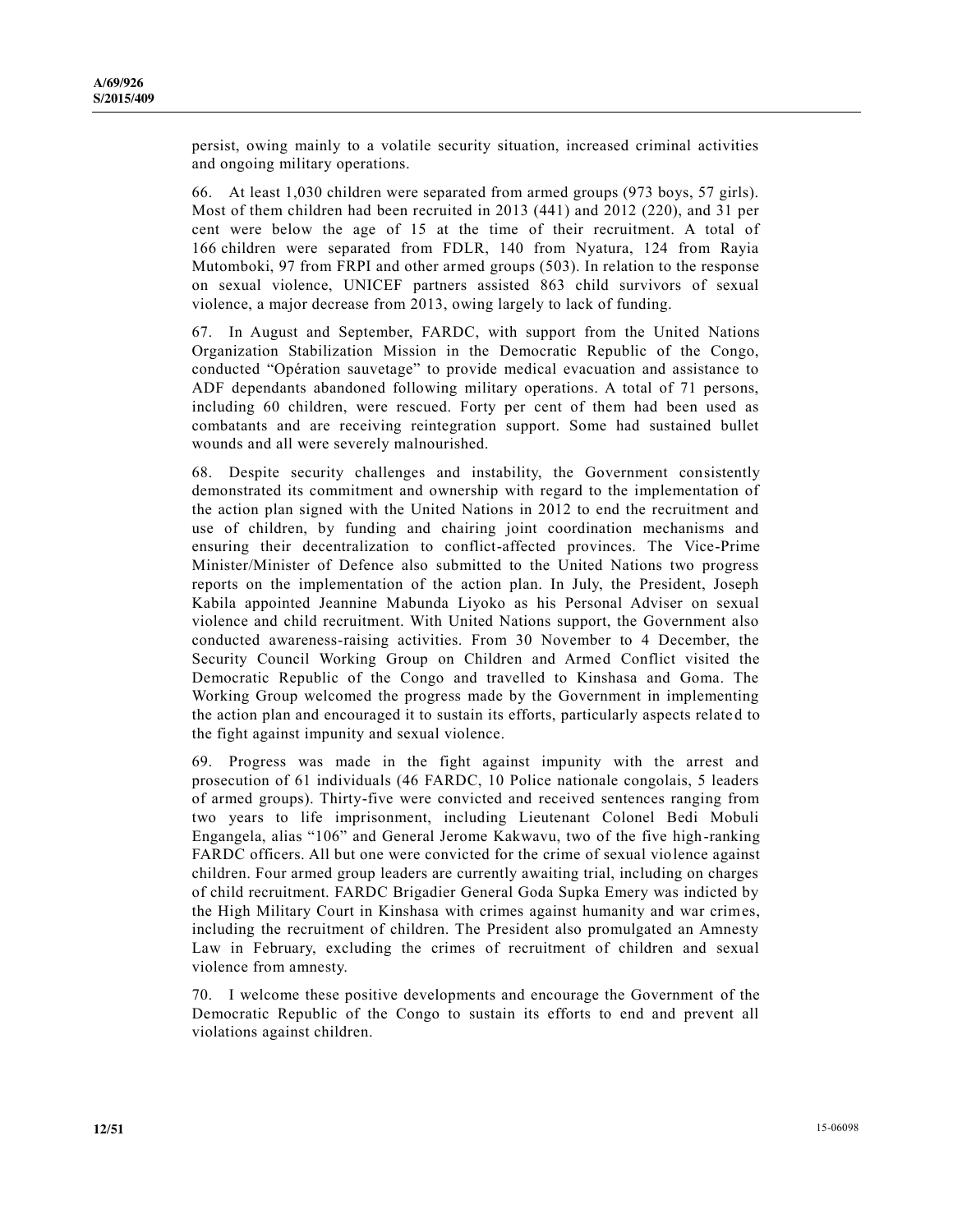**Iraq** 

71. The deadliest year in Iraq since 2007 was 2014. The United Nations received reports of systematic and widespread violations of international law, including executions and targeted killings, abductions, sexual violence and forced recruitment of children in the large swaths of territory in the country controlled by ISIL and associated armed groups. Beginning in June, an international coalition led by the United States of America conducted airstrikes on ISIL positions in support of the Government. Fighting between the Iraqi Security Forces, including its associated militias and Peshmerga forces, and ISIL and its associated armed groups, included the indiscriminate shelling of civilian areas by all parties, resulting in a sharp increase in the killing and maiming of children. Notwithstanding significant underreporting, 880 incidents of grave violations against children were reported, of which 711 were verified, marking a significant increase compared to 2013.

72. The United Nations verified the recruitment of at least 67 boys by ISIL in nine incidents. Children reportedly continued to patrol alongside adults and to man checkpoints in Ninewa, Salah al-Din, and Diyala governorates. On 5 September, in Salah al-Din, ISIL forcibly recruited 40 boys during Friday prayers. An unknown number of children were recruited by the pro-Government Popular Mobilization Forces in all conflict areas, as well as in Baghdad and Basra. Children wearing military uniforms and carrying weapons were spotted daily alongside those groups. For example, the United Nations witnessed children in the Hurriya area of Baghdad patrolling with militia convoys in July. Boys as young as 10 years old were recruited and used by self-defence groups supporting Iraqi security forces in the town of Amerli, Salah al-Din. Children, including girls, were reportedly associated with Yezidi self-defence groups fighting alongside Kurdish Peshmerga and Turkmen-based self-defence groups in Ninewa and Kirkuk, and with Sunni tribalbased militias supporting ISF in Ramadi. The lack of clear recruitment procedures, including age verification and disciplinary measures by Iraqi authorities remains a cause of grave concern. It is of concern that the draft National Guard law that was presented to the Council of Representatives in early March includes exceptions related to the age of recruitment, which would allow children associated with the pro-Government militias to join the National Guard.

73. As at December, at least 391 children, including 16 girls, held in detention facilities, were indicted or convicted of terrorism-related charges for their alleged association with armed groups under the Anti-Terrorism Act (2005). At least eight children, including two girls, were detained by Kurdistan Regional Government authorities under the Anti-Terrorism Law 3 (2006). Detention periods ranged from two months to more than three years.

74. The United Nations recorded the killing of 679 children (121 girls, 304 boys, 254 of unknown gender) and injury to 505 others (111 girls, 282 boys, 112 of unknown gender) in 498 incidents (of which 356 could be verified), representing the highest number of documented child casualties since the establishment of the monitoring and reporting mechanism in 2008. At least 87 children were killed and 211 injured in improvised explosive device and suicide attacks. On 2 September in Salah al-Din, 16 children (5 girls, 11 boys), between 8 and 16 years of age, were killed and 8 children (3 boys, 5 girls) were injured in an Iraqi security forces airstrike targeting ISIL. On 17 June, in Ba'qouba district, Diyala, the Shi'ite militia Al Asa'ib Ahl Al-Haq raided Al-Mafraq police station, killing 52 detainees,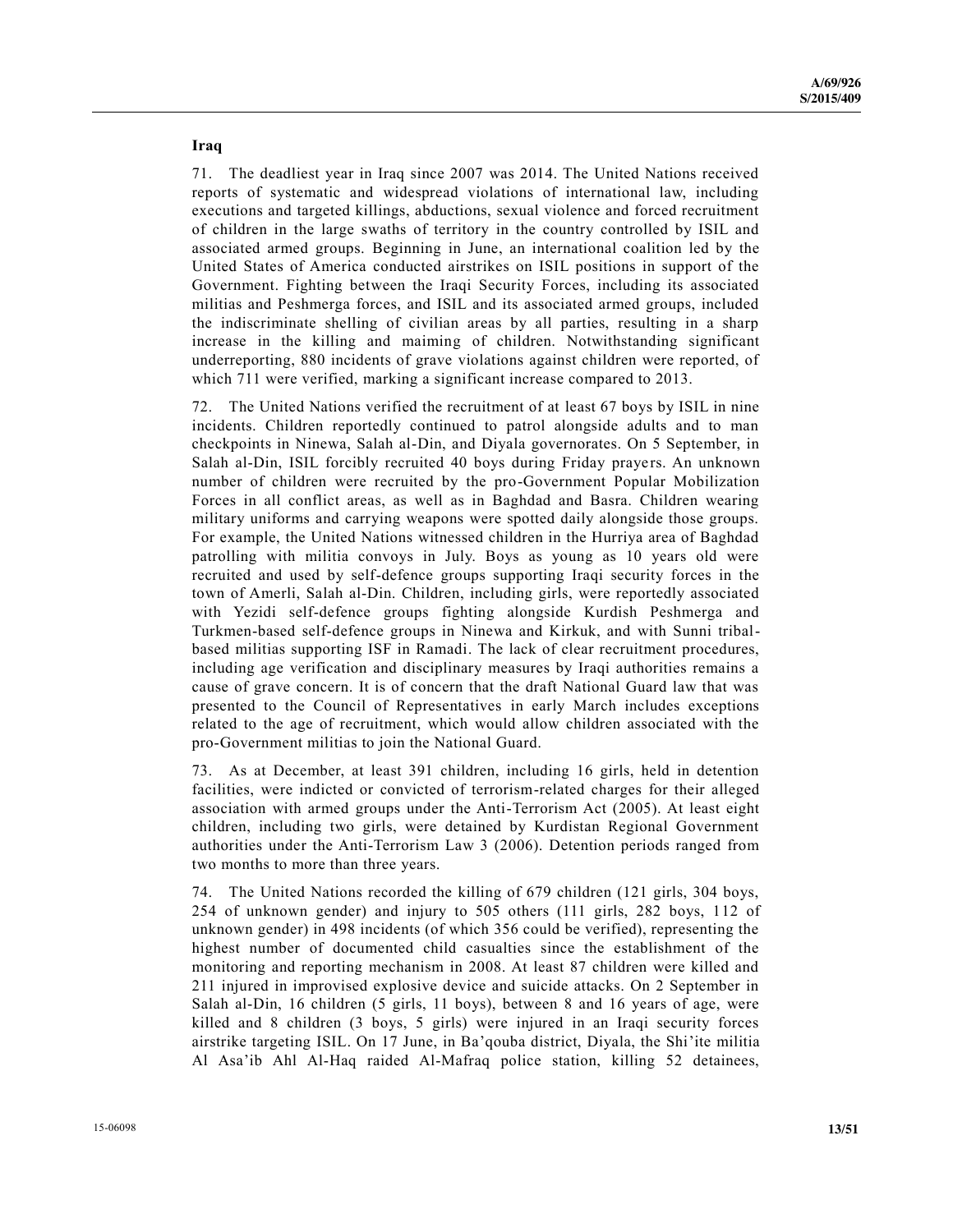including 4 boys. On 22 August, in Sa'diya district, Diyala, 16 boys, as young as 8 years of age, were killed by armed elements, allegedly from the Popular Mobilization Forces, during Friday prayers in the Musaba Bin Umeir mosque. In June, the advance of ISIL increased constraints on the delivery of humanitarian assistance, often with devastating effects on children. For example, sources indicated that, in August, at least 45 Yezidi children besieged on Sinjar Mountain by ISIL died from shortages of food and water.

75. A total of 67 attacks on schools and protected personnel and 51 attacks on hospitals and protected personnel were reported, of which 84 were verified, resulting in the killing of 56 children and injury of 42. Twenty-eight schools were the targets of improvised explosive devices, including when they were being used as polling stations during parliamentary elections in April. In addition, 10 incidents of attacks or threats of attacks on teachers by ISIL were reported. Another 23 schools in Anbar, Ninewa, Salah al-Din and Diyala were affected by military use by ISF and ISIL and by the fighting between the two sides and supporting militias. Three schools were militarily used by ISIL in the Anbarand Diyala governorates, two by ISF in Salah al-Din and one by Peshmerga forces in Mosul. For example, on 11 November, in Beiji, Salah al-Din, the vacated Industrial High School was demolished by improvised explosive devices allegedly planted by ISIL since it had been previously used as a military base by the Iraqi security forces.

76. Al-Fallujah General Hospital in Anbar governorate alone was subjected to shelling in 17 separate attacks. In four incidents, hospitals were targeted by improvised explosive devices. In the Ninewa and Kirkuk governorates, at least two doctors were targeted by ISIL for refusing to treat injured fighters. For example, on 3 March, in Kirkuk, an improvised explosive device targeted the home of a physician previously threatened by ISIL, injuring his two children and 13 other civilians. At least seven hospitals in Salah al-Din, Ninewa, and Kirkuk were used by ISIL and pro-Government militias to treat their injured.

77. At least 1,297 children (685 girls, 612 boys) were abducted in 320 incidents, marking the highest number since 2008 and despite significant underreporting. Almost all incidents were perpetrated in August by ISIL against the Yezidi community in Sinjar. Children were taken in groups with their families and detained in schools, prisons and airports. Girls above the age of 12 were separated from their families and either sold in ISIL-controlled areas in Iraq and the Syrian Arab Republic, or retained, including for sexual slavery. The men and boys were allegedly forced to convert to Islam and join ISIL. Multiple sources in the Syrian Arab Republic reported in December that Yezidi girls had been moved to Raqqa to be sold as sex slaves. The number of Yezidi children abducted is indicative of targeting by ISIL of minority communities, with Turkmen, Shabak and Christian children also reportedly abducted in large numbers. Lack of access to conflictaffected areas or the fear of families in reporting abductions of children seriously impeded the documentation of cases.

78. United Nations interactions with national and local authorities on child protection continued despite the deterioration in the security situation and political instability. However, it remains a serious source of concern that the Government of Iraq is not responding to the disproportionate effect of armed conflict on children. Urgent measures are required in relation to the detention of children under terrorism charges, legislative reform, including the criminalization of the recruitment and use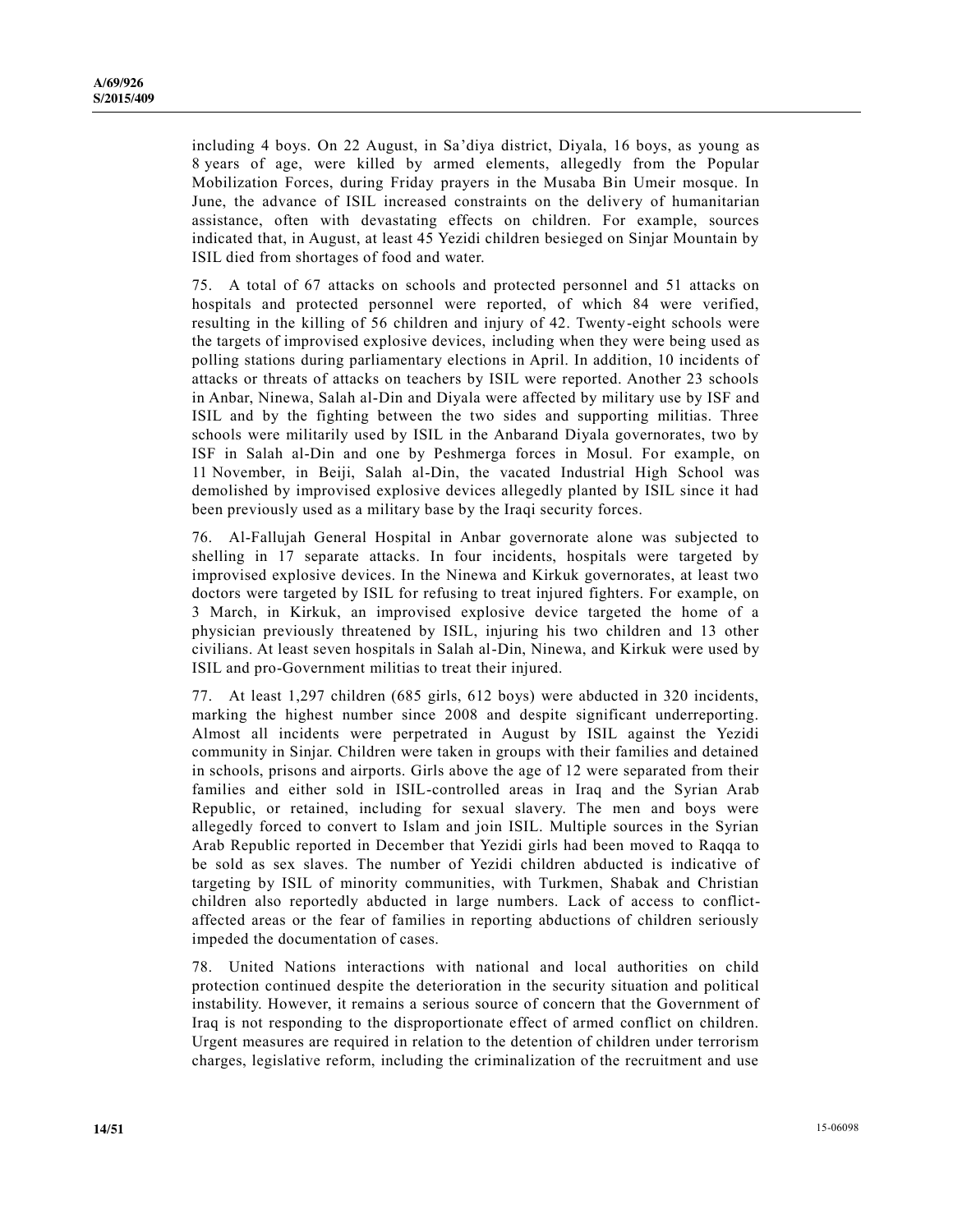of children, the association of children with the Popular Mobilization Forces, as well as the implementation of policies and programmes for the rehabilitation of children affected by conflict. The United Nations stands ready to support the Government and encourages the establishment of a formal interministerial committee to facilitate regular information-sharing on and the response to grave violations against children.

#### **Israel and State of Palestine**

79. In 2014, the security situation significantly deteriorated in the State of Palestine with another escalation of hostilities in Gaza and a significant increase of tensions throughout the West Bank, with devastating impacts for children. Palestinian and Israeli children continued to be affected by the prevailing situation of military occupation, conflict and closure.

80. The reporting period saw a dramatic increase in the number of children killed and injured, especially in Gaza. At least 561 children (557 Palestinian; 4 Israeli) were killed and 4,271 injured (4,249 Palestinian; 22 Israeli).

81. In the West Bank, 13 Palestinian boys, aged 11 to 17 years, were killed. Twelve were killed by Israeli security forces live ammunition (11) and "sponge round" bullets (1) during demonstrations and military search and arrest operations, and one boy was killed by settlers. On 15 May, two Palestinian boys, aged 16 and 17 years, respectively, were shot and killed with live ammunition during clashes with Israeli soldiers near Beituniya checkpoint. Reports indicate that the children killed by the Israeli security forces did not appear to have posed a lethal threat. On 19 March, a 14-year-old boy was fatally shot by the Israel security forces when crossing the West Bank Barrier. In another example, a ten-year-old Palestinian boy was fatally shot in the back with live ammunition by the Israeli security forces in Al-Fawwar camp. The Government of Israel reports that investigations were or are being carried out on these cases.

82. On 13 June, three Israeli youths, two of whom were 16-year-old children, were abducted, and on 30 June, their bodies were found near Halhul in northern Hebron. The Government of Israel reported that three Hamas members were identified as suspects, two of whom were killed during a fire fight with the Israeli security forces. It was also reported that hundreds of Palestinians were arrested in the West Bank during large search operations carried out by the Israeli security forces between 13 and 30 June. On 2 July, a 16-year-old Palestinian boy was abducted in Shu'fat and burned alive in apparent retaliation for the kidnapping and killing of the Israeli youths. Three Israeli civilians, two of them under the age of 18 years, were arrested and charged.

83. Of the 1,218 children injured in the West Bank, more than half were under the age of 12 and 91 per cent were injured during confrontations in Hebron and East Jerusalem, with 231 of them hit by live ammunition and 530 by rubber-coated bullets.

84. Violence committed by Israeli settlers, and related incidents involving the Israeli security forces, remained high, resulting in the injury of 63 Palestinian children. For example, on 18 April, a group of settlers shielded by the Israeli security forces reportedly attacked the Urif Secondary School for Boys near Nablus, which resulted in the injury of 12 students from stones, bullets and a gas canister.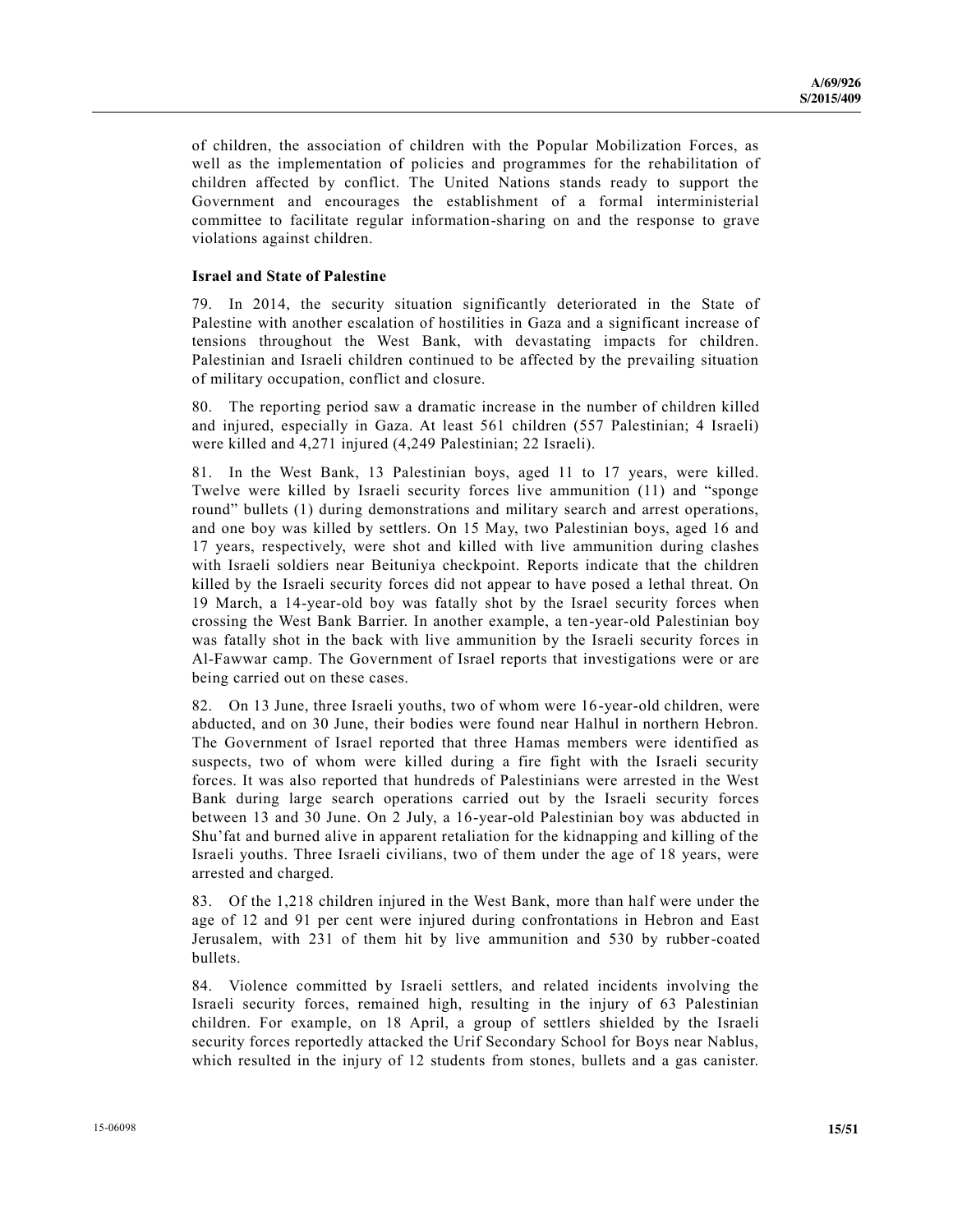The school was attacked in four instances, reportedly by Israelis living in the Yizhar settlement.

85. Sixteen Israeli children, (14 boys and 2 girls) were injured in the West Bank as a result of stones and Molotov cocktail thrown and shots fired at vehicles by Palestinians.

86. In Gaza, civilians, including children, have borne the brunt of the third major military offensive in Gaza in six years, namely, "Operation Protective Edge". In Gaza, in the 50-day period between 8 July and 26 August, at least 540 Palestinian children were killed (340 boys and 200 girls between the ages of 1 week and 17 years, with almost 70 per cent of that number being younger than 12 years). The number of child casualties exceeds the combined number of Palestinian children killed during the two previous escalations. Hundreds of homes, some of which belonged to alleged members of armed groups, were directly hit by Israeli airstrikes. The Israeli bombardments resulted in the destruction of or severe damage to residential properties, schools and hospitals, causing civilian deaths and injuries. This is in addition to reports of Palestinian civilians and civilian objects being directly hit in circumstances where there was allegedly no rocket fire or armed group activity in the vicinity. This raises serious concern over the observance of the rules of international humanitarian law concerning the conduct of hostilities, including the principles of distinction, precaution and proportionality.

87. On average, between 8 July and 26 August, more than 10 children were killed daily in Gaza. More than 80 per cent of them were killed between 17 July and 5 August during the ground incursion by the Israeli security forces. At least 13 children in Gaza were reportedly killed as a result of rockets fired by Palestinian armed groups towards Israel that fell inside Gaza.

88. At least 2,955 Palestinian children were injured in Gaza. Preliminary estimates indicate that up to 1,000 of them will be permanently disabled. Apart from the July-August Israeli military operation, another 76 children were injured.

89. On 16 July, four children, 9 to 11 years of age, were killed on a beach in Gaza City. According to eye witnesses and video footage, one child hid in an empty building and was killed by an air strike. The other three children were hit by a shell fired from the sea, which killed them and injured two others. No military targets could be identified in the apparently calm area and no rockets had been fired towards Israel from that location at that time.

90. On 20 July, an Israeli air strike hit a residential building in Bani Suhaila, killing 25 family members, including 19 children and 3 pregnant women. Surviving family members testified that they had received no prior warning from the Israeli security forces. The Military Advocate General opened a criminal investigation.

91. Palestinian children were also killed in drone strikes. On 10 July, a five -yearold boy was hit by a missile fired by a drone in Deir Al Balah. On 23 July, a drone killed a nine-year-old boy seeking shelter in Beit Lahiya. At the time of the attacks, there were no reports of military activity near the homes.

92. The indiscriminate firing of rockets by Palestinian armed groups from populated areas in Gaza towards Israeli population centres endangered both the civilian population in Israel and the Palestinian civilians in Gaza. This raises concern over the observance of the rules of international humanitarian law on the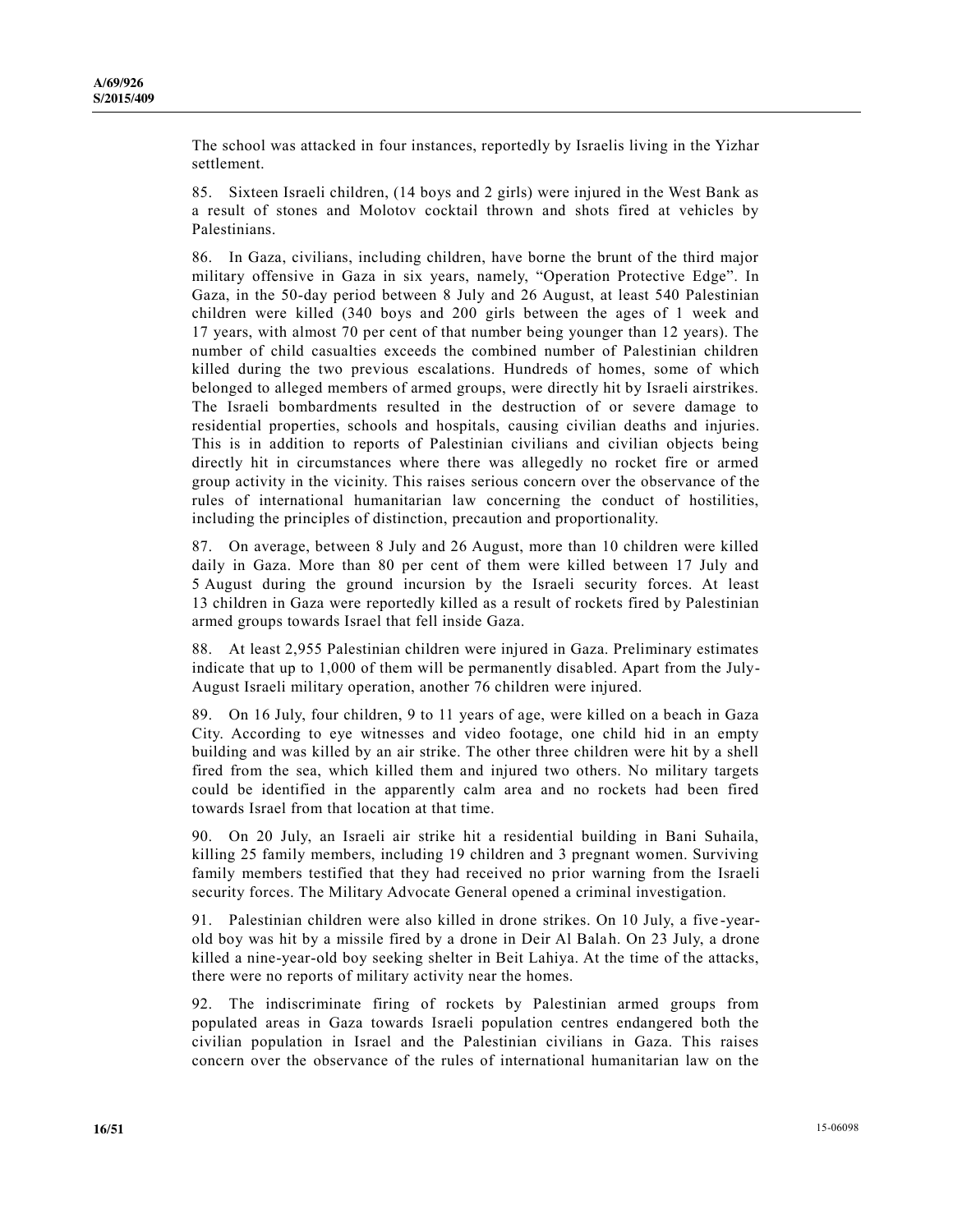conduct of hostilities, particularly the principles of distinction and precaution. On 22 August, a four-year-old Israeli boy was killed by mortar shelling in Sha'ar Hanegev region. At least six Israeli children between 3 months and 17 years of age were reportedly gravely injured as a result of rocket fire from Gaza. In addition, 159 children were injured on the way to shelters, 33 were injured by building debris, and 18 were injured in traffic incidents after the activation of warning sirens. In addition, on 22 October, a three-month-old Israeli baby, among others, was killed when a Palestinian man deliberately drove his car into a light rail train station in East Jerusalem.

93. Allegations of nine instances of child recruitment and use by Palestinian armed groups, including by the Al-Qassam Brigades, were reported. The following five cases were verified: on 21 July, a 16-year-old Palestinian boy was injured and captured during an ambush by the Al-Qassam Brigades on Israeli forces near Kibbutz Nir Am/Erez. Two boys aged 17 years were killed in targeted attacks by Israeli drone strikes in Jabaliya and Khan Younis on 12 and 14 July, both reportedly associated with Palestinian armed groups. On 22 July, a 16-year-old Palestinian boy, reportedly recruited by the Al-Qassam Brigades, disappeared and his family was informed of his death on 26 July. A video shows the boy giving his last statement, including his full name. On 2 August, a 17-year-old boy who was reportedly used by the Al-Qassam Brigades, was killed in the shelling of his home by Israeli security forces. A video uploaded by Al-Qassam Brigades shows him undergoing military training and giving his last testament.

94. On 23 July, a 17-year-old Palestinian boy was taken from his home near Khan Younis by the Israeli security forces and forced at gunpoint to search for tunnels. The boy reported being interrogated, abused and used to extract information about Hamas members.

95. Palestinian children continued to be arrested and detained by the Israeli security forces and prosecuted in juvenile military courts. According to the Israeli Prison Service, 151 children between 14 and 17 years of age were in Israeli military detention for alleged security violations at the end of December. A monthly average of 188 children were in Israeli military custody.

96. The United Nations obtained the affidavits of 122 Palestinian children from the West Bank, who had been detained by the Israeli security forces, in which they stated that they had been subjected to ill-treatment, such as beatings, being hit with sticks, being blindfolded, being kicked and being subjected to verbal abuse and threats of sexual violence. At least 700 children were arrested in East Jerusalem, 70 of whom were under the age of 13 years. The United Nations received 18 affidavits from Palestinian children reporting ill-treatment by the Israeli police and the border police.

97. Since February, IDF Central Command for the West Bank have implemented a pilot summons procedure to halt the practice of night arrests and tackle some of the protection issues. There are concerns regarding the delivery of summonses at night, arrests following appearance at police stations and reports of violations during the interrogation process.

98. In Gaza, between 8 July and 26 August, at least 262 schools were damaged in Israeli air strikes. Three public schools were completely destroyed and at least 23 were severely damaged. In addition, 274 kindergartens were damaged.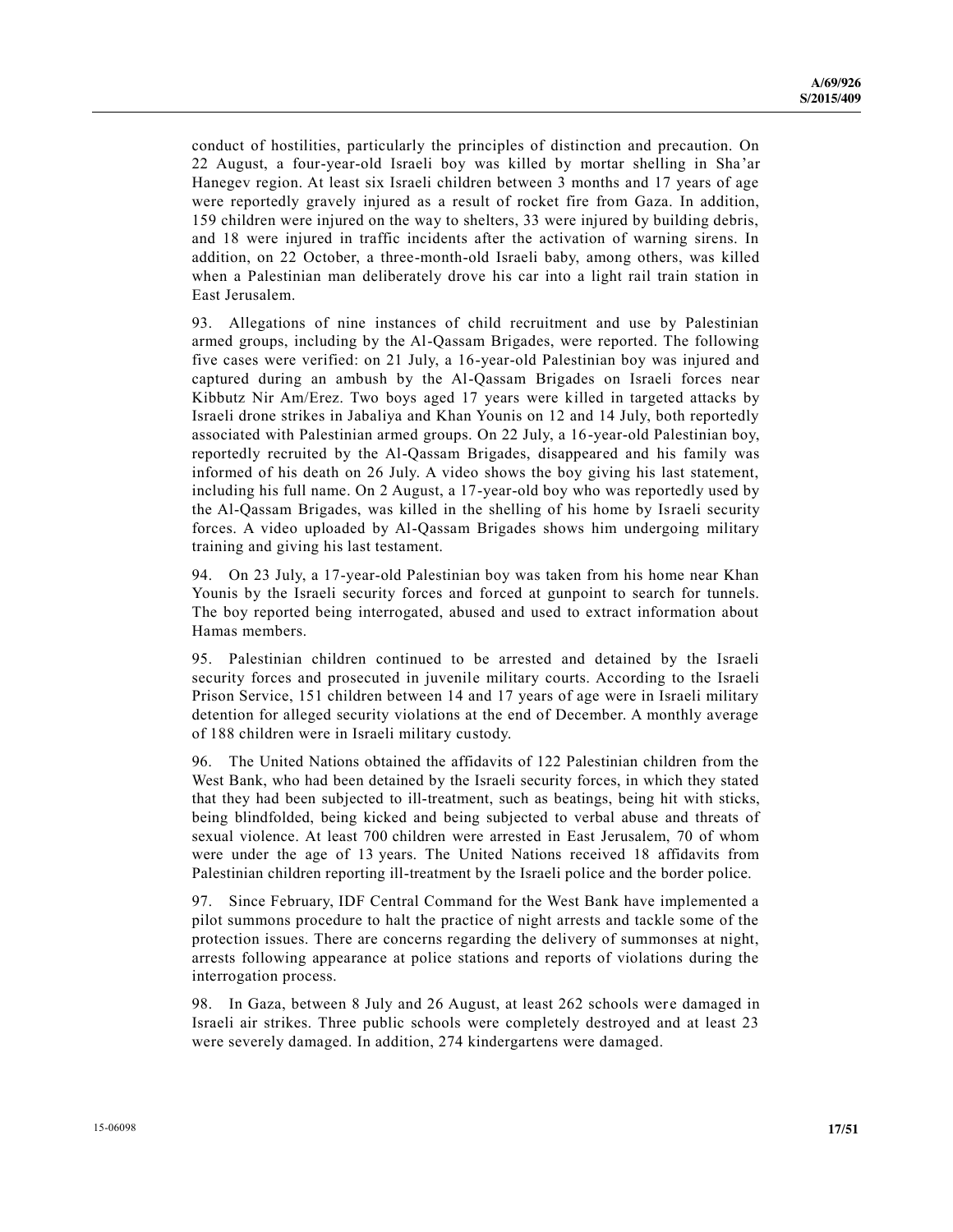99. Of the 83 school buildings of the United Nations Relief and Works Agency for Palestine Refugees in the Near East (UNRWA) that were damaged owing to Israeli airstrikes and shelling nearby, 7 being used as shelters were hit either directly or by air strikes or shelling, resulting in the death of at least 42 persons, including 16 children, and in the injury of about 230 persons. In May, the United Nations shared a list of its facilities with the Government of Israel, which was further discussed with government entities in July. During hostilities in July and August, UNRWA provided the Israeli authorities with real-time information identifying installations that were being used as designated emergency shelters and places of temporary refuge. Despite such information, on 24 July, the UNRWA Beit Hanoun Elementary Coed A and D school, which at the time was sheltering some 450 internally displaced persons, was hit by IDF mortar fire, resulting in the death of at least 12 persons, including 6 children, and in the injury of more than 90 others. The location of the school had been provided to Israeli authorities by United Nations staff on 12 separate occasions over the seven days leading up to the incident, including the day of the incident itself. Intense military activity was reported in the vicinity of the school prior to, but not at the time of, the incident. IDF launched a criminal investigation.

100. On 30 July, artillery projectiles struck the UNRWA Jabalia Elementary Girls A and B School, killing at least 17 persons, including one United Nations staff member, and injuring 99 persons sheltering inside. The school's coordinates had been formally conveyed to the Israeli authorities on at least 28 occasions over a 14-day span, including the night before the incident.

101. On 25 August, two Government schools were attacked and destroyed by air strikes. In addition to the July and August incidents, seven instances of attacks on schools were reported throughout the rest of the year.

102. During its routine inspections, UNRWA discovered that weapons or weapons components had been placed by Palestinian armed elements in three vacant UNRWA schools in Gaza.

103. In the West Bank, in 21 cases, the Israeli security force entered and used schools. On five occasions in the West Bank, UNRWA school premises were entered without the permission of the United Nations.

104. On 10 November, the Secretary-General decided to establish a United Nations Headquarters Board of Inquiry into ten incidents in which death or injury occurred and damage was done to, or weaponry was found at, United Nations facilities during the conflict.

105. Between 8 July and 26 August, 17 of the 32 hospitals in Gaza were damaged by Israeli air strikes or shelling. One hospital and 58 primary health clinics were destroyed. For instance, on 21 July, Al-Aqsa Martyrs Hospital was directly hit numerous times, killing three persons and injuring 40. Reportedly, no warning of the attack was given. The Israeli security forces claimed that the target was a cache of missiles in the hospital's immediate vicinity. That attack raises concerns about observance of the special protection accorded to hospitals under international law.

106. Three hits on schools were recorded in Israel by rockets fired from Gaza by Palestinian armed groups, resulting in damage to the school facilities, with no fatalities.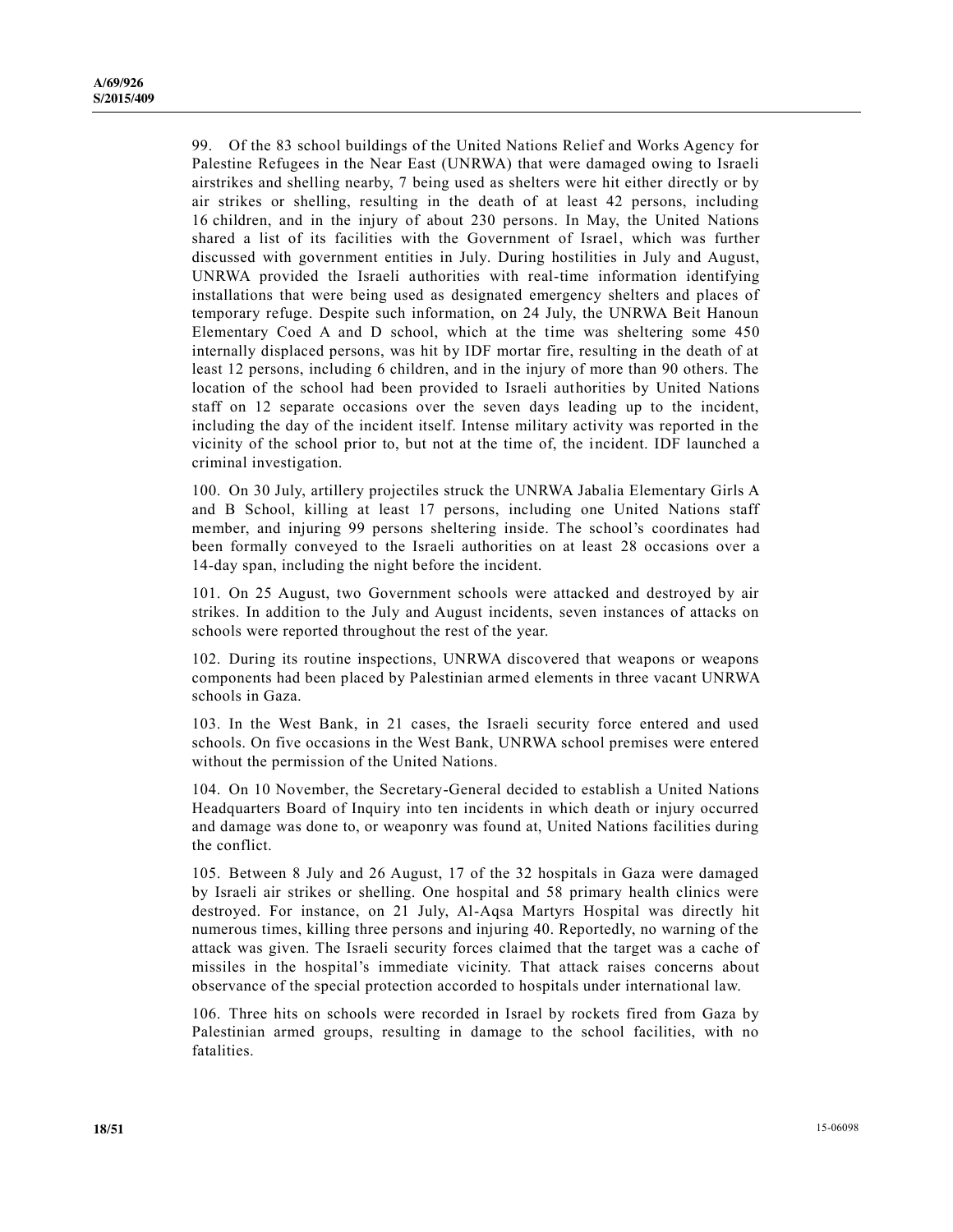107. The blockade of Gaza since June 2007 continued to take a heavy toll on humanitarian assistance for more than 80 per cent of the families in Gaza. It has impacted the provision of health services, which suffered from a lack of adequate equipment, instruments and essential medicine. The Erez checkpoint with Israel and the Rafah crossing with Egypt, serving 1.7 million people, remain the only two humanitarian access points.

108. The Military Advocate General requested the IDF fact-finding and assessment mechanism to examine a number of "exceptional incidents" that occurred during the Gaza crisis. As at April 2015, the Military Advocate General had conducted an initial examination of more than 100 incidents and opened criminal investigations for 13. Since the focus of the Mechanism is on "exceptional incidents", concerns remain over its not addressing failures to ensure respect for international law at the policy level and the State's duty to investigate all incidents, policies or tactics that may violate international law.

109. The Israeli and the Palestinian authorities have an obligation to ensure that allegations of violations of international humanitarian and human rights law are promptly, effectively, independently, and impartially investigated, and that those responsible are brought to justice.

110. Israel has repeatedly claimed that its military operation in Gaza was in response to rocket fire into Israel and that it was conducted in full compliance with its international obligations. However, I am deeply alarmed at the extent of grave violations suffered by children as a result of Israeli military operations in 2014. The unprecedented and unacceptable scale of the impact on children in 2014 raises grave concerns about Israel's compliance with international humanitarian law, notably the principles of distinction, proportionality and precaution in attack, and respect for international human rights law, particularly in relation to excessive use of force. It is of particular concern that "Operation Protective Edge" was the third major Israeli military operation in Gaza within six years. The cumulative impact on children and the civilian population in general of these military operations, and the ongoing military occupation in the State of Palestine, is devastating. As indicated earlier in the present report, the number of Palestinian children killed (557) is the third highest in 2014, after the number of children killed in (a) Afghanistan (710) and (b) Iraq (679), and before the number of children killed in (c) Syrian Arab Republic (368) and (d) Darfur (197). The number of schools damaged or destroyed in the State of Palestine (at least 543) was the highest recorded number of all situations in 2014.

111. I urge Israel to take concrete and immediate steps, including by reviewing existing policies and practices, to protect children, to prevent the killing and maiming of children, and to respect the special protections afforded to schools and hospitals. An essential measure in that regard is ensuring accountability for perpetrators of alleged violations. I further urge Israel to engage in a dialogue with my Special Representative and the United Nations to ensure that there is no recurrence in grave violations against children.

#### **Lebanon**

112. Lebanon was heavily affected by insecurity and the existing trends of improvised explosive device attacks, urban clashes and cross-border shelling from the Syrian Arab Republic continued. Direct attacks by armed groups on the Lebanese Armed Forces resulted in violent clashes, particularly in the Arsal, Bekaa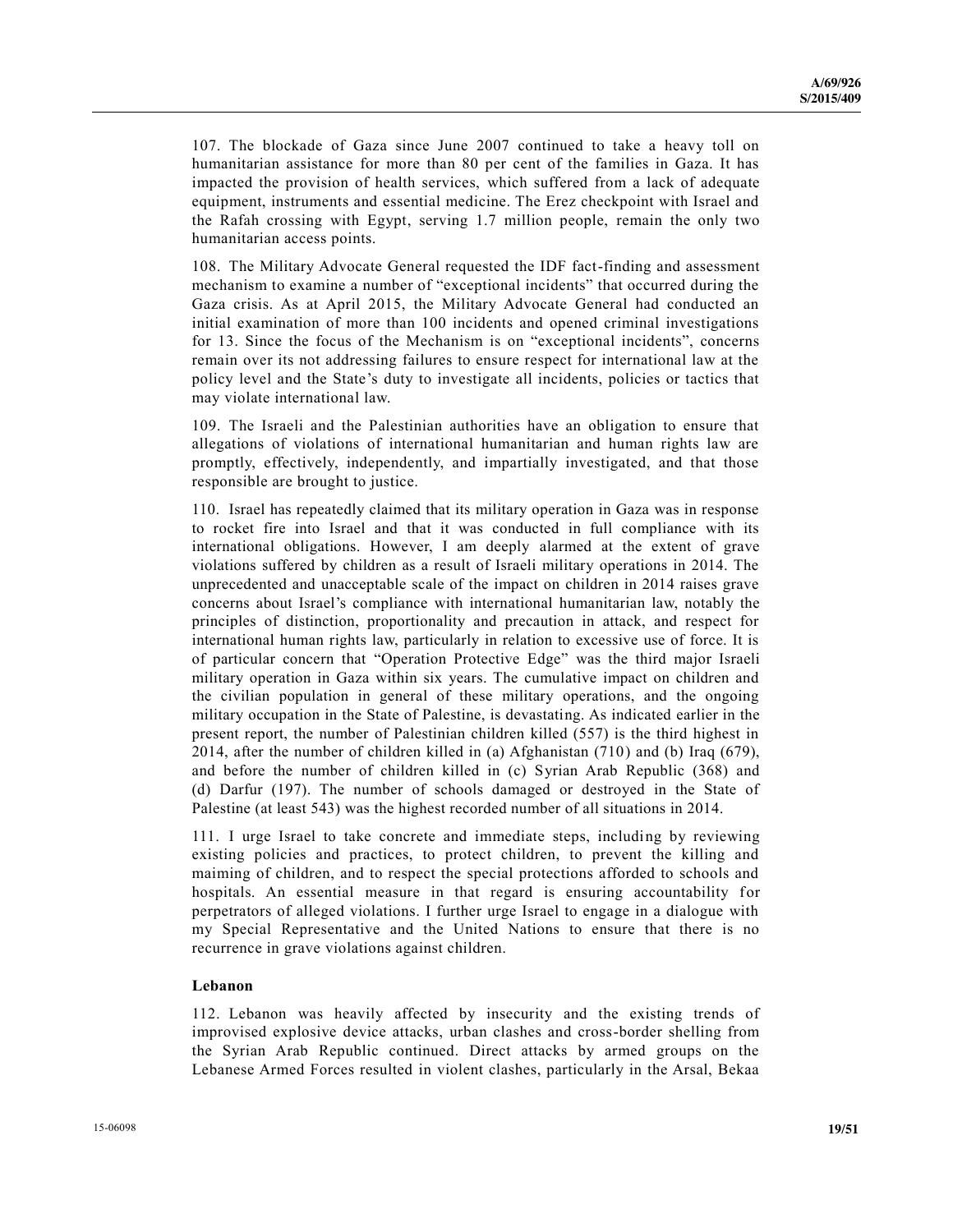governorate and in the Tripoli, North governorate. The United Nations collected credible information on children as young as 14 years of age who had joined armed factions in Palestinian camps and armed parties operating in the Syrian Arab Republic, particularly in border areas. The United Nations also received verified reports of at least 25 boys arrested by the Lebanese armed forces during anti-terrorism raids, mostly conducted in Arsal and Tripoli between August and December, and kept in pretrial detention together with adults under military jurisdiction for national security offences. In mid-January 2015, the children were transferred to the area of the prison hosting children.

113. According to consistent reports from different sources, at least 17 boys and three girls were killed and four boys injured, mostly by gunshots or stray bullets, during armed clashes in urban areas. Six of them, three Lebanese and three Syrian, were reportedly killed during shelling by the Syrian Air Force on Arsal on 17 January. A 15-year-old Syrian refugee boy was summarily executed by al-Nusra elements in Arsal in June.

114. School facilities and learning activities were affected by armed violence, particularly in Tripoli surrounding areas, where 97 schools were used as shelters, depriving at least 20,000 students of education. Sporadic incidents of armed violence also affected the provision of humanitarian assistance.

115. As a result of an increase in the identification of children associated with armed groups, relevant authorities, civil society and the United Nations carried out advocacy to ensure that the children received support, including access to protection and reintegration programmes. In that context, I welcome the signing by the Government of a workplan to prevent and respond to the association of children with armed violence and encourage that the provisions be fully implemented. Finally, I urge Lebanon to ratify the Optional Protocol to the Convention on the Rights of the Child on the involvement of children in armed conflict which it signed in 2002.

#### **Libya**

116. The security situation in Libya deteriorated sharply in 2014, particularly in the fourth quarter of the year. Internal armed conflicts erupted in various parts of the country, including in its two largest cities, Tripoli and Benghazi. Humanitarian and monitoring access remained severely limited owing to security reasons and relief operations were suspended almost entirely following the relocation of United Nations international staff out of the country.

117. Although no verified information on the recruitment and use of children was available, concerns persisted over the association of children with armed militias. Furthermore, in May, during "Operation Dignity" in eastern Libya, forces loyal to General Khalifa Haftar allegedly detained dozens of males, possibly also children, based on their nationality, political or religious affiliation. This reportedly included a 17-year-old boy, who had allegedly been detained with three other youths, and who was tortured and died in custody in Benghazi.

118. The United Nations received numerous reports of indiscriminate shelling by all parties to the conflict, as well as of the deliberate destruction of homes in Warshafana and Benghazi. Following the escalation of the conflict in May, the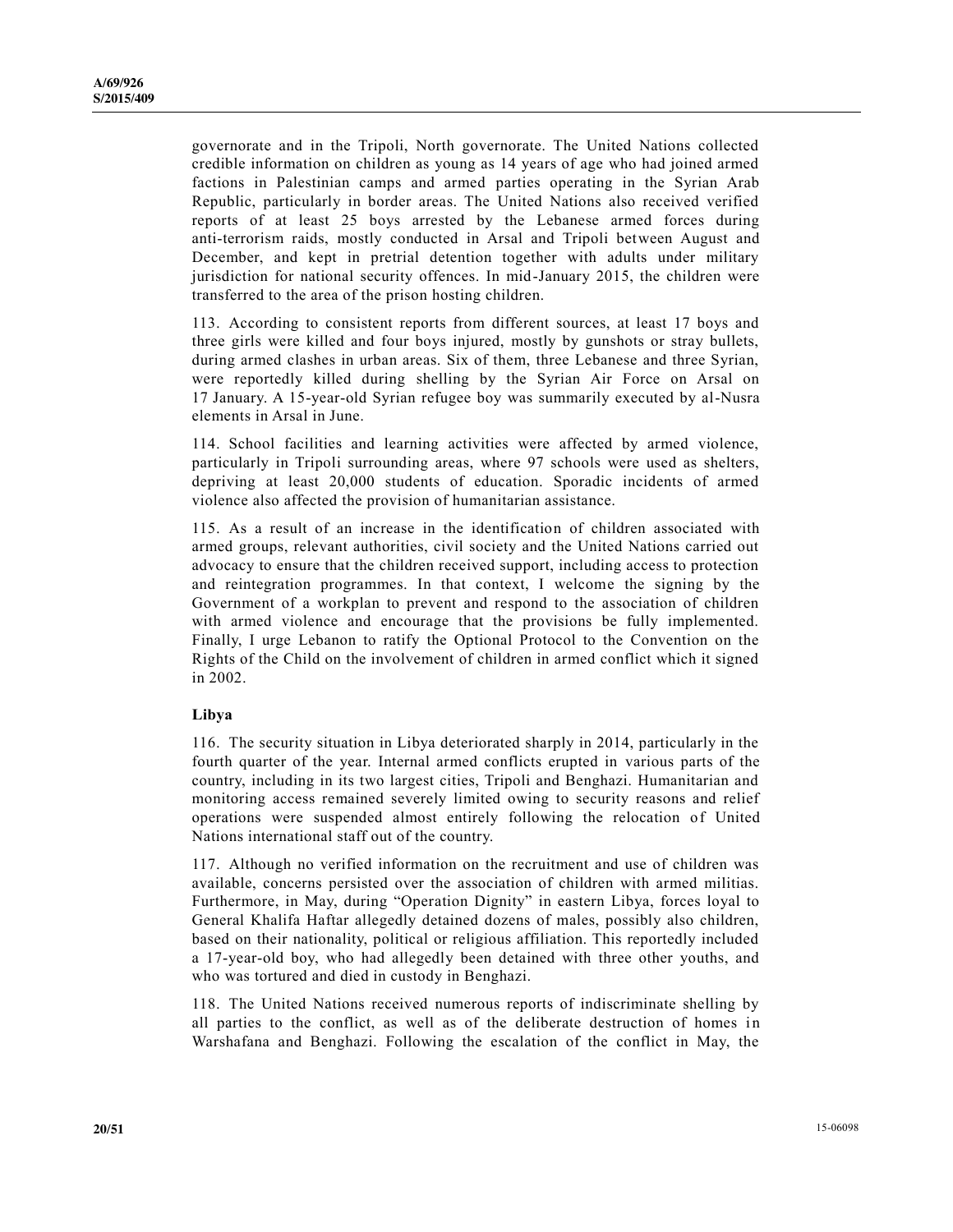United Nations received reports of about 30 children killed across the country, but the actual number is likely to be underreported.

119. The shelling of hospitals in Tripoli and Benghazi severely affected children's access to health care. Both the Al-Afya Hospital and the Tripoli Medical Centre were hit by shells in July and August, respectively. In November, four medical staff were reportedly abducted from the Hawari General Hospital but managed to escape, while another was shot dead, resulting in the resignation of many staff.

120. Reports of the use of schools and hospitals by armed groups were also a cause for concern. For instance, in Benghazi, Ansar al-Shari'a reportedly took control of the General Hospital and placed snipers on the roof. Many schools in eastern Libya had been closed since May due to the security situation, including those hosting internally displaced persons.

121. In the West, armed groups, either affiliated with the Libya Dawn coalition or rival armed groups from Warshafana or Zintan, abducted children in the aftermath of the fighting in Tripoli, as well as during the fighting in Warshafana. In addition, human rights defenders reportedly received threats from armed groups that their children would be abducted and killed if they did not stop their work.

#### **Lord's Resistance Army (Central African Republic, Democratic Republic of the Congo and South Sudan)**

122. During the reporting period, LRA was in survival mode but continued to engage in attacks on civilians, looting and kidnapping. A total of 13 children were recruited, mostly in the Democratic Republic of the Congo. Abduction of children in LRA-affected countries remained the most significant violation. A total of 42 cases were reported in the Central African Republic and the Democratic Republic of the Congo. However, many of those children were released immediately after being used to carry looted items. Others were held in captivity by LRA for three to four days before either being released or escaping. The United Nations continued to provide psychosocial assistance and support to family reunification in the Democratic Republic of the Congo, the Central African Republic, South Sudan and Uganda for the 180 children and young mothers who escaped or were released by LRA. The absence of long-term reintegration programmes for child returnees remained a challenge to the sustainability of those efforts. Owing to the dec rease in LRA activity, the present section will be removed from the 2016 report if the current trends continue, and the violations will be reported in the relevant country sections.

#### **Mali**

123. Owing to repeated violations of the ceasefire agreement signed by the Government of Mali and the two coalitions of armed groups — the Coordination and the Platform — the security situation deteriorated considerably in northern Mali, especially after the resumption of hostilities in Kidal in May. In that context, the monitoring and verification of violations against children remained difficult and, therefore, violations are estimated to be underreported.

124. The United Nations verified the recruitment and use of 84 children within the ranks of Mouvement national de libération de l'Azawad (MNLA), Haut Conseil pour l'unité de l'Azawad (HCUA), Mouvement arabe de l'Azawad (MAA)-Sidati, MAA-Ould Sidi Mohamed and Groupe d'autodéfense Touaregs Imghad et alliés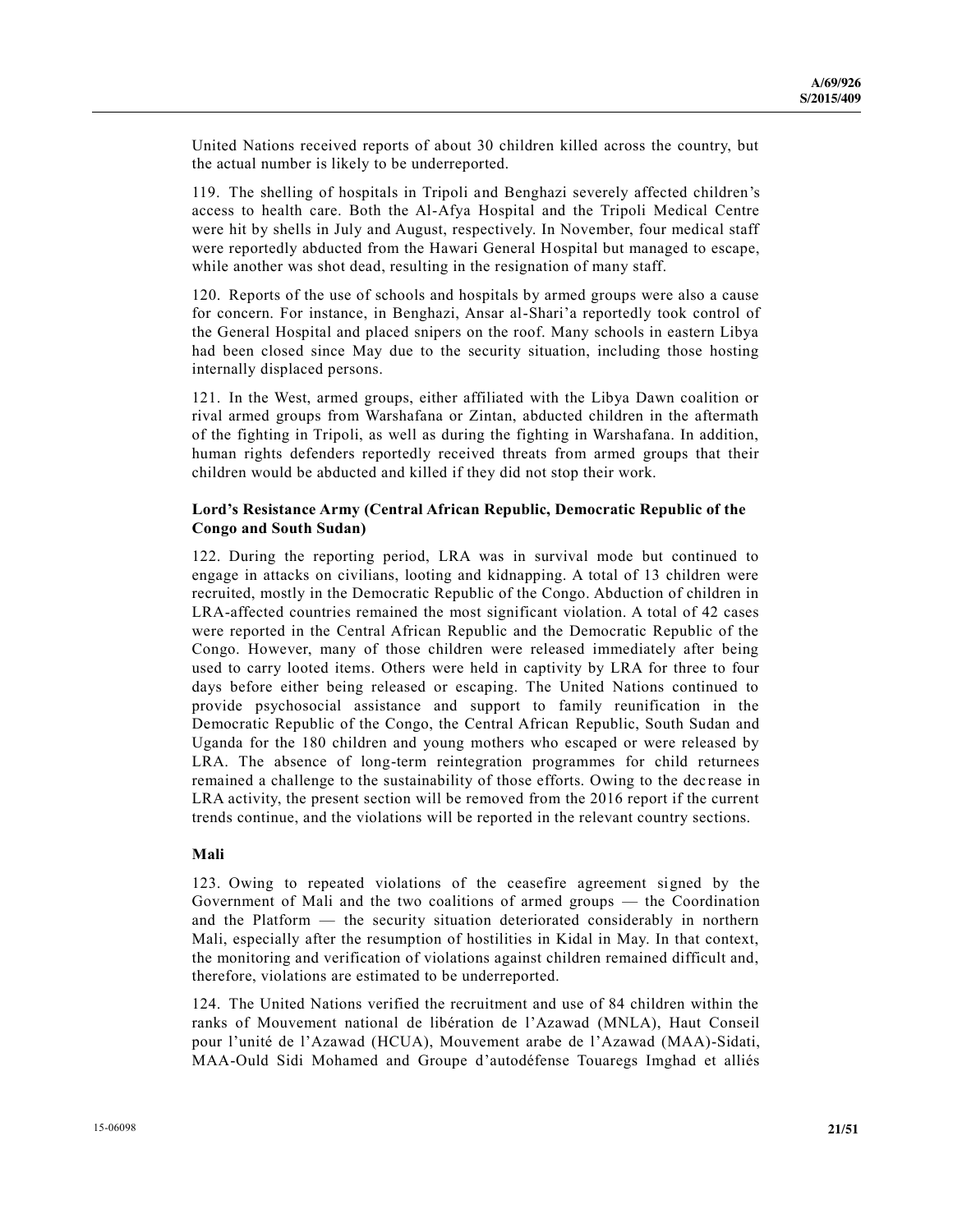(GATIA) in the regions of Kidal, Timbuktu, Gao and Mopti. In addition, allegations were received indicating that hundreds of children are currently associated with armed groups and engaged in hostilities, but the information could not be verified.

125. In accordance with the protocol on the release and reintegration of children associated with the armed forces and armed groups of 1 July 2013, four children detained under security charges were released. However, nine children remained in detention in Bamako for alleged association with armed groups, some for as long a s two years. In June, the Ministry of Justice appointed a focal point to work with the United Nations on this issue.

126. The killing of nine children and the injuring of 23 were verified. Explosive remnants of war claimed all but one life and injured 21 children in the Mopti, Gao and Kidal regions. The widespread use of explosive remnants of war is of great concern since armed groups have left behind many remnants that have contaminated areas, mostly around Gao.

127. Thirty-eight incidents of rape and other forms of sexual violence against girls were perpetrated by MNLA (6), Malian Defence and Security Forces (4) and unidentified armed elements (28) in Gao and Timbuktu regions. Reporting on sexual violence remained challenging, owing to fear of reprisals, lack of medical and judicial capacity and services in certain areas and preference for settlements outside judicial proceedings.

128. The United Nations verified one attack against a school in the Gao region in May. There were 20 cases of military use of schools, mainly attributed to MNLA and to joint troops of MNLA, HCUA, MAA-Coordination, and Coalition du peuple de l'Azawad. Nearly 60 per cent of the schools militarily used are located in Gao, while the others are in Kidal, Timbuktu, and Mopti. In the region of Kidal, almost all schools remained closed. Peacekeepers of the United Nations Multidimensional Integrated Stabilization Mission in Mali used three schools in Gao city, Ansongo Cercle and Tabankort. In December, the Gao vocational school was vacated and the United Nations is currently refurbishing it. The use of one health centre by MNLA since March was documented in Ménaka, in the Gao region.

129. Reports of abduction of girls aged 12 to 16 years by unidentified individuals were also received, mostly in the context of clashes between the Peulh and Dogon communities.

130. Twenty-four incidents of denial of humanitarian access severely affecting the delivery of humanitarian assistance were verified but the perpetrators could not be identified.

131. Despite some initial progress made to address impunity for violations against children, slow restoration of state authority, including the reestablishment of a functioning judiciary in northern Mali, remained of great concern. Moreover, at least two suspected perpetrators of sexual violence were released from detention without being charged, as part of confidence-building measures within the framework of the peace negotiations.

132. The United Nations engaged with armed groups, such as MAA-Ould Sidi Mohamed and GATIA in Tabankort, MNLA and HCUA in Kidal, the leadership of the Coordination des mouvements et forces patriotiques de résistance II (CMFPR-II) in Timbuktu, and the joint troops of MNLA and MAA-Sidati in Ber. The latter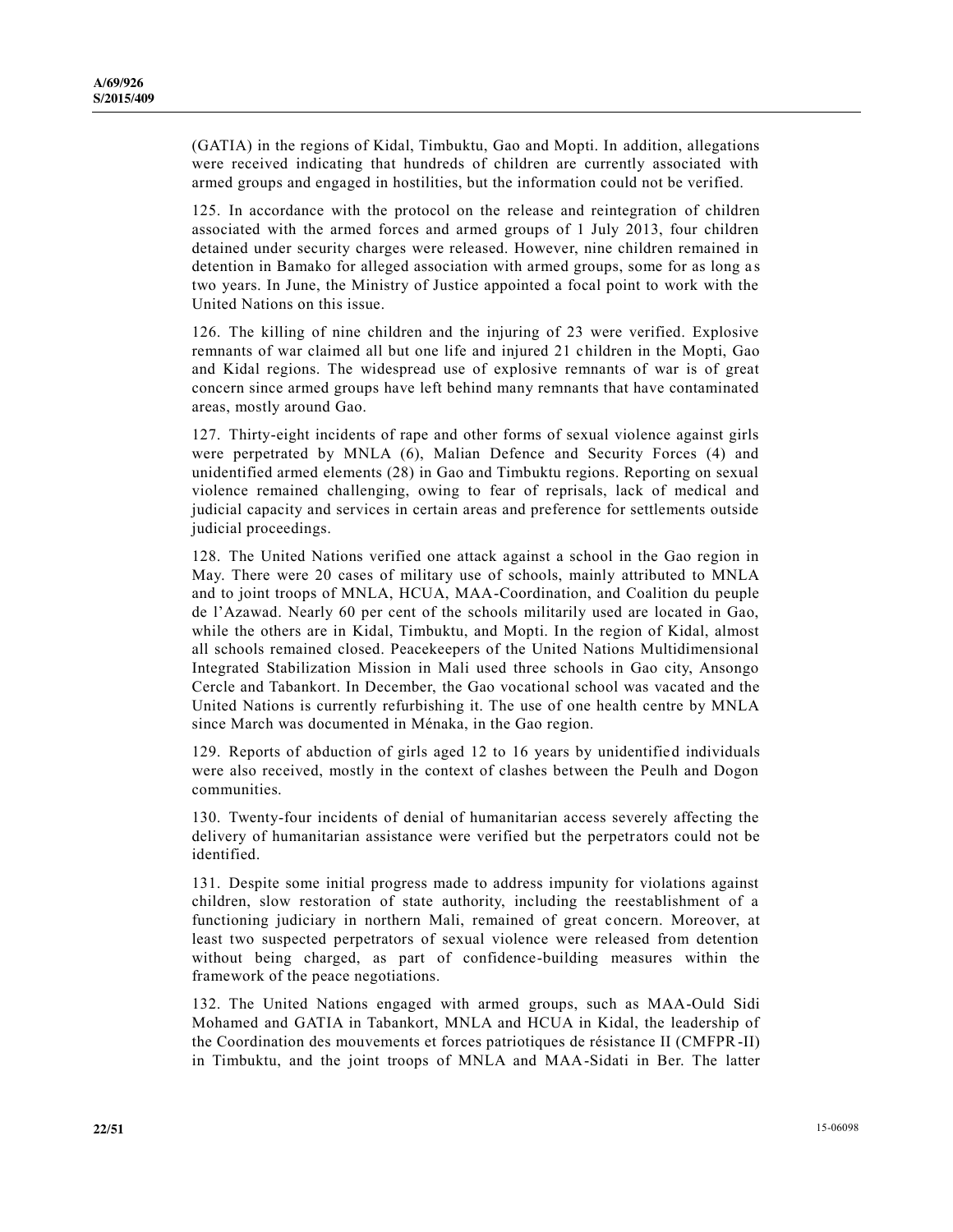engagement resulted in the signing of local command orders that prohibit all six grave violations against children. In September, the United Nations also conducted a screening of the MAA-Sidati and MNLA joint troops stationed in Ber, and identified five children aged between 15 and 17 years and two young adults who had been recruited as children. In line with advocacy efforts by my Special Representative on Children and Armed Conflict, I call upon all parties involved in the inter-Malian peace process to take into consideration specific provisions to end and prevent violations against children in the peace agreement and its implementation.

#### **Myanmar**

133. Armed clashes between Government armed forces (Tatmadaw) and ethnic armed groups continued in Kachin, Northern Shan and, to a lesser extent, in Kayin State. By December, growing tensions between the Government and armed groups were negatively affecting progress towards a national ceasefire agreement. In October, four Karen armed groups, including the Karen National Liberation Army and the Democratic Karen Benevolent Army formed the Kawthoolei Armed Forces Alliance, allegedly in response to increased Tatmadaw operations.

134. A total of 357 cases of child recruitment and use by the Tatmadaw were reported through the Country Task Force-operated phone line, the forced labour complaint mechanism of the International Labour Organization (ILO) and community monitoring. At least 27 of the children, as young as 14 years of age, were newly recruited in 2014. Children were either enlisted owing to economic circumstances and family problems, or were deliberately tricked or forced into joining. The Government-led awareness campaign launched in November 2013 resulted in an increase in reports to the United Nations of child recruitment.

135. The United Nations received reports that children were deployed to the front line as combatants and in support roles and reported 15 such cases to the Tatmadaw, after which nine children were discharged and the others removed from the front line. A total of 389 boys and young males recruited as children were released from the Tatmadaw. Those released received reintegration assistance from the United Nations and its partners in collaboration with the Department of Social Welfare.

136. Detention of children as "deserters" remained a concern. Of the 53 documented cases of children escaping from the Tatmadaw, 13 were arrested on charges of desertion, with cases increasing towards the end of the year. The United Nations also received a worrisome report of a 16-year-old boy who had allegedly committed suicide while associated with the Tatmadaw in a battalion in Kayah State.

137. In addition to children recruited into the formal ranks of the Tatmadaw, several incidences of informal association of children were recorded, including as porters and scouts. For example, a 12-year-old boy from Chin State was approached by a soldier and taken to eastern Shan State where he was forced to carry out camp management tasks for five months. In Rakhine State, two battalions have been using a 16-year-old boy for support duties one day per week under abusive work conditions since he was 11. Up to 50 children were used by the same battalions.

138. Children also continued to be recruited by armed groups, including through abductions. For example, the United Nations verified five reports of children associated with the Kachin Independence Army (KIA). On 12 March, two girls, aged 15 and 16 years, were abducted by two KIA elements in Mansi Township.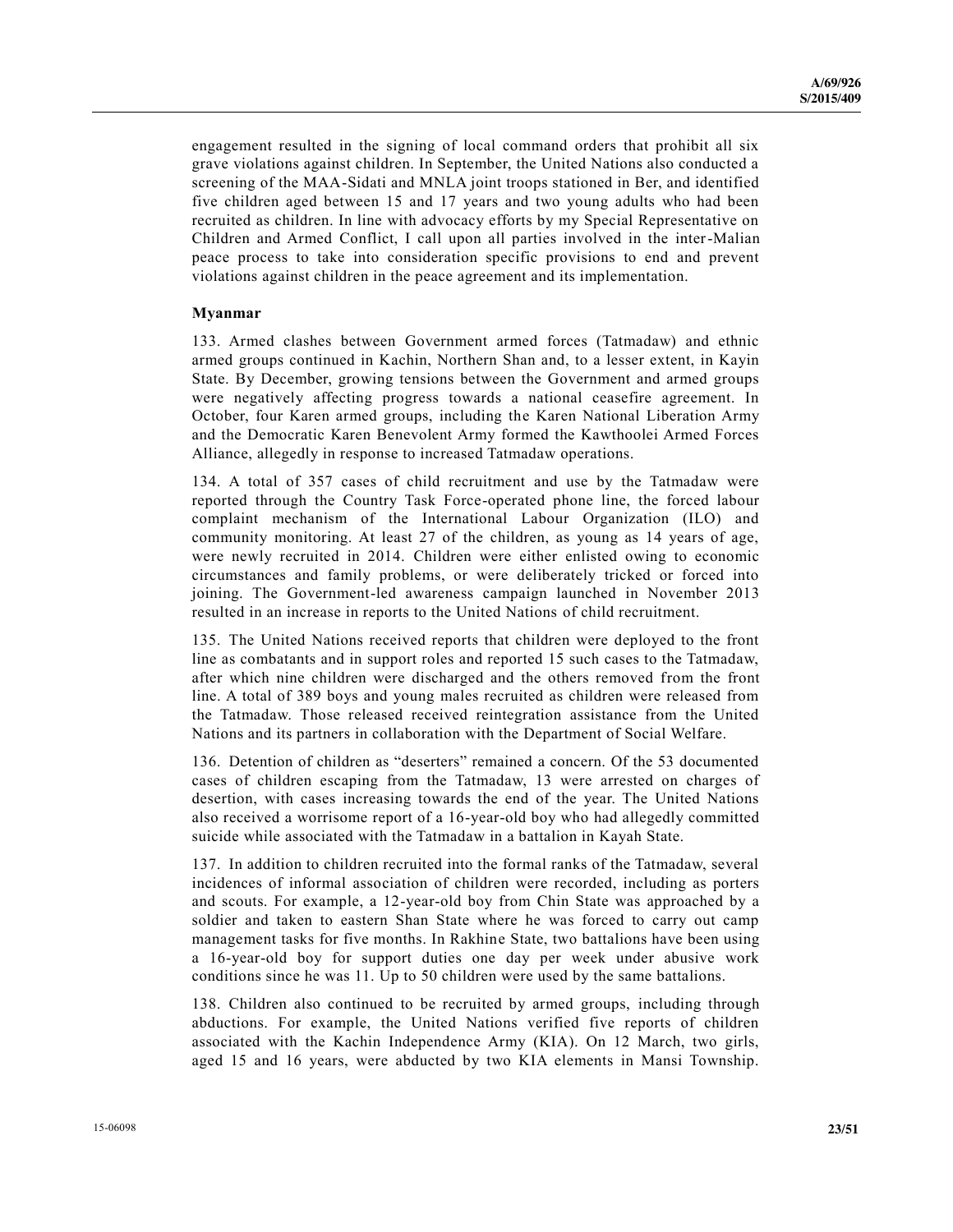After four days in captivity, they were asked to join KIA in support roles. In another incident, a 12-year-old boy was allegedly used as a combatant by KIA and was injured during a firefight with the Tatmadaw in Namkhan. Owing to access issues and limited capacity, the United Nations was largely unable to monitor the presence of children in armed groups.

139. Three children were injured in Kachin and northern Shan States and one child was reportedly killed in crossfire. For example, on 29 July, two boys, aged 16 and 17 years, were injured in shelling during clashes between the Ta 'ang National Liberation Army and the Tatmadaw. According to a credible report, on 28 July, a 16-year-old boy was allegedly killed by the Tatmadaw because of his perceived association with the KIA in northern Shan State.

140. In the absence of a peace agreement, demining and marking explosive remnants of war remained impossible and children continued to be maimed and killed. For example, a 17-year-old boy stepped on a landmine in Kayin State and lost his right leg and injured his left leg seriously. In Mansi township, the KIA allegedly used civilians and internally displaced persons to clear areas of landmines. Of particular concern are landmines laid by the Tatmadaw and KIA in close proximity to schools in Kachin and northern Shan States.

141. The United Nations verified the rape of a 14-year-old mentally challenged girl in northern Shan State by a Tatmadaw private who was initially convicted by a military tribunal for neglecting his duty. Following pressure from civil society, the case was transferred to a civilian court, which sentenced the soldier to 13 years in prison for raping a minor.

142. The Tatmadaw continued to use a vacated school building in Bhamo, Kachin State. Also in Kachin, the Alen Bum boys' dormitory in Laiza was used by KIA-affiliated militia elements as a training facility during summer. After advocacy by the United Nations, KIA instructed the militia to vacate the school and committed itself in writing to prohibit its military use.

143. Humanitarian access to areas outside of Government control in Kachin and northern Shan States improved compared to the previous reporting period, but remained severely restricted, owing also to administrative delays. Twenty-eight cross-line missions provided assistance to approximately 30,000 persons.

144. Positive steps have been taken by the Government to advance the implementation of the action plan to end and prevent the recruitment and use of children. This included the regular discharge of children from the Tatmadaw, regular review meetings with the United Nations to expedite discharges, strengthened training efforts to sensitize Tatmadaw troops and, in September, the endorsement of a workplan for full implementation of the action plan. In January, the United Nations was granted monitoring access with 72-hour notice to the Border Guard Forces and experienced increased access to Tatmadaw facilities in 11 monitoring visits. The Government and ILO have also been actively cooperating to eliminate forced labour, including recruitment and use, by 2015. Despite progress made, children continue to be present in the Tatmadaw ranks. I urge the Government to take action to prevent recruitment and to exercise due diligence to ensure that children escaping from the Tatmadaw are not arrested as "deserters". Prevention of child recruitment, as well as oversight mechanisms at all stages of the recruitment process, need to be strengthened urgently.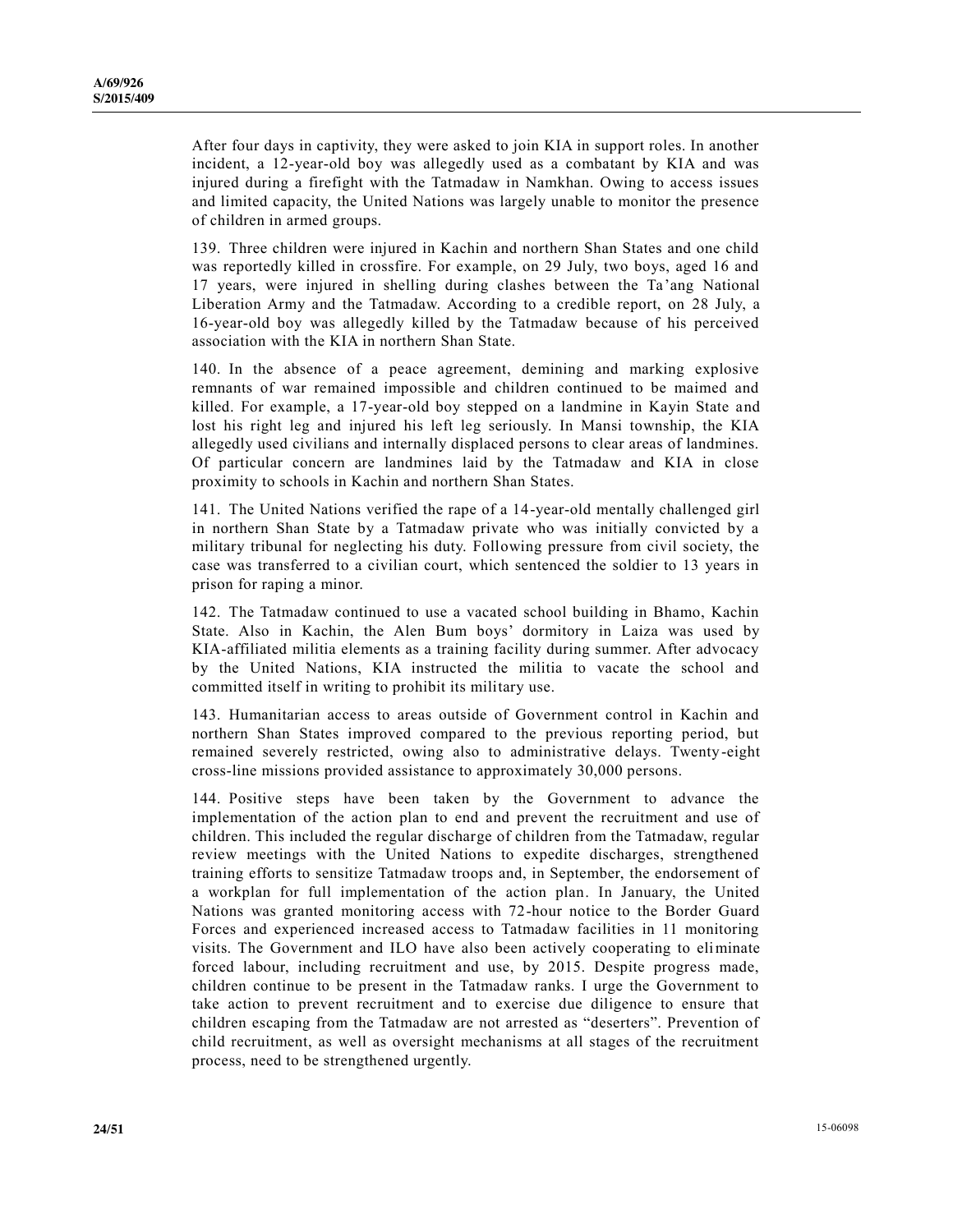#### **Somalia**

145. The security situation remained extremely volatile, particularly in southcentral Somalia, leading to displacement of more than 80,000 persons. The reporting period witnessed a gradual build-up of joint operations by the Somalia National Army and the African Union Mission in Somalia (AMISOM), driving Al-Shabaab out of key towns in southern and central regions.

146. A total of 1,870 violations against children were documented, affecting 1,482 boys and 250 girls, with 806 out of 893 incidents verified. While the numbers represent a substantial reduction compared with 2013, the decline is largely attributable to the reduced capacity and access to verify incidents.

147. The recruitment and use of 819 children (779 boys, 40 girls) by Al-Shabaab (437), national army and allied militia (197), Ahl Al-Sunna wal-Jama'a (109) and other armed elements (76) was documented. Of particular concern was the ongoing recruitment and use of children by clan militias. Al-Shabaab sustained a campaign of recruitment targeting children and youth in mosques and schools, for example, recruiting 82 children in mosques or during religious events. Reports were also received of five boys used by AMISOM in support functions.

148. The detention of children in Somalia remained a concern, with 286 children (277 boys, nine girls) detained by the national army and other security forces (229), Al-Shabaab (44) and other armed groups (4). Seven of the nine girls were kept in Al-Shabaab custody. Of the children detained by government security forces, many were arrested following house searches and security operations and most were released a few days after the arrest. Of concern is the situation of children held at the Serendi rehabilitation centre in Mogadishu, whom my Special Representative for Children and Armed Conflict met during her visit in August. The children have been deprived of their liberty, as they are not free to leave the centre. The Government must ensure that any child deprived of his or her liberty for alleged association with armed groups is treated primarily as a victim and handed over to child protection actors.

149. Some 340 incidents of killing and maiming were documented affecting 520 children (393 boys, 127 girls) perpetrated by the national army and allied militia (193), Al-Shabaab (96), and other armed elements (231). Children have been killed in crossfire, sometimes during joint national army/AMISOM operations and in suicide attacks. Targeted attacks against the national army, AMISOM and prominent Federal Government of Somalia officials also led to large numbers of civilian casualties, including children. Al-Shabaab carried out public executions, including of children, as punitive measures and to instil fear. One boy and one girl were executed on suspicion of being spies for the Federal Government or AMISOM. Seventeen children were reported killed and maimed during military operations by AMISOM.

150. The monitoring and reporting of rape and other forms of sexual violence against children remained a challenge, among other things, because of the victims' fear of stigmatization. A total of 70 incidents affecting 76 girls were reportedly committed by the national army and allied militia (24), Al-Shabaab (19) and other armed groups (33). Girls in internally displaced persons camps were particularly vulnerable to sexual violence and forced marriage. At least 13 documented incidents of abduction resulted in rape and forced marriage. In one particularly tragic incident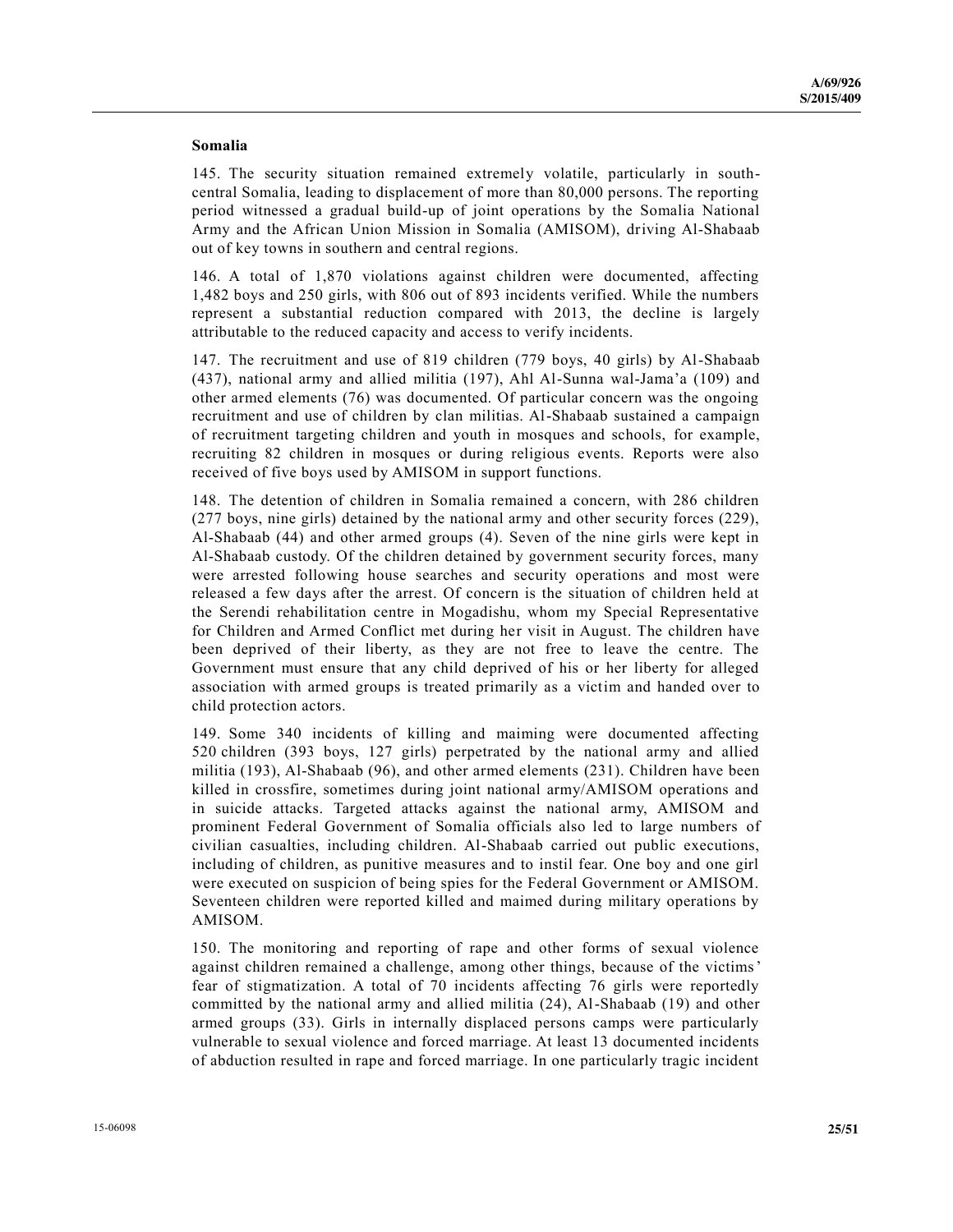in April, a 14-year-old female internally displaced person was abducted, raped and then killed by unknown armed men.

151. Seventeen schools were subjected to attacks by Al-Shabaab (eight), the national army and allied militia (six), and unknown armed elements (three). One school was also severely damaged in shelling by AMISOM. Al-Shabaab continued to use schools for recruitment and disrupted learning for hundreds of children including by distributing jihadist booklets for teachers and conducting indoctrination lectures. Incidents targeting protected personnel were also documented such as the detention of two teachers by Al-Shabaab for declining to refer their students to religious classes. Four schools were used for military purposes by the national army (three), later vacated, and Al-Shabaab (one). It was also reported that AMISOM used a school for military purposes during a few days in December.

152. Four hospitals were attacked by unknown armed groups (3) and Al-Shabaab (1) and incidents affecting related-personnel were documented. In one incident, Al-Shabaab abducted a health worker to provide medical care to its wounded fighters. Other incidents included improvised explosive device attacks against two hospitals resulting in the deaths of two doctors and two boys.

153. A total of 133 children were abducted, by Al-Shabaab (97), the national army and allied militia (25), and unknown armed groups (11). More than half of the children abducted by Al-Shabaab were used to increase its numbers ahead of joint national army/AMISOM operations.

154. Fifteen incidents of denial of humanitarian access were reported, the majority by unknown armed groups, and 3 each by Al-Shabaab and the national army.

155. My Special Representative for Children and Armed Conflict visited Somalia in August to assess the situation of children affected by conflict, engage with the Federal Government of Somalia on the implementation of the two action plans signed in 2012 to end and prevent the recruitment and use of children and advocate for the strengthening of the legal framework for the protection of children.

156. Coordination mechanisms between the United Nations, the Federal Government of Somalia, AMISOM and other partners were established to facilitate the implementation of the action plans. Significant steps were also taken with the signature of standard operating procedures for the handover of children separated from armed groups in February and the establishment of a child protection unit at the national army headquarters. Moreover, a mobile national army/United Nations team screened over 1,000 soldiers and the Barre Aden Shire "Hirale" militia that surrendered in anticipation of integration into the national army. No children were found during the screening exercises. The United Nations provided training on child protection to more than 8,000 national army soldiers, in collaboration with the European Union Training Mission in Somalia and AMISOM. In addition, following United Nations advocacy, the AMISOM Force Commander issued a directive to reinforce accountability and compliance with children's rights during operations.

157. Following the listing of Ahl Al-Sunna wal-Jama'a for the recruitment and use of children, the United Nations initiated dialogue with the group and discussed steps towards the formulation of a commitment to halt and prevent continuation of the practice.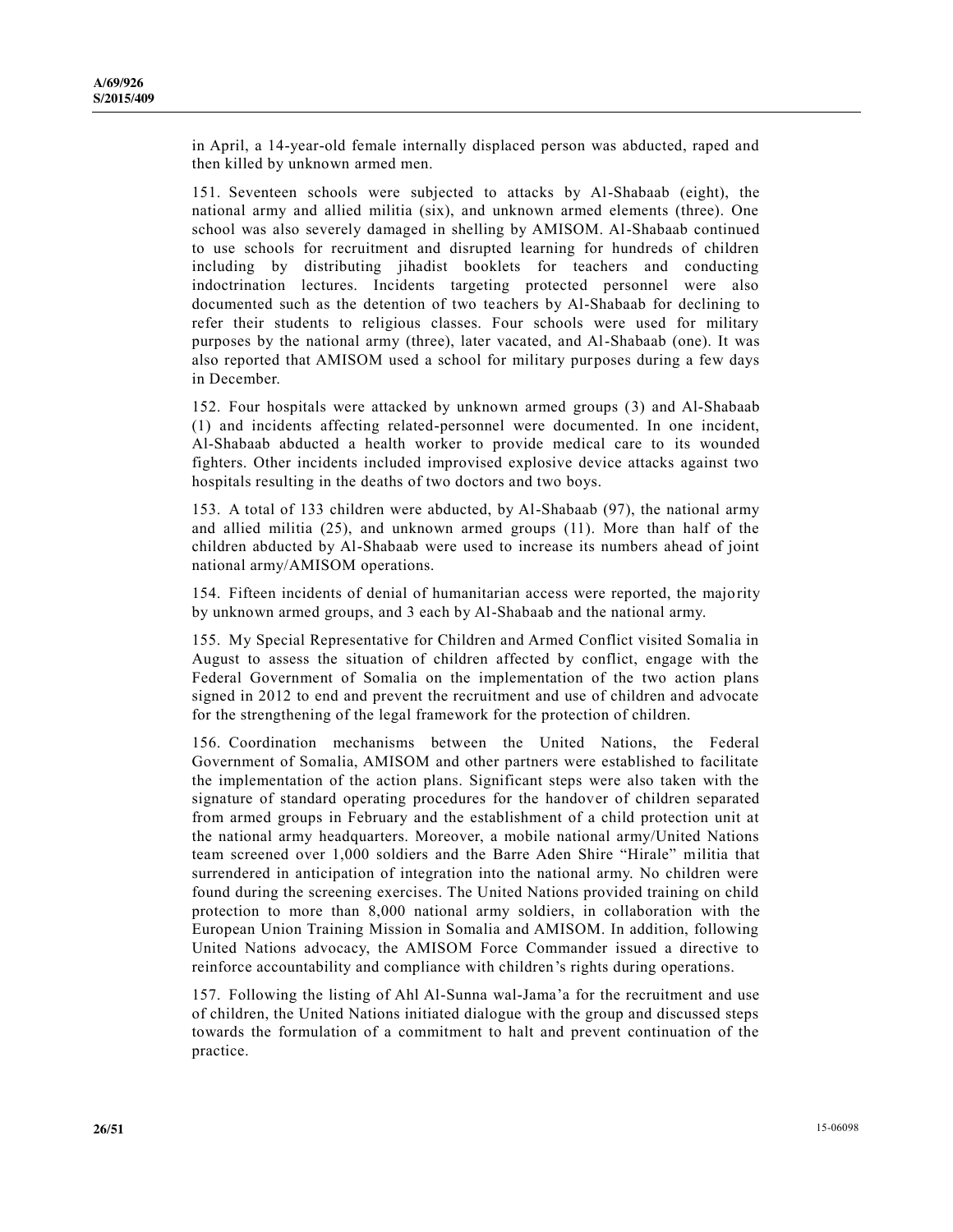158. The United Nations also supported the reintegration of 500 children (375 boys, 125 girls) through community-based programmes. Reintegration activities included provision of psychosocial assistance, "back-to-school" support programmes and vocational training.

159. In December, in a positive legislative development, the Federal Parliament adopted a law ratifying the Convention of the Rights of the Child. The law was signed by President Hassan Sheikh Mohamud on 20 January 2015. I welcome the progress made by the Federal Government of Somalia and I encourage it to sustain all its efforts to better protect children in Somalia, including by finalizing the ratification process of the Convention and to take steps to ratify its Optional Protocol on the involvement of children in armed conflict.

#### **South Sudan**

160. The political landscape in South Sudan changed dramatically in the wake of heavy fighting that broke out in Juba on 15 December 2013. Although the onset of the conflict was sparked by political issues, an ethnic dimension quickly evolved and had devastating effects for children. There was a large increase in the number of violations in 2014, with a total of 514 verified incidents affecting 16,307 children. A detailed account of the effects of the armed conflict on children in South Sudan is available in my recent report to the Security Council, covering the period from 1 March 2011 to 30 September 2014 [\(S/2014/884\)](http://undocs.org/S/2014/884).

161. Eighty-one incidents of recruitment and use of children were verified, affecting 617 children (612 boys, 5 girls). The majority were associated with the Sudan People's Liberation Army (SPLA) (310) and the Sudan People's Liberation Army in Opposition (SPLA-IO) (108), but also with the South Sudan National Police Service, the South Sudan Wildlife Service, the South Sudan Liberation Army (SSLA), the South Sudan Democratic Movement/Army-Cobra Faction (SSDM/A-CF), the White Army and armed groups allied to Gabriel Tanginye. Unverified large numbers of children have also been observed with the Johnson Olonyi armed group, whose troop integration into SPLA was pending completion as at April 2015, and with other unidentified armed actors. Children were at risk of recruitment in refugee and internally displaced persons camps, protection of civilian sites and in their own communities. Given the challenging security situation and safety concerns for children, it has not always been possible to verify information. Last, as reported in the section of the present on the Sudan, in January and February, 64 boys, aged 14 to 17 years, were reportedly recruited by the Justice and Equality Movement (JEM) in Unity State, South Sudan. Fifty-five of those cases were verified.

162. Ninety children were verified killed and 220 injured. There was also a disturbing increase in the incidents of killing and maiming of children reported to the United Nations that could not be verified. One report identified up to 490 bodies of children in mass graves found around Bor following heavy fighting at the start of the conflict. Some of the reported incidents suggest that children were summarily executed. For instance, following the fighting in Rubkona and Bentiu towns in April, two boys were found dead with their hands tied behind their back outside a mosque that was used by civilians seeking protection. The affiliation of the perpetrators is unknown but the incident occurred during an exchange of fire between SPLA and SPLA-IO.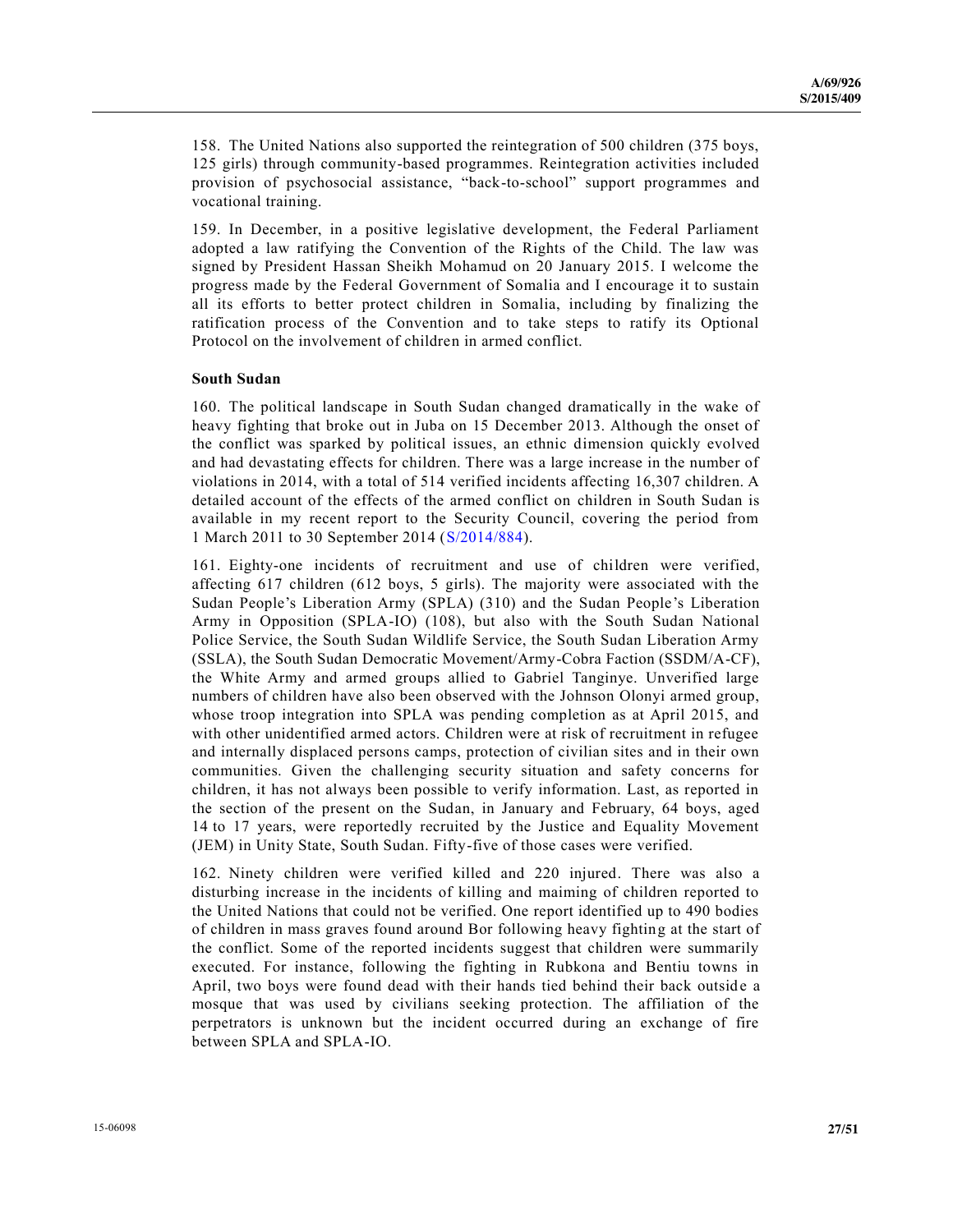163. In another incident, the United Nations received testimonies from boys aged 14 to 17 years in Juba who had been detained by security forces and subjected to inhumane and degrading treatment, such as beatings and being urinated upon, during interrogations about ethnic affiliation and involvement in the conflict.

164. Rape and other forms of sexual violence were reported, with a total of 22 incidents verified affecting 36 children (4 boys and 32 girls) by SPLA (24), JEM (4), SPLA-IO (1) and unknown perpetrators (7). In April, when SPLA-IO took control of Bentiu, hate speech calling upon persons to kill and commit sexual violence against non-Nuers and foreigners was broadcast on local radio.

165. There were seven incidents of attacks on schools, including looting, and 60 involving military use. Thirty-four schools in use, some before the reporting period, were vacated following United Nations advocacy; as at December, 33 reportedly remained in use by numerous armed actors, affecting access to education for approximately 11,000 children. A total of 22 incidents of attacks on medical clinics and health centres were also verified. In one incident in April, Bentiu Hospital was attacked by SPLA-IO, and medical staff, patients and civilians seeking protection inside the hospital, were killed.

166. Thirty-four incidents of abduction were verified affecting 147 children (52 boys, 95 girls). The United Nations received worrisome reports of large -scale abductions, including up to 105 children (29 boys, 76 girls) by SPLA-IO in Malakal in February. As at April 2015, abductions continued in large numbers.

167. One hundred and ninety-nine incidents of denial of humanitarian access were verified, representing a large increase from 2013. Incidents included forceful entry into compounds, looting, seizure of assets and harassment of humanitarian workers.

168. No incidents of LRA attacks involving children were reported in South Sudan. However, a total of 43 children either escaped or were rescued from the group. Twenty-eight of them have since been reunified with their families, while the rest remain in the interim care centre in Yambio, Western Equatoria State, pending family tracing and reunification.

169. Family tracing and reunification remained a challenge, owing partly to limited access or no access for child protection actors to some areas. Rapid response missions were occasionally conducted to provide basic, life-saving assistance to children in hard-to-reach areas. During a meeting with my Special Representative for Children and Armed Conflict, the leader of the South Sudan Democratic Army — Cobra Faction (SSDM/A-CF), David Yau Yau, acknowledged that he had recruited children and declared himself ready to release them. As at April 2015, over 750 children had been released to the United Nations and were receiving interim care, psychosocial support and education service.

170. My Special Representative for Children and Armed Conflict visited South Sudan in June to assess the impact of the conflict on children and engage with national authorities. During her visit, the President committed to issuing a decree criminalizing the recruitment and use of children and to issuing command orders to stop the military use of schools. My Special Representative also witnessed the signature of the recommitment by the Minister of Defence and Veteran Affairs to the action plan to end and prevent the recruitment and use of children. The recommitment also included stopping and preventing sexual violence, the killing and maiming of children and attacks on schools and hospitals. In August, a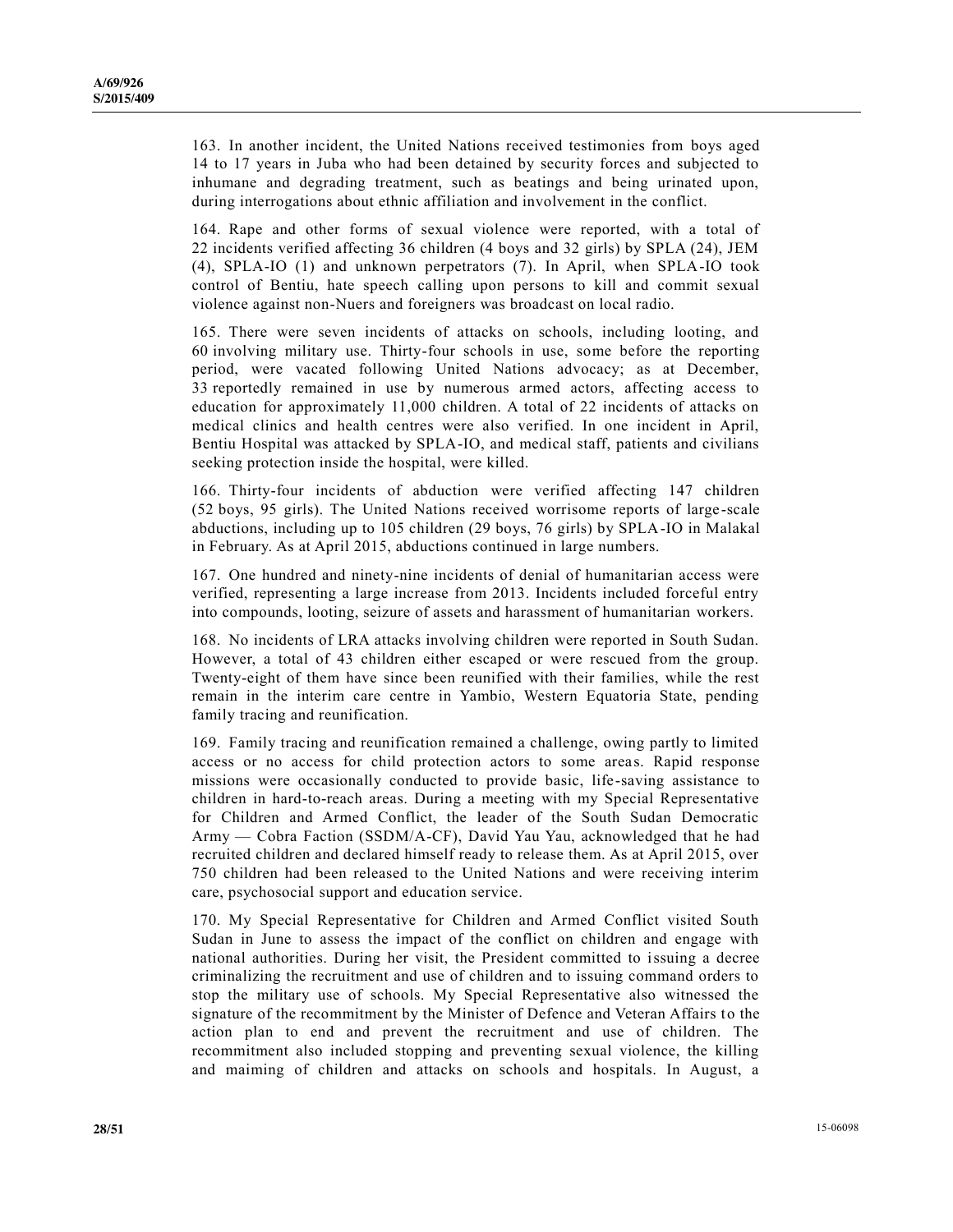workplan to implement the agreement was endorsed. In October, the Government and the United Nations launched the campaign entitled "Children, Not Soldiers" at the national level. Following extensive advocacy, the Government and the United Nations also established a joint high-level committee on children affected by armed conflict. In May, the leader of SPLA-IO also signed a commitment agreement with my Special Representative for Children and Armed Conflict to end violations against children.

171. As at the end of 2014, neither the Government nor SPLA-IO had made any progress in implementing their commitments. On the contrary, reports of violations, particularly recruitment and use and abduction of children, continue unabated. I call upon all parties to the conflict in South Sudan to stop all violations against children and to take all necessary measures, including through prompt and thorough investigations and prosecution, to hold perpetrators to account. I urge the Government of South Sudan to take concrete measures and fully implement the action plan and the recommitment agreement signed in June. I also urge SPLA-IO to implement the commitment that its Chair signed with my Special Representative in May.

#### **Sudan**

#### *Three areas*

172. Conflict continued in South Kordofan and Blue Nile, where large areas remained inaccessible, especially those under the control of armed groups. After several months of political deadlock, fighting intensified during the first quarter of 2014. The Government of the Sudan and the Sudan People's Liberation Movement-North (SPLM-N) resumed talks in November in Addis Ababa under the auspices of the African Union High-Level Implementation Panel, but negotiations were suspended indefinitely by early December.

173. In April and December, the Government launched two phases of its "Decisive Summer" campaign to regain control of areas controlled by SPLM-N. This resulted in new waves of mass displacement. Tribal fighting was also observed, particularly in West Kordofan, with one verified incident in November of clashes breaking out among members of two Misseryia sub-clans in which at least 40 children were reportedly killed or injured. The disputed area of Abyei also witnessed continuing tensions.

174. The United Nations verified the recruitment of 60 boys aged 14 to 17 years by the JEM (55) and SPLM-N (5). All but 3 of them occurred during a forced recruitment campaign in refugee settlements in Unity State in South Sudan. Unverified information was received about an additional 9 boys recruited by JEM in that same period. Although no new recruitment cases by Sudanese Armed Forces were verified, the United Nations received credible information of recruitment and use of children by the Popular Defence Forces. Large areas of those states were inaccessible, which limited United Nations ability to monitor allegations in order to reflect the full extent of violations.

175. At least 12 incidents (2 verified) were reported, in which 62 children, aged 5 to 17 years, were killed or maimed. A boy was killed in the SPLM-N shelling of Kadugli in May and another boy died in an explosive remnants of war incident. Twenty-eight children (9 girls, 19 boys) were reportedly killed and 32 injured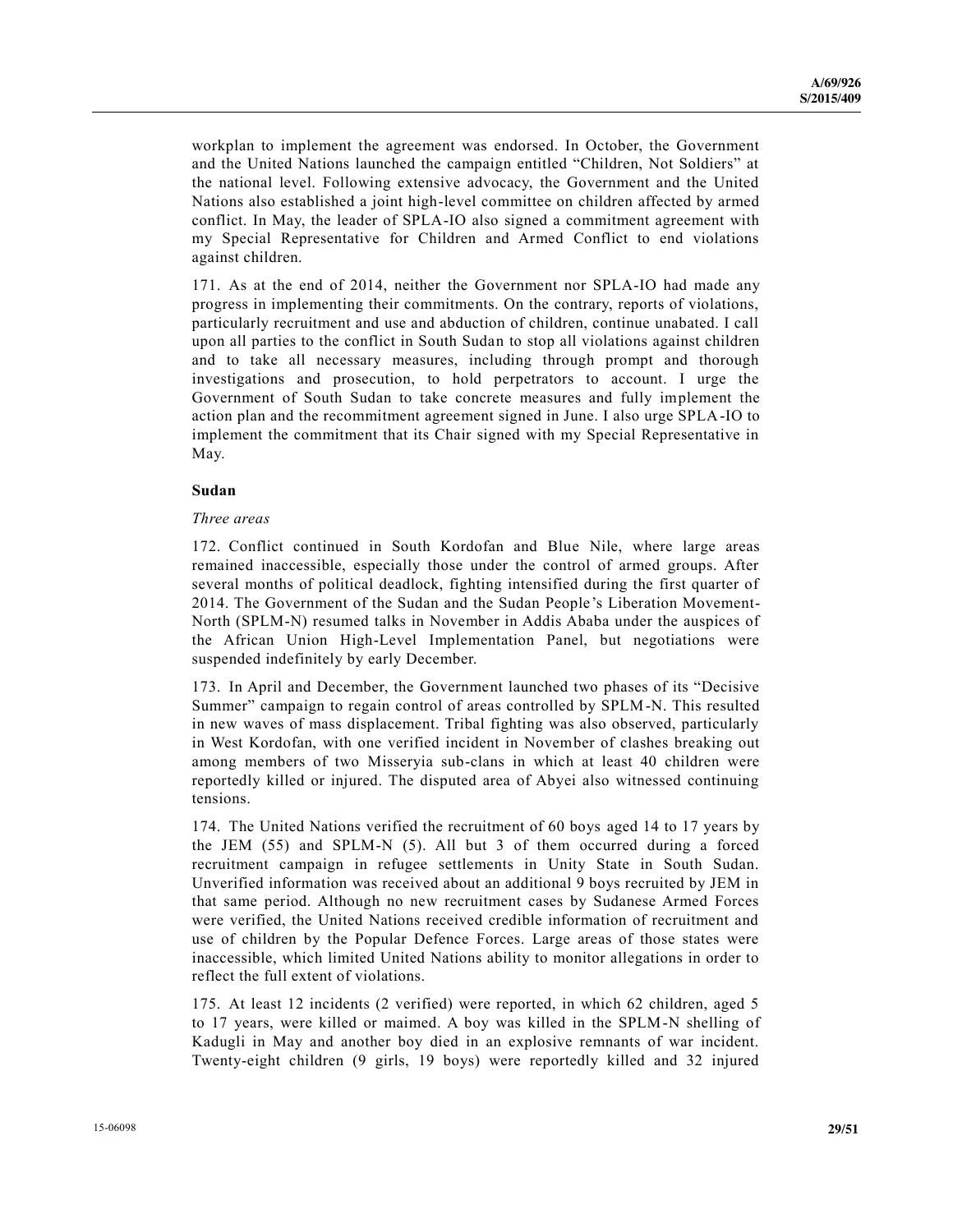(7 girls, 25 boys) in the shelling by the armed forces of SPLM-N-controlled areas. A further 42 children were reportedly killed or maimed as a result of tribal clashes.

176. Four boys, all South Sudanese refugees, were abducted by Arab men in El Muglad locality, West Kordofan, and kept in captivity for approximately six months. They were released and reunified with their families in August following negotiations by the Sudan Police Family and Child Protection Unit.

177. One school and two hospitals run by NGOs were severely damaged in aerial bombardments by the armed forces on SPLM-N-held territories, affecting access to education and medical care for over 75,000 children. In one instance, six persons were injured and the hospital's emergency room and pharmacy were destroyed. The United Nations also received credible information regarding the military use of three schools by the armed forces in South Kordofan.

178. Access to Government and SPLM-N-controlled areas remained very challenging, even though there was a slight improvement compared with 2013. For the first time, the United Nations was granted limited access to Kurmuk and Bau localities in Blue Nile. Access to Abyei through Kadugli continued to be difficult.

#### *Darfur*

179. Darfur continued to experience intermittent fighting between Government forces and non-signatory armed groups, with a spike from January to May and in December, following the launch of the Government's "Decisive Summer" military offensive using the rapid support forces. Intertribal and intratribal clashes in which children were involved intensified. In that context, the verification of violations against children remained difficult.

180. The country task force on monitoring and reporting verified three boys recruited and used by the armed forces and three by unidentified militias, a marked decrease compared with 2013. However, allegations of the recruitment of children continued to be received. In March, eyewitnesses reported the presence of boys between 15 and 17 years of age during a rapid support forces parade in Nyala, South Darfur. Another report mentioned that an estimated 37 children were seen carrying machine guns in El Daein, East Darfur.

181. Moreover, 197 children (135 boys, 62 girls) were killed (65) and maimed (132), by cross-fire during fighting between government forces and armed groups and in aerial bombardments by the armed forces. In addition, 15 children were killed and 29 injured by explosive remnants of war.

182. Forty-eight incidents of rape and other forms of sexual violence affecting 60 girls were verified and attributed to the armed forces (15), the rapid support forces (10) and unidentified armed men (35). In most cases, girls were raped during attacks on their villages or when performing daily activities. Verifying cases of sexual violence remains a challenge due to fear of reprisals, mistrust in law enforcement and judicial authorities, and social stigma. In addition, the requirement by law to prove rape as a crime before the provision of medical care deters survivors and families from seeking help. When they do so, criminal law provisio ns may be interpreted in such a way that the survivor is accused of adultery. In cases where perpetrators are identified, families of victims often settle cases outside judicial proceedings.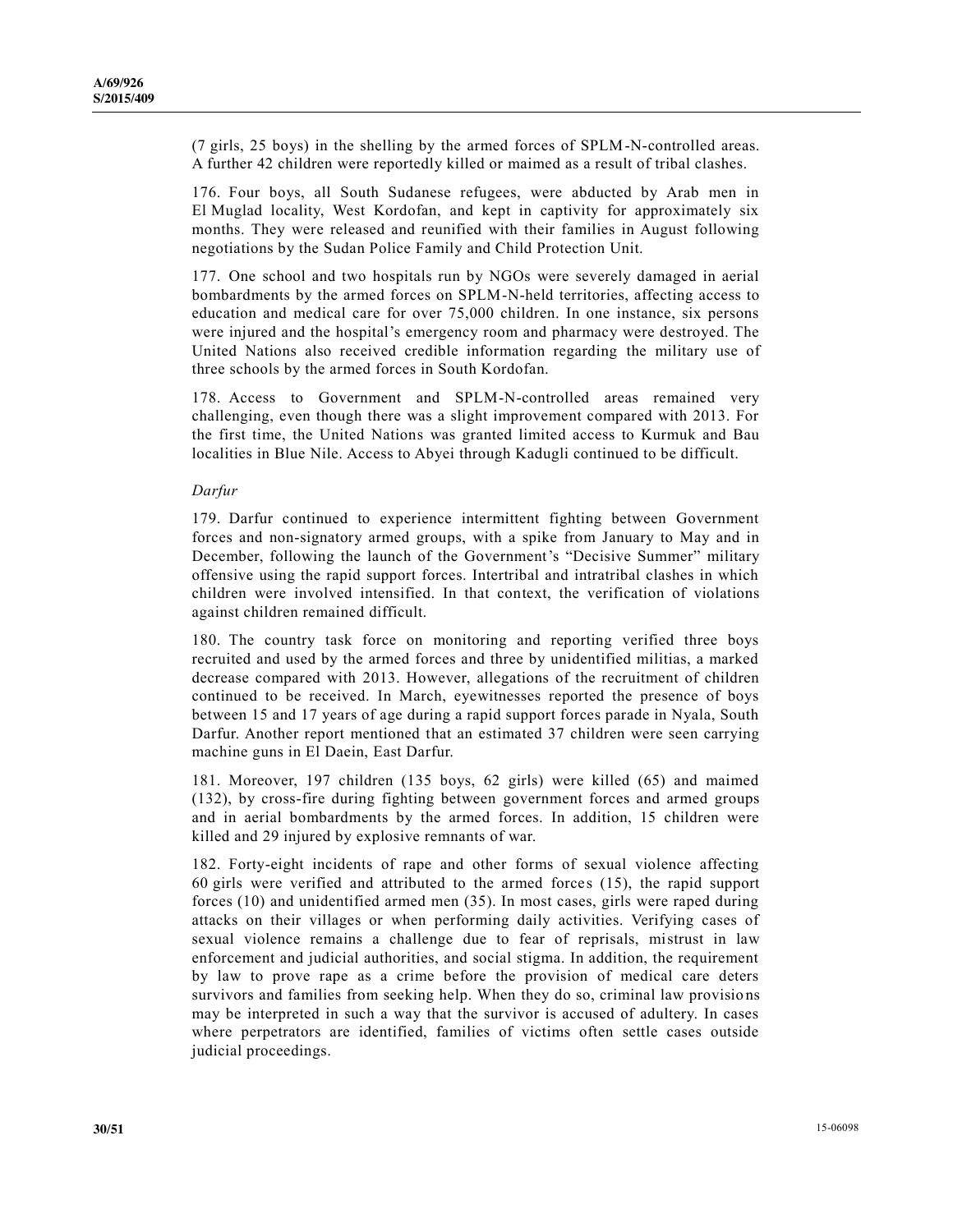183. Furthermore, the United Nations received allegations of the rape of 200 women, including children, by the armed forces in Thabit, North Darfur, in October. On 9 November, UNAMID conducted a mission to investigate the allegations, which could not be verified, as security personnel were present during UNAMID interactions with the community. UNAMID has since continued to face restrictions in its effort to access Thabit.

184. Ten schools were severely damaged, destroyed or looted during fighting between Government security forces and armed groups and in aerial bombardments by the armed forces. Eight incidents of attacks, looting and destruction of hospitals were reported. One school used militarily by the armed forces in South Darfur was also verified.

185. Eight incidents of abduction of 13 children (10 boys, 3) were r eported and attributed to the rapid support forces (4), border guards (3), armed forces (1) and unidentified militias (5). Children were used in support functions or labour and sometimes were sexually abused.

186. Denial of humanitarian access and the imposition of restrictions on movements continued to impede efforts to reach affected communities, including children.

187. On 6 August, the Sudan Liberation Army-Minni Minawi established an operational mechanism to end recruitment and use of children, following a command order issued in December 2013. UNAMID engaged in dialogue with tribal leaders and communities, which resulted in the adoption of a community-based strategic plan to end use of children in intercommunal violence in October. It followed the issuance of a command order by the leader of the Mahameed clan of the Northern Rezeigat. On 26 November, UNAMID, UNICEF and the Sudan commission on disarmament, demobilization and reintegration launched the Darfurwide campaign entitled "No Child Soldiers — Protect Darfur" in Masseriah, North Darfur. Training and awareness-raising activities on child protection were also conducted with civil society, religious and tribal leaders, state -level government personnel and the armed forces.

188. Limited progress was observed in holding the perpetrators of violations against children accountable. Twelve cases of arrest were documented by the country task force on monitoring and reporting, of which 4 resulted in prosecution and 1 in a sentence of 20 years' imprisonment for rape.

189. I urge the Government of the Sudan to finalize and sign the action plan to address recruitment and use of children by its security forces.

#### **Syrian Arab Republic**

190. Conflict continued at unprecedented levels across the Syrian Arab Republic, resulting in massive violations against children. The United Nations verified 2,107 grave violations by all parties to the conflict in major urban and rural areas. ISIL has taken over large parts of the country and used public brutality and indoctrination to ensure the submission of communities; children were specifically targeted. The United Nations had limited capacity to verify information in the areas under the control of ISIL. Sieges and bombardments of civilian areas continued, particularly by Syrian Government Forces, which also hampered the verification of incidents.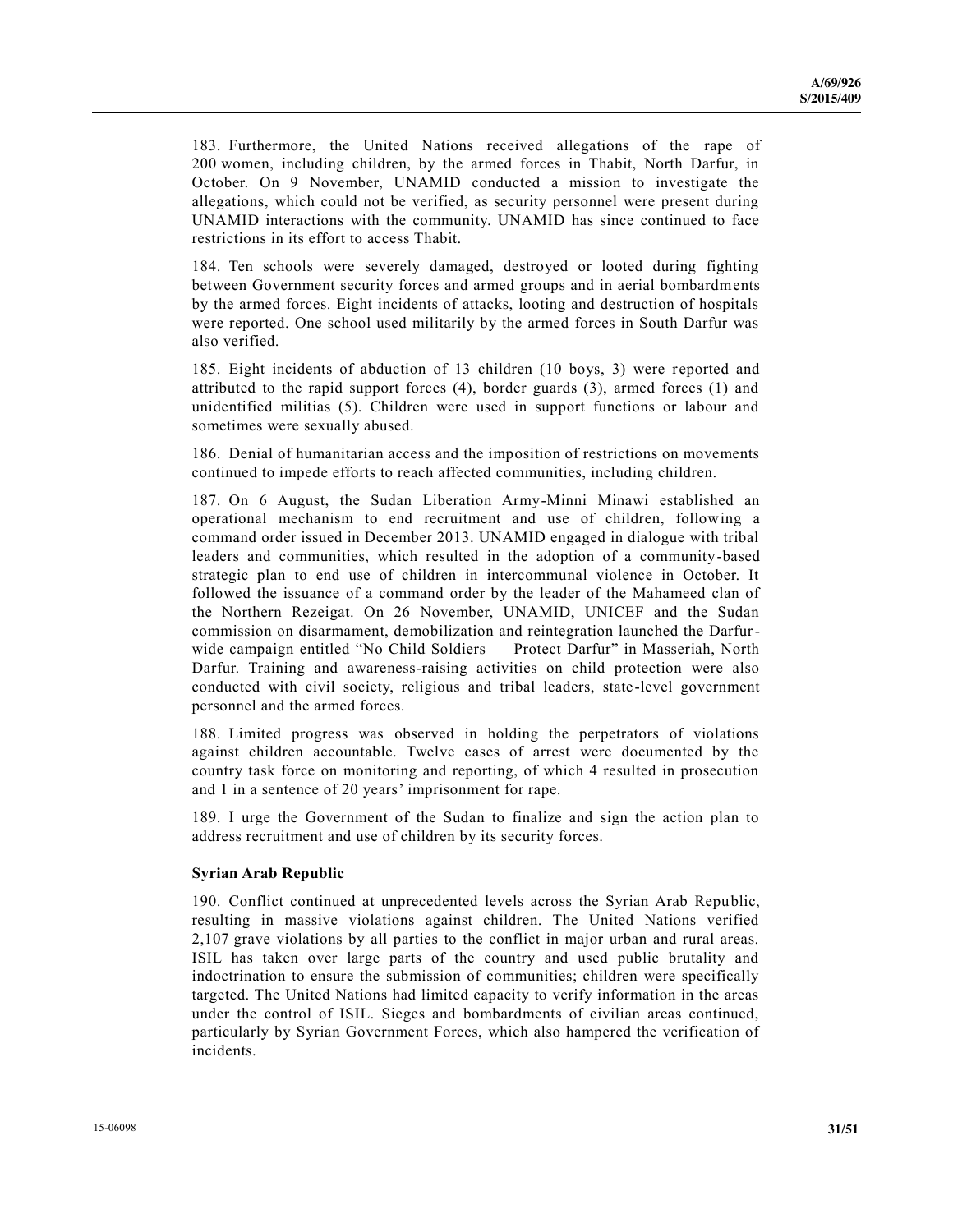191. The recruitment and use of children in combat has become commonplace in the Syrian Arab Republic. While actual numbers are expected to be higher, the United Nations verified that 271 boys and 7 girls had been recruited and used by groups affiliated with the Free Syrian Army (FSA) (142), Kurdish People 's Protection Units (YPG/YPJ) (24), ISIL (69) and al-Nusra Front (ANF) (25). In 77 per cent of the cases, children were armed or used in combat and almost one fifth were under 15 years of age. Boys associated with armed groups were commonly between 14 and 17 years of age, with 17 verified cases under the age of 15. In many cases, children were paid to fight for salaries of up to \$400 per month. The payment of relatively large salaries by ANF, FSA, and in particular ISIL, created an incentive for children and their parents under difficult economic circumstances.

192. Fragmentation of FSA resulted in localized and variable recruitment, training and salary practices. During armed battles, children were used for fighting, attending to the wounded or for recording events for propaganda purposes.

193. YPG/YPJ continued to recruit and use boys and girls, including children younger than 15 years, reportedly taking them to indoctrination and training camps. For example, in March, a 13-year-old girl was taken to Ras al-Ayn for military training and the requests by her parents to see her were refused. In most cases, children were used in combat roles, and repeated allegations of "conscription" policies targeting children were levelled against YPG/YPJ.

194. Reports of the recruitment and use of boys by ISIL and ANF increased significantly. In 25 per cent of verified cases, boys were under the age of 15, including some as young as 8 years of age. ISIL reportedly established at least three child training camps in Raqqa, and hundreds of boys as young as 10 years of age were imprisoned in Aleppo, forced to attend indoctrination seminars and promised salaries, mobile phones, weapons, a martyr's place in paradise and the "gift" of a wife upon joining ISIL. In training and using children for combat roles, ISIL has violated international humanitarian law and perpetrated war crimes on a mass scale. Children were also recruited as suicide bombers and used to perpetrate extreme violence. For example, in July, four boys fighting with ANF in Dar'a participated in the beheading of four Syrian Government Forces soldiers.

195. A number of pro-Government groups, including Hizbullah, also reportedly recruited children in small numbers. Five boys joined the Popular Committee to support Syrian Government forces in al-Midan, Damascus. Children were also used as human shields and for forced labour. In November, children were among the civilians reportedly forced at gunpoint to be in front of the Syrian Government forces tanks entering the town of al-Sheikh Meskin to secure the Dar'a-Damascus highway.

196. Detention of children by Syrian authorities continued, with 38 verified cases (31 boys, 7 girls), including 15 who were subjected to torture. Children were arrested at checkpoints and schools. For example, in a verified incident in July, a 14-year-old boy from Homs, who had been detained in the State Security Centre, confessed under torture to carrying weapons and attacking checkpoints.

197. Indiscriminate attacks launched in civilian populated areas continued to cause widespread killing and maiming. The United Nations verified the killing of 368 children (184 boys, 66 girls, 118 gender unknown) by Syrian Government forces (221), ISIL/ANF (44), FSA-affiliated groups (24), international coalition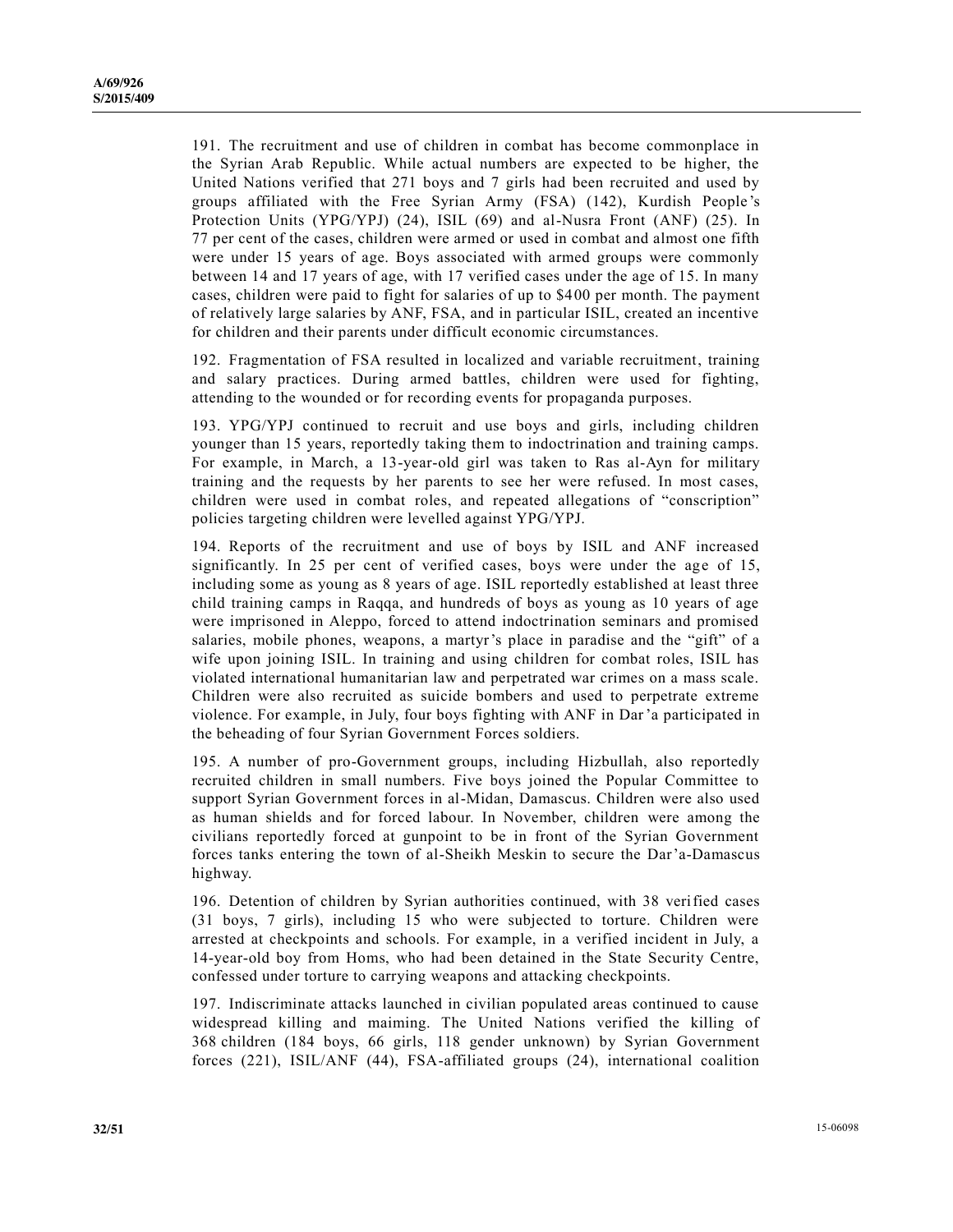airstrikes (4) and unknown parties (75). There were 771 cases of children maimed (420 boys, 142 girls, 209 gender unknown) by Syrian Government forces and pro-Government groups (336), FSA-affiliated groups (296), ISIL and ANF (19), YPG/YPJ (1) and unknown parties (119) across the country. Actual numbers are believed to be much higher.

198. Armed groups killed and maimed children by firing mortars mainly in Government-controlled areas. For example, a 7-year-old boy and a teacher were killed and 56 children injured in a mortar attack on the Al-Manar Armenian Catholic School in Damascus in April. Vehicle-borne improvised explosive device and suicide attacks by armed groups accounted for almost one fifth of child casualties. In April, 69 children were killed and injured in a double vehicle -borne improvised explosive device attack in a Government-controlled neighbourhood of Homs.

199. The public brutality and extreme violence perpetrated by ISIL also targeted children. For example, in July, a 15-year-old boy accused of adultery was publicly executed in Manbij, with his parents forced to watch and his corpse left on display for three days. In November, civilians were forced to participate in the stoning of a 14-year-old girl in Dei-ez-Zor. ISIL reportedly encouraged children to participate in public brutality, including holding decapitated heads for public display or playing "football" with them.

200. Aerial bombardment of civilian areas accounted for over 90 per cent of children documented killed and maimed by Syrian Government forces. In an attack in April by Syrian Government forces on the Ein Jalout primary school in Aleppo, 33 children were killed and 40 injured. Barrel bombs accounted for almost one third of child casualties inflicted by Syrian Government forces, including 6 children killed in June in al-Shajara internally displaced persons camp, Dar'a. Children continued to be killed during ground operations by pro-Government groups. For instance, in July, three children, aged 10 to 14 years, fleeing Suweida were killed by Popular Committee fighters. Children also continued to fall victim to explosive remnants of war.

201. The United Nations received 18 reports of sexual violence against children by ISIL (9), Syrian Government forces (5), Popular Committees (2), FSA (1) and the Kurdish police (1), of which 11 were verified. Forced marriage of girls to foreign fighters became common in ISIL-controlled territory. In July, the father of a 14-year-old girl in Aleppo was tortured for three days until he agreed to have his daughter marry an Egyptian ISIL "Emir". ISIL issued guidance on the treatment of sex slaves, including children, and Yazidi girls abducted in Iraq were moved to and sold in Raqqa. Allegations of sexual violence against children by Syrian Government forces and pro-Government groups continued, with doctors reporting treating raped girls requesting abortions. In January, a 13-year-old boy was "arrested" at a checkpoint by the Popular Committee in Suweida and repeatedly raped over the course of three days.

202. According to the Ministry of Education, 889 schools had been fully (379) or partially (510) damaged by end-2014. The United Nations verified 60 attacks on education facilities by Syrian Government forces (39), ISIL (9), FSA (1), and unidentified parties (11). For example, in October two explosions near the Al Makhzomi and Al Mouhdetheh primary schools in Akrama, Homs City, killed 29 children and maimed 27. Families repeatedly reported being too scared to send their children to school. The military use of schools also continued, with nine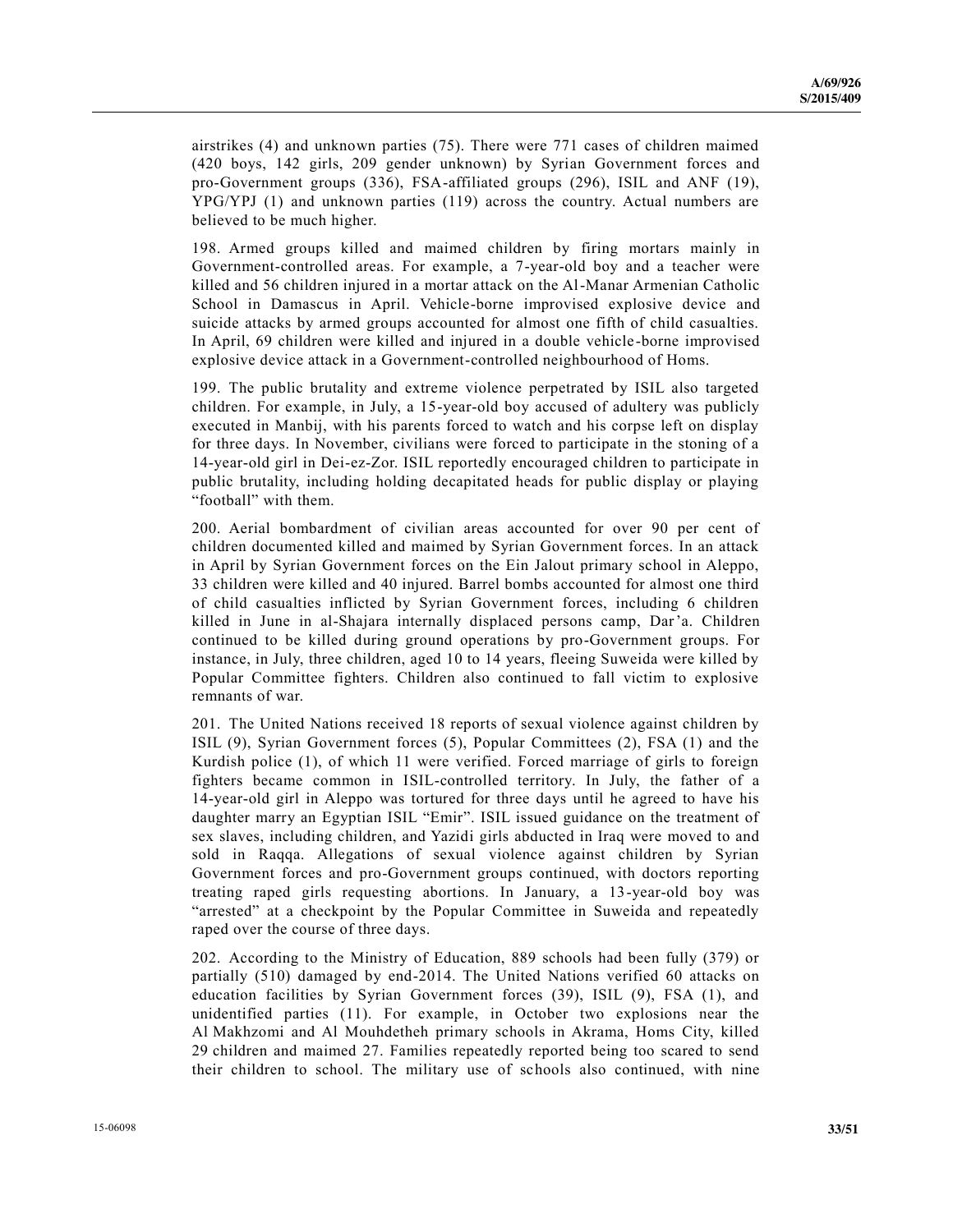verified cases: YPG/YPJ (4), FSA (3) and ISIL (2). ISIL appropriated schools for child indoctrination, and in late 2014 all schools in ISIL-controlled Aleppo, Dei-ez-Zor and Raqqa were closed pending adoption of a "modified" curriculum.

203. By December, 413 medical facilities tracked by the United Nations were partially or fully damaged, while 823 were only partially functioning or not functioning due to shortage of staffing, equipment or use for other purposes. Eighty six attacks on health facilities and 178 medical personnel killed were reported. The United Nations verified 28 attacks on health facilities and personnel by: Syrian Government forces (17), ISIL (9) and unidentified parties (2). For example, in May, a rocket attack on an FSA field hospital in an abandoned school in Jasem, Dar'a resulted in the death of two children and four medical personnel.

204. Abductions became a prominent tool used by ISIL. The United Nations verified that ISIL abducted and/or imprisoned 463 children, including for use in prisoner exchanges and for recruitment purposes, a number of whom were tortured. In May, 153 Kurdish boys aged 13 to 17 years were abducted in Manbij, Aleppo, while returning home from their school exams. Armed groups also arbitrarily detained children for alleged "criminal" offenses.

205. By January 2015, 212,000 persons remained under siege, 163,500 of them by Syrian Government forces and 26,500 by armed groups, and subjected to starvation. Children attempting to escape besieged areas were killed by snipers or in minefields. In January, an 11-year-old boy was killed by a sniper while attempting to leave al-Nashabiya, Rural Damascus. Attacks by armed groups on civilian infrastructure left millions of persons, including children, without access to water and electricity. Administrative blockages and refusals to allow certain items on inter-agency convoys, including surgical supplies, were common and threats and attacks on humanitarian personnel and facilities continued.

206. There were several meetings between the United Nations and the Government's Interministerial Committee on Child Protection, and an expert level group of government and United Nations officials was established to strengthen engagement. In May, the United Nations provided training materials to support the Commission for Family Affairs in conducting child rights orientation for Syrian Government forces; however, this has yet to be implemented. Legislative Decree 22, adopted in June, granted an amnesty for children associated with armed groups, and the Government committed to diverting those children to rehabilitation programmes. However, cases of children detained by Syrian Government forces were verified by the United Nations throughout the year. In all circumstances, children are entitled to benefit from the special status of juveniles in conflict with the law, in conformity with international humanitarian and human rights law.

207. The political and military leadership of both YPG/YPJ and the FSA Supreme Military Council publicly committed to ending child recruitment and use, enforcing disciplinary measures and issuing command orders to that effect. However, the recruitment and use of children by both groups following these commitments continued and was verified by the United Nations.

#### **Yemen**

208. During the reporting period, the security situation deteriorated significantly in the northern governorates where Al Houthi/Ansar Allah (hereinafter Ansar Allah)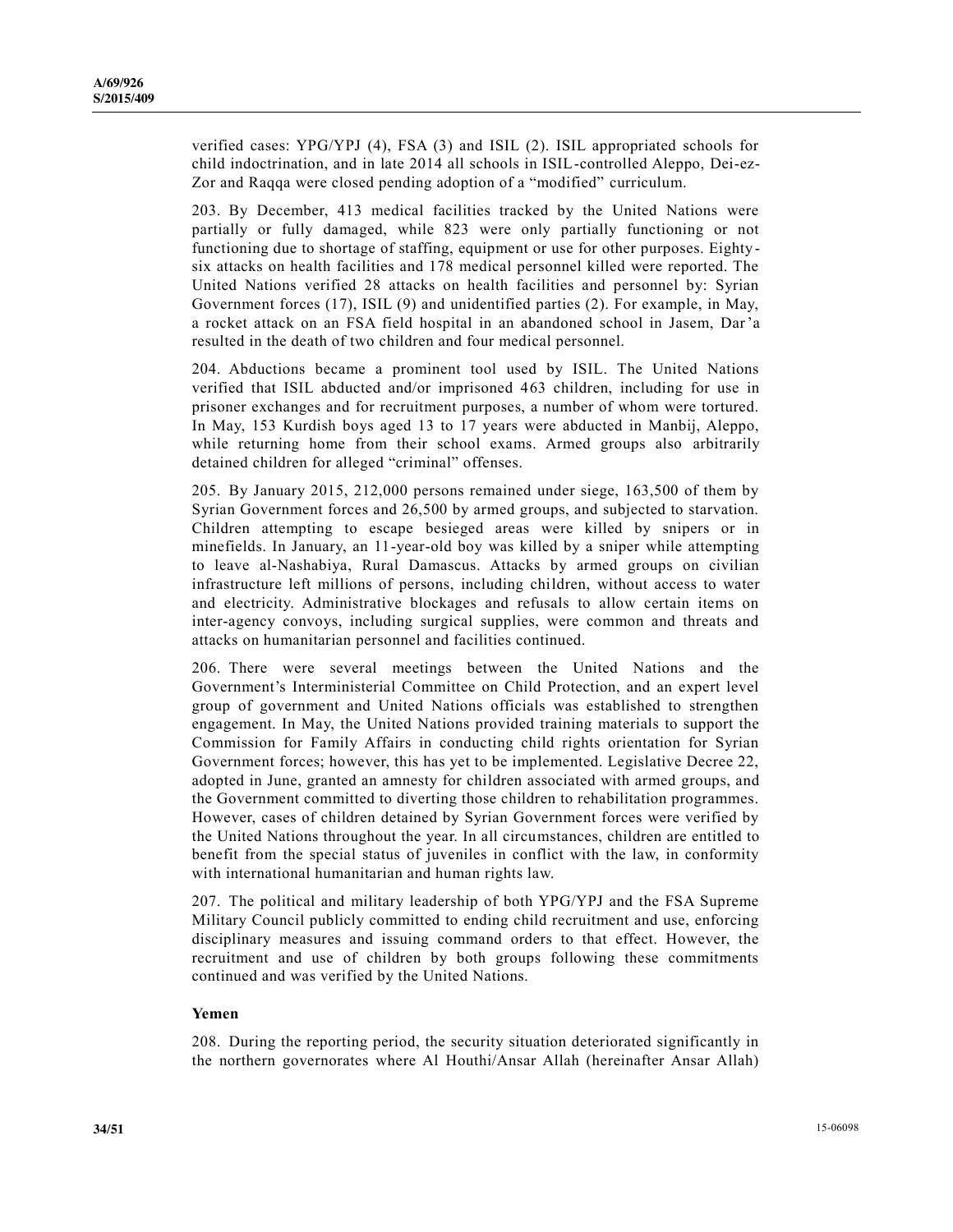expanded its presence. Armed clashes took place between the Yemeni Armed Forces and Islah-backed pro-Government tribal militias and tribal armed groups, against Ansar Allah and Al-Qaida in the Arabian Peninsula (AQAP). The situation in the southern governorates also remained tense and armed clashes took place in Al Dhale'e. A mass offensive was conducted by YAF against AQAP and Ansar Al Sharia', and clashes continued in Aden between Al Hirak (a southern cessation movement) supporters and the security forces. As at April 2015, an international coalition had launched airstrikes against Ansar Allah, which reportedly resulted in a significant number of child casualties.

209. The United Nations verified a significant increase from 2013 of recruitment and use of children, with a total of 156 boys recruited and used between the ages of 9 and 17. The majority (140) of cases were perpetrated by Ansar Allah with a highly visible presence. The United Nations observed and documented armed children manning checkpoints, being present on armed vehicles and guarding buildings. Following Ansar Allah's expansion into the capital in September, distinguishing between members of YAF and Ansar Allah became increasingly challenging, particularly at checkpoints. Eleven boys between the ages of 16 and 17 were recruited and used by Islah-backed tribal militias aligned with the Government or Salafists, all except two of them in the frontlines. An additional four boys were verified as joining tribal armed groups in Al Bayda governorate.

210. The numbers of child casualties increased significantly from the previous reporting period, with 74 children (56 boys, 18 girls) killed and 244 (176 boys, 68 girls) maimed. Child casualties due to mines and other explosive devices more than doubled, with 10 children killed and 54 maimed. Ansar Allah was targeted and attacked, including by two suicide bombings that killed 14 and injured 25 boys. A total of 14 children were killed and 30 maimed by six improvised explosive devices, including an attack on an Ansar Allah checkpoint. Another 10 children were killed and 37 injured due to shelling, and 2 boys and 3 girls were maimed as a result of aerial bombings, including one drone strike on 29 September in Al Jawf, which maimed 1 boy and 2 girls.

211. Nine boys were detained by Ansar Allah as they reportedly conducted "law enforcement operations". Six other incidents of detention by Ansar Allah were also verified involving six boys. four of whom were detained for their alleged association with Islah, and one because of his father's association with Islah.

212. The United Nations verified 35 attacks against schools. For example, all 10 schools attacked in Amanah Al Asimah governorate were destroyed during clashes that took place in September between Ansar Allah and YAF and pro-Government tribal militias. Nine attacks were attributed to YAF and eight to Ansar Allah. In many cases schools were forced to close completely.

213. The United Nations verified 13 attacks against hospitals by Ansar Allah and YAF, which severely hampered the provision of medical services. For example, on 21 January, a hospital in Al Dhale'e district was shelled by YAF, resulting in the death of a 45-day-old boy and injury to his 2-year-old sister while they were trying to escape the shelling with their father.

214. Ninety-two schools were verified as being used for military purposes by armed forces and groups with the majority of schools being used by Ansar Allah for providing accommodation or as weapons' storage. In response to that trend, the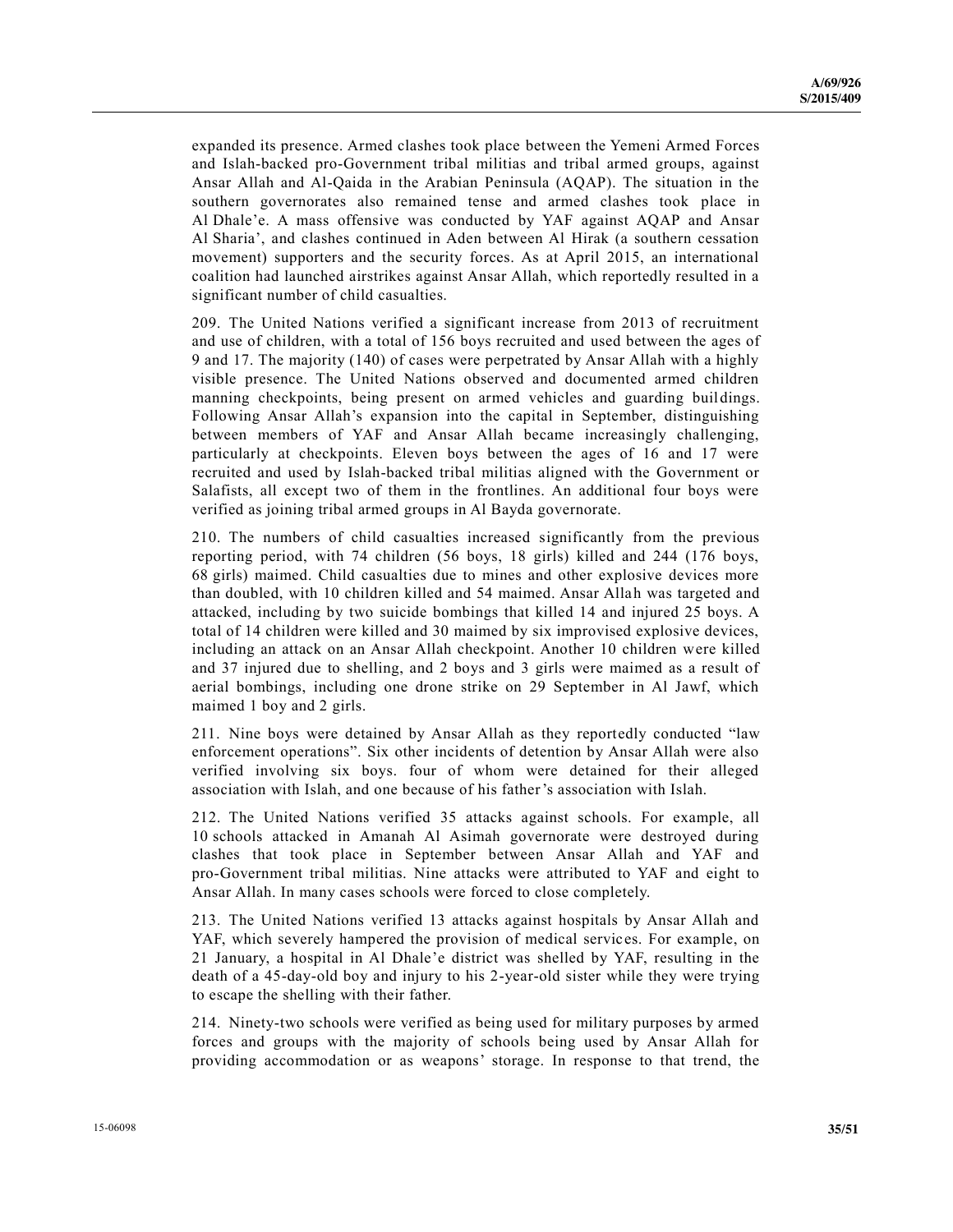Ministry of Education and Governorate Education Offices, supported by the United Nations, established task forces on education in emergency, which vacated at least 25 schools used by Ansar Allah.

215. In total, 43 denials of humanitarian access were verified. In a positive development, a United Nations staff member kidnapped by an unknown armed group was released in November after 13 months in captivity.

216. On 14 May, in a ceremony attended by my Special Representative for Children and Armed Conflict, the Government of Yemen signed an action plan with the United Nations to end and further prevent the recruitment and use of children by YAF. Within a month after the signing ceremony, follow-up mechanisms were established in accordance with the action plan. In a welcome development, following engagement by the United Nations with the Constitutional Drafting Committee, the draft constitution issued in January 2015 includes the prohibition of voluntary recruitment of all persons under the age of 18. The final version of a draft action plan to end the recruitment and use of children by Ansar Allah was endorsed by their Human Rights and Civil Society Office, which was reportedly shared with the office of Abdul Malik Badrealdeen Al Houthi. Since the eruption of violence in early 2015 all progress on actions plans and on ending violations has been put on hold.

### **B. Situations not on the agenda of the Security Council or other situations**

#### **Colombia**

217. In 2014, peace talks between the Government of Colombia and the Fuerzas Armadas Revolucionarias de Colombia — Ejercito del Pueblo (FARC-EP) continued in Havana. The conclusions on the three first items of the agenda, "Rural development", "Political participation" and "Illicit drugs", were shared publicly and discussions began on item five, "Victims". The latter opened up the opportunity to raise specific concerns on child protection, in particular with regard to the recognition of the rights of child victims. At the request of the negotiating parties, the United Nations and the National University of Colombia organized regional and national forums to collect the views of victims and proposals. On those occasions, many national and international actors advocated for child protection concerns to be raised at the negotiating table. In December, the FARC-EP and the Government started talks about de-escalating the conflict, including issues related to child recruitment and a ceasefire. I commend the sustained efforts to put an end to the conflict and encourage all parties to take further concrete steps to protec t children and guarantee lasting improvements for children's rights, including under item three, "End of conflict".

218. Despite the ongoing peace process, hostilities between FARC-EP, the Ejército de Liberación Nacional (ELN) and the Colombian Armed Forces continued and intensified in some parts of the country, causing displacement and often putting children at risk of recruitment and sexual violence. As at December 2014, there were some six million persons registered as internally displaced persons, approximately 35 per cent of whom were children. Afro-Colombian and indigenous communities were particularly affected. Violence committed by post-demobilization groups and other local armed groups was an important trigger of displacement, both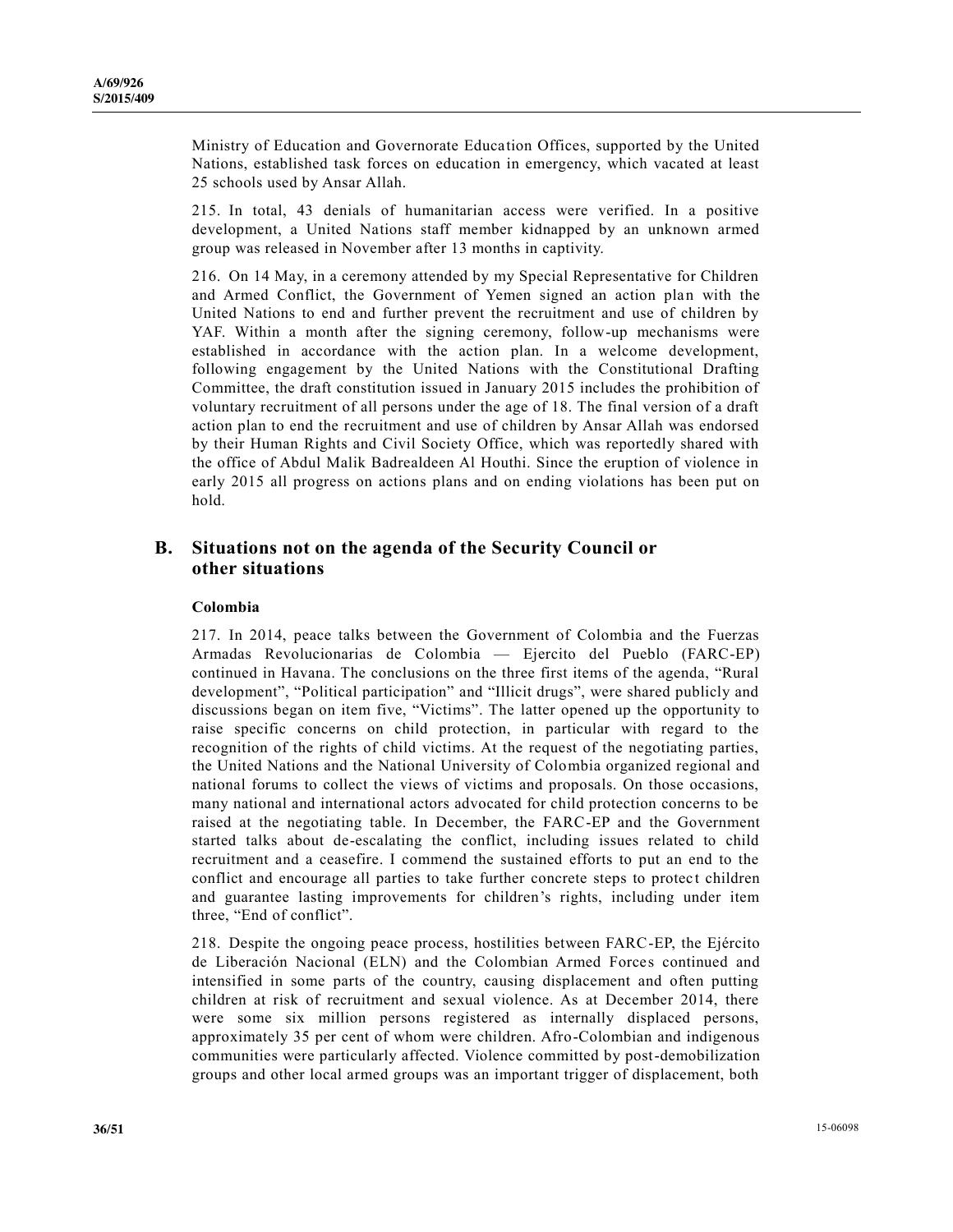in urban and rural areas. In addition, about 500,000 persons suffered from severe mobility restrictions to access basic services and assistance, as a result of the sharp increase in attacks against civilian infrastructure committed throughout 2014, mostly by ELN (52 per cent) and FARC-EP (22 per cent).

219. The United Nations verified 343 cases of recruitment and use of children by armed groups in 22 departments and in Bogotá. The Colombian Family Welfare Institute documented the separation of 277 children, the majority of whom had escaped from armed groups. A total of 198 children had been recruited by FARC-EP, 52 by ELN, and the remaining by post-demobilization groups and other armed groups. In addition, the Ombudsman Office issued at least 36 risk reports on recruitment in 20 departments.

220. On 12 February 2015, FARC-EP announced that it had raised the recruitment age to 17 years. While I take note of that positive development, I wish to recall that the Convention on the Rights of the Child ratified by Colombia in 1991 stipulates that a child means every human being below the age of 18, and that its Optional Protocol on the involvement of children in armed conflict, ratified in 2005, prohibits armed groups from recruiting children under the age of 18 and provides that the State party should prevent such recruitment and use.

221. At least nine children were killed and 60 were maimed, mostly in landmine incidents. Children, predominantly girls, were also victims of sexual violence attributed to armed groups, including post-demobilization groups, and in some cases to members of national armed forces. Furthermore, sexual exploitation and abuse of girls by members of armed groups in mining zones continued. The United Nations received reports of the detention in Bolivar of three persons charged with selling girls for sexual purposes to armed groups and to mine workers.

222. There were 12 reported cases of schools damaged in crossfire, anti-personnel mines and explosive remnants of war, as well as 11 cases of military use by parties to the conflict. In May, the armed forces found 76 gas cylinders stored by FARC-EP in a school in Cauca, ready to be used in combat, thereby putting schoolchildren at risk. In addition, the presence of units of the armed forces near or in front of scho ols during class hours put school premises and children at risk. Within the reporting period, teachers were also subject to threats by FARC-EP, ELN, Autodefensas Gaitanistas de Colombia/Los Urabeños and Los Rastrojos and three teachers were killed by unidentified armed groups.

223. Despite its prohibition by the National Child Protection Code (Art. 41, para. 29, of Law 1098 of 2006), the involvement of children in civic-military activities organized by the armed forces continued in several parts of the country. For example, in July, in Cauca, the armed forces carried out a civic -military activity, inviting more than 500 persons; the recreational activity for children was carried out by the armed forces psychological operations team. The Committee on the Rig hts of the Child has previously shared its concerns with regard to civic -military activities organized by the armed forces inside schools and in the community. In its recent report on prevention of the recruitment of children and adolescents, issued in December 2014, the Ombudsman Office also requested the Ministry of Defence, the armed forces and the police to refrain from carrying out the campaigns with children. I echo those concerns and call upon the armed forces to refrain from involving children in any military activities that may place them at risk of being targeted by armed groups.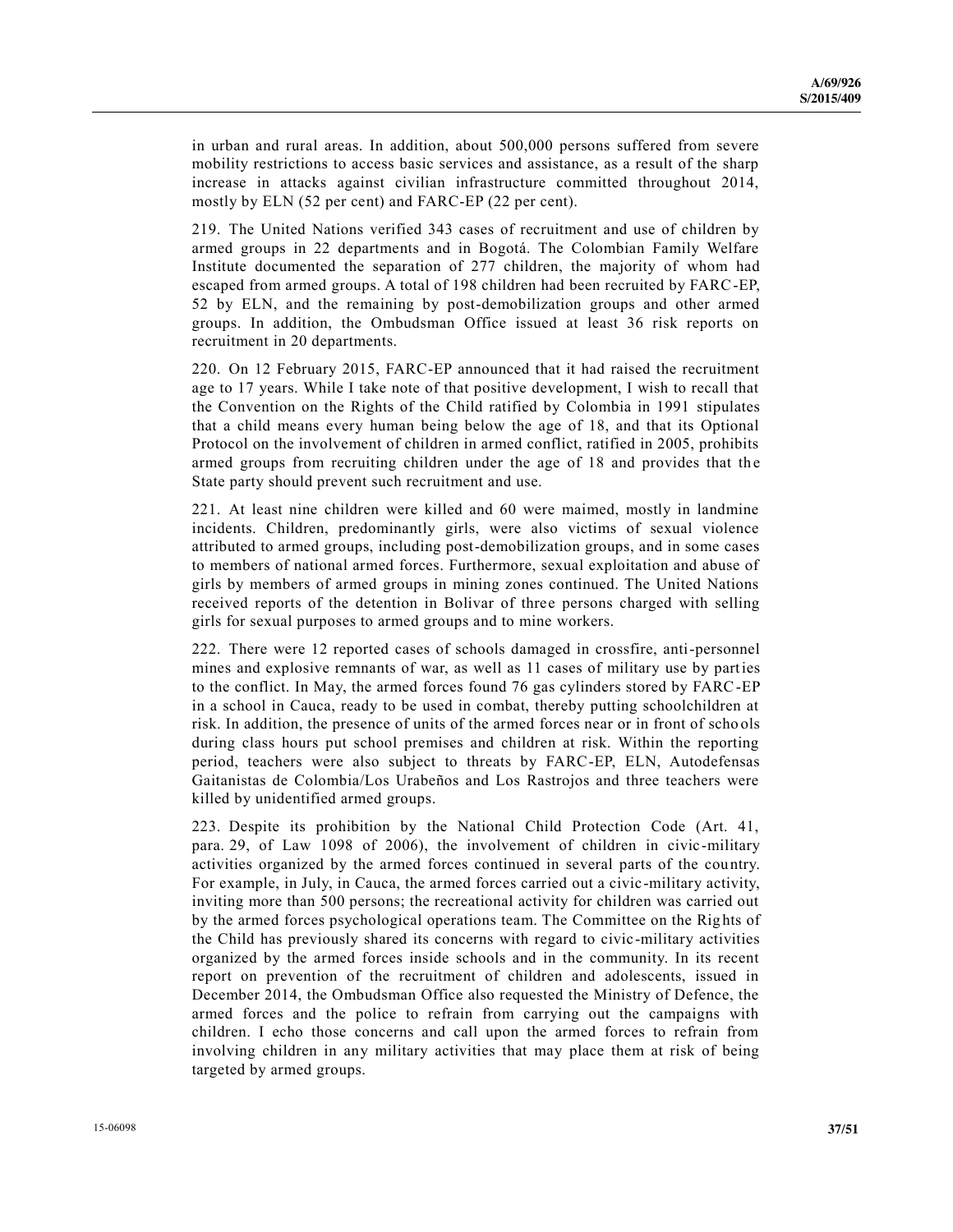224. Since 1999, at least 5,694 children have been separated from armed groups and benefitted from the Colombian Family Welfare Institute programme. With regard to protection and assistance provided to children separated from armed groups as stipulated in the National Child Protection Code and the Victims Law, all children, as victims, should be accorded equal protection, regardless of the group that recruited or used them. In some cases, however, children who had been separated from armed groups, mostly those associated with post-demobilization groups, were referred to the Office of the Attorney General for prosecution without benefitting from the Institute's programmes for protection and assistance.

225. Since 1999, there have been 193 convictions for child recruitment, including under the Justice and Peace Law of 2005 and by the Human Rights Unit of the Office of the Attorney General, as well as by regional and local courts. In June, a new bill for the protection of victims of sexual and gender-based violence in conflict was approved. I welcome that major step, which was taken to harmonize the national legislation with international standards.

#### **India**

226. The recruitment and use of children as young as six years of age by armed groups, including the Naxalites, continued. According to the Ministry of Home Affairs, Naxalites in Bihar, Chhattisgarh, Jharkhand and Odisha States recruited boys and girls between 6 and 12 years of age into specific children's units. They were used as informers and taught to fight with crude weapons, such as sticks. At the age of 12, children associated with Naxalites are reportedly transferred to specific units, where they receive training in weapon handling and the use of improvised explosive devices.

227. In Naxalite recruitment campaigns targeting poor communities, parents are forced to offer children under the threat of violence. Similarly, children are reportedly threatened with the killing of family members should they escape or surrender to security forces. In August, in Lakhisarai district, Naxalites reportedly made demands of children from families, resulting in up to 100 girls and boys, between 10 and 15 years of age, joining the group. In West Singhbhum, government security forces reportedly arrested an armed group element for the recruitment of 11 children aged 9 to 13 years, including 5 girls, on their way to a training camp. The recruiter allegedly stated that his commander had specifically asked for girls. According to the Government, based on the statements of several women formerly associated with Naxalite groups, sexual violence is common in the camps. Violence and the use of schools as recruitment grounds affected access to education for children in Naxalite areas.

228. The United Nations also received reports of the recruitment and use of children in Assam and Manipur States. Children were reportedly lured into joining armed groups in the face of the lack of livelihood alternatives, but were also abducted and forcibly recruited, including through coercion of family members and the threat of violence. Concerns persist over allegations of detention of children in violence-affected states, including for alleged association with armed groups.

229. I am concerned by the Government reports of the use of children as human shields and in combat roles by the Naxalites. The period under review reportedly saw an increase in Naxalite violence, resulting in the killing of 89 civilians and 48 security personnel in 429 incidents in the first quarter alone. Concerns also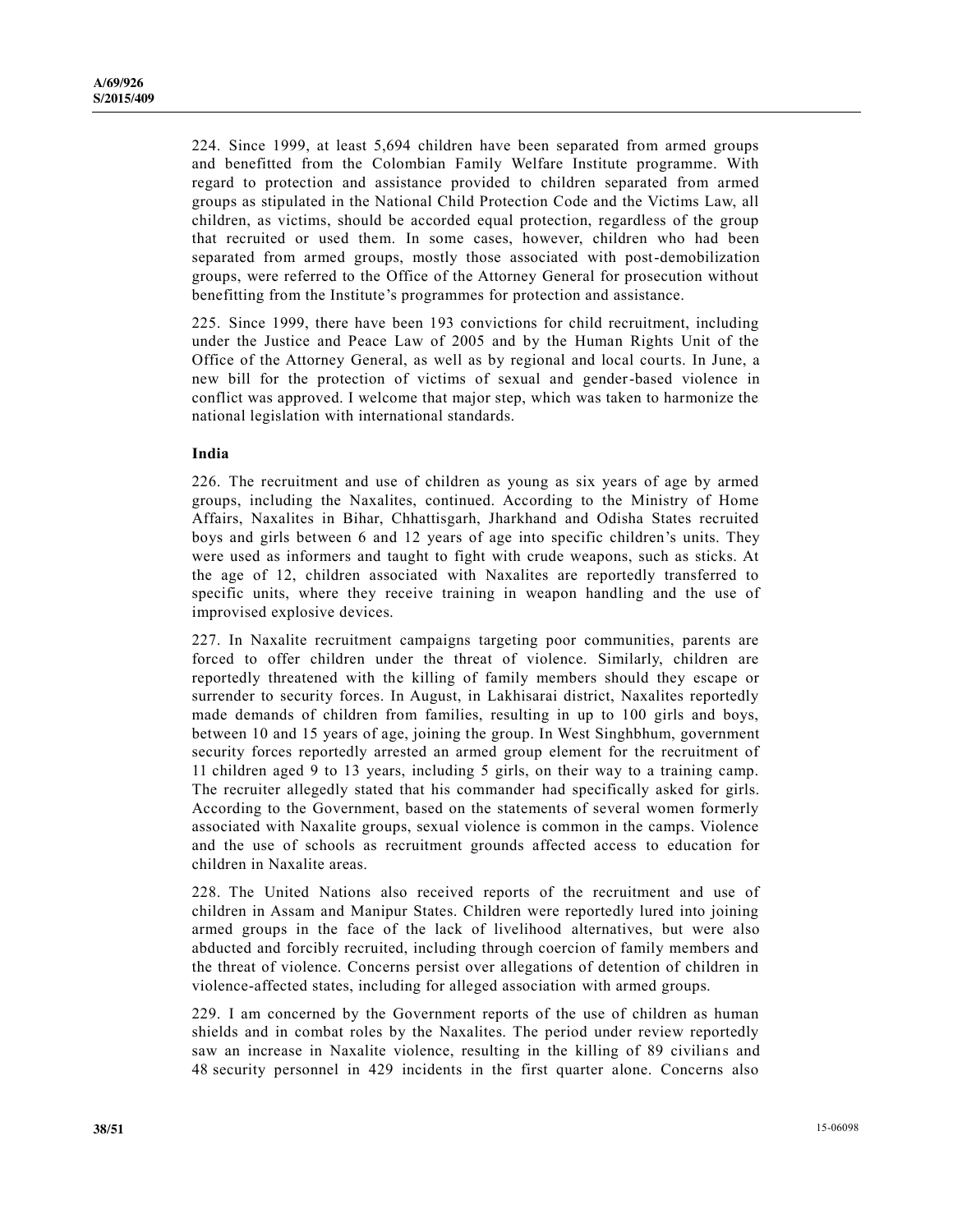persisted over the killing and maiming of children in north-eastern states. For example, in Assam, on 23 December, in four seemingly coordinated attacks, the National Democratic Front of Bodoland allegedly killed around 75 civilians, including at least 18 children.

#### **Nigeria**

230. Jama'atu Ahlis Sunna Lidda'awati wal-Jihad (JAS), commonly known as Boko Haram, continued and intensified its attacks on the civilian population in the three north-eastern states of Nigeria (Borno, Adamawa and Yobe). High-profile attacks were also conducted in other parts of the country: Kano, Gombe and Bauchi States, and the Federal Capital Territory. The group's tactics began with hit-and-run attacks targeting government officials, security forces, detention centres, religious figures and, increasingly, schools and children, and have evolved into take-and-hold attacks, controlling large swaths of territory. The pace and intensity of attacks resulted in the displacement of over 1 million persons, the majority being women and children. Since June, Nigerian security forces increased their operations against Boko Haram, in conjunction with the Civilian Joint Task Force and other pro-Government vigilante groups. Boko Haram activities have progressively expanded beyond Nigeria's borders into Cameroon, Chad and the Niger and have prompted a regional response to address the threat posed by the group.

231. In December, the United Nations in Nigeria formally established a country task force on children affected by armed conflict to monitor and report on violations against children following the listing of Boko Haram in my previous annual report (A/68/878-[S/2014/339\)](http://undocs.org/A/68/878). The verification of incidents remained challenging, due to a severe lack of access to affected areas.

232. Increased reports were received on the recruitment and use of boys and girls by Boko Haram in support roles and in combat. Children were also used as human shields to protect Boko Haram elements. Another alarming trend observed since July was the growing number of girls used as suicide bombers in populated urban centres. For example, in July, four teenage girls were reported to have carried out a series of suicide attacks attributed to Boko Haram in Kano. A 13-year-old girl from Adamawa State was reportedly rescued at a checkpoint in Katsina State while carrying a belt with explosives. The United Nations also received reports of children joining CJTF and other vigilante groups, voluntarily or forcibly, and being used to man checkpoints, gather intelligence and participate in armed patrols. It was reported that some of the civilians, including children, who had voluntarily joined a particular side sometimes had done so in order to avoid the suspicion that they were associated with, or sympathetic to, the other side.

233. The killing of civilians, including children, by Boko Haram continued and sharply increased during the period under review. It is estimated that at least 7,380 persons were killed in 255 incidents (5,083 in Borno, 893 in Adamawa, 517 in Yobe and 887 in other states). Data on the age and status of the victims is not available and therefore, the exact number of children killed and injured remains unknown. Children were killed and maimed during Boko Haram raids on villages, in targeted attacks in public places, in clashes between Boko Haram and the Nigerian security forces and as a result of suicide bombings. Children were also killed by Boko Haram in their schools. Education authorities in the north -east recorded the killing of 314 school children between January 2012 and December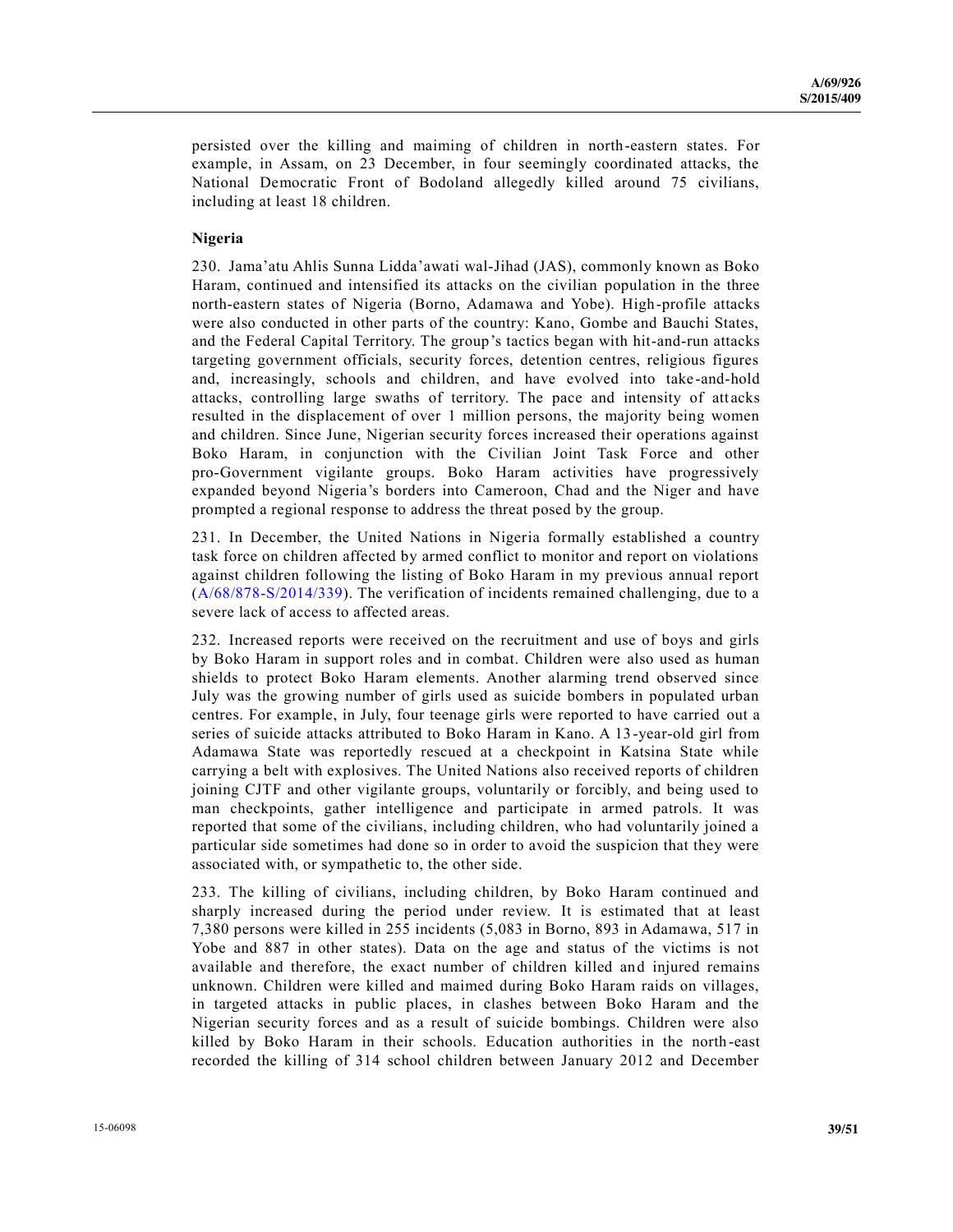2014. In February, 59 secondary schoolboys were shot or burned to death in their dormitory during a night-time attack in Buni Yadi, Yobe. In November, a suicide bomber disguised in a school uniform killed at least 47 school children and injured 117 others in Potiskum, Yobe. In addition, 26 incidents of suicide attacks were reported, in the states of Borno (nine), Kano (eight), Yobe (five), Gombe (two), Bauchi (one), and in the Federal Capital Territory (one). The suicide attacks reportedly involved 45 suicide bombers and claimed the lives of at least 688 persons, including over 200 persons at the Grand Mosque in Kano.

234. Worrisome allegations were received of other violations against civilians, including children, by Government armed forces, CJTF and vigilante groups, including extra-judicial killings, arbitrary detention and torture.

235. Boko Haram targeted schools and teachers perceived to provide a "Western" curriculum. School facilities were attacked, looted and destroyed, teachers and students were killed, threatened and abducted. According to education authorities, a total of 338 schools were destroyed and damaged, and at least 196 teachers killed between 2012 and 2014. A number of specific incidents where children were targeted and killed are outlined in paragraph 230 above. Continuing threats in all three north-eastern states led to reduced access to education, closure of schools, teachers leaving and the withdrawal of children from schools. The United Nations received reports of health centres also looted and destroyed. Access for polio health workers was increasingly reduced, due to growing insecurity.

236. Since 2009, Boko Haram has reportedly been responsible for the abduction of at least 500 young women and girls from their homes or schools and while travelling on roads in the affected States. The abduction of 276 girls from their school in Chibok, Borno, in April 2014, represented the largest single incident of abduction attributed to the group. Of the 276 abductees, 57 managed to escape. Incidents continued to be reported and, in September, over 100 young women and girls were abducted from villages during attacks in Adamawa State. The whereabouts of the Chibok girls and the other abductees remain unknown. According to accounts from escapees, they were subjected to forcible religious conversion, physical and psychological abuse, forced labour and forced marriage to Boko Haram fighters. The group's stated motives for abductions include retaliation against the Government for detention of relatives and punishment of schoolchildren for attending Western-style schools.

237. My Special Representative for Children and Armed Conflict visited Nigeria in January 2015 to assess the impact of the conflict on children, support the roll-out of the monitoring and reporting mechanism and engage with the Government, including sharing her concerns regarding the allegations on violations committed by government forces, CJTF and vigilante groups. During the visit, the Special Representative met with civilian and military authorities at the highest level, who expressed readiness to cooperate with the monitoring and reporting mechanism through the establishment of a Federal-level interministerial committee and statelevel committees on children in the three affected states. In January 2015, the Minister of Justice issued an advisory reiterating the prohibition of recruitment and use of children. In response to the number of schools affected by the conflict and following the abduction of the Chibok girls, the Government also launched the "Safe Schools Initiative" aimed at providing remedial education and piloting 10 safe education facilities in the three affected states.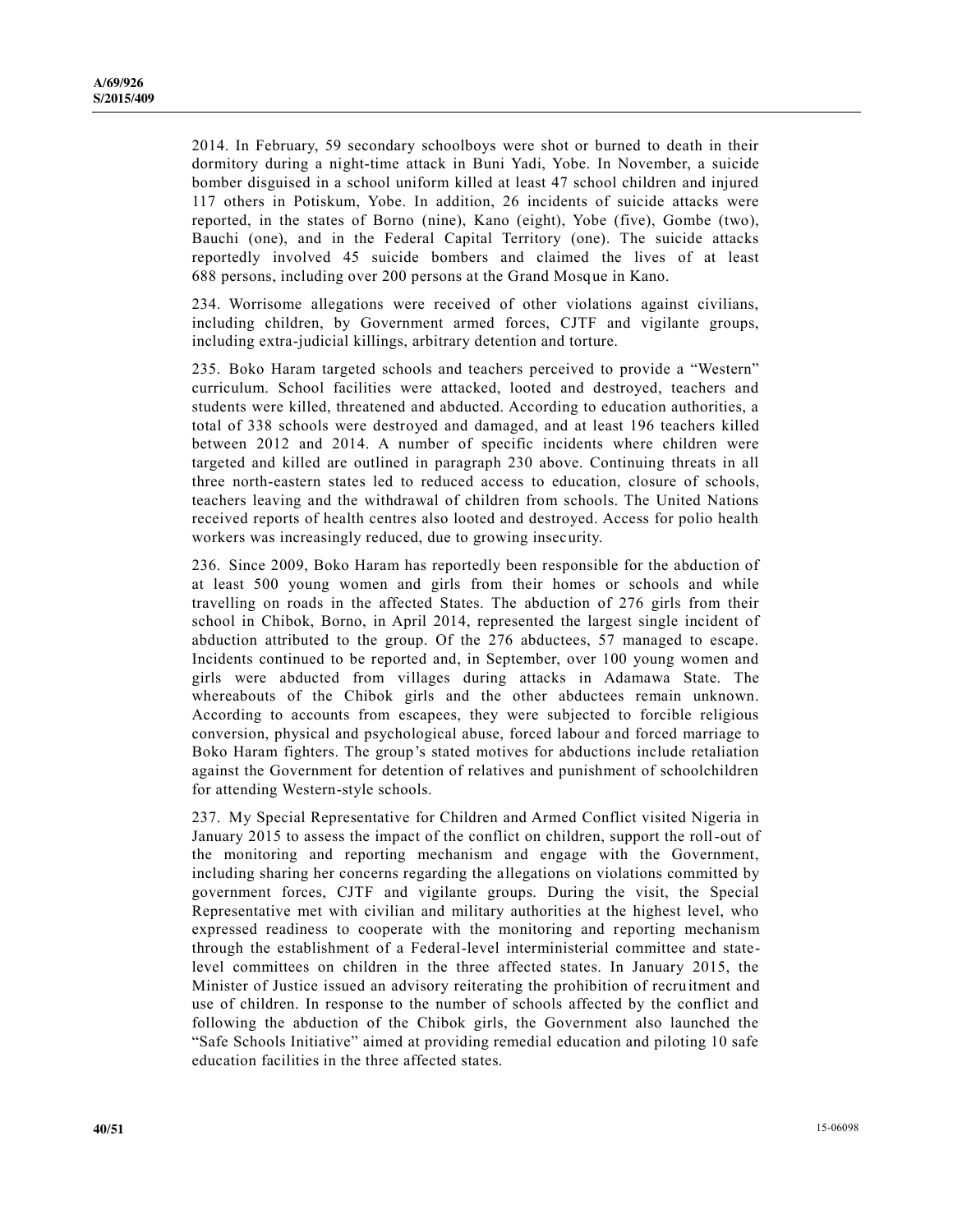238. The threat of Boko Haram to regional stability prompted neighbouring countries to react by conducting joint operations and coordinating efforts through a Multinational Joint Task Force composed of troops from Lake Chad Basin countries and Benin, and whose deployment was authorized by the African Union Peace and Security Council on 3 March 2015. Given the high numbers of children recruited or abducted by Boko Haram, it is of great concern that abductees or children associated with the group will be heavily affected in the course of military operations. In December, Cameroonian security forces reported the dismantling of an *almajiri* school near the border with Nigeria, where 84 boys aged between 4 and 17 years were found in the presence of instructors allegedly affiliated with Boko Haram. In April 2015, the boys were reportedly placed in a facility run by the Ministry of Social Welfare in northern Cameroon.

239. I urge the Government of Nigeria to take all necessary measures to protect children affected by the security situation and investigate the allegations of violations by its security forces as part of the military operations against Boko Haram and bring the perpetrators to justice. I also call upon regional countries participating in military operations against Boko Haram to carry out their operations against the group in compliance with international humanitarian, refugee and human rights law and to take all necessary measures to ensure the protection of children and minimize the impact of the conflict on them. I welcome the fact that child protection provisions have been included in the Multinational Joint Task Force concept of operations. I reiterate that depriving children of their liberty should only be a measure of last resort and that children who are detained should be treated primarily as victims and handed over to child protection actors as soon as possible.

#### **Pakistan**

240. Pakistan continued to face significant security challenges, posed in particular by armed groups and extremist groups, with schools being particularly targeted. Hundreds of civilians were killed or injured in dozens of attacks. In response, the Government launched a major offensive in North Waziristan in June to reduce the capacity of armed groups to strike within the country. In one of the most alarming incidents of the reporting period, on 16 December, nine gunmen stormed the Army Public School in Peshawar, firing on pupils and staff indiscriminately, and utilizing improvised explosive devices and hand grenades to maximize casualties. At least 132 boys, as young as 8 years of age, and several teachers and other staff members were killed. At least 133 persons were injured, the vast majority of them children. The Tehrik-i-Taliban Pakistan (TTP) claimed responsibility for the assault, stating that it was an act of revenge for the ongoing offensive in North Waziristan.

241. Although exact figures of child casualties were not always available, sectarian violence and hundreds of indiscriminate attacks, including by improvised explosive devices and suicide bombers, continued to affect children in several areas, with Baluchistan and Khyber Pakhtunkhwa Provinces most affected. In February, for example, in Peshawar, a suicide bomb in the crowded Koocha Risaldar area near Qissa Khawani bazaar reportedly killed 10 persons, the majority of whom were women and children, and injured 48 others.

242. Armed groups continued to regularly attack educational institutions. At least 40 secular schools were reportedly attacked, mainly in Khyber Pakhtunkhwa province, the Federally Administered Tribal Areas and in Balochistan Province. In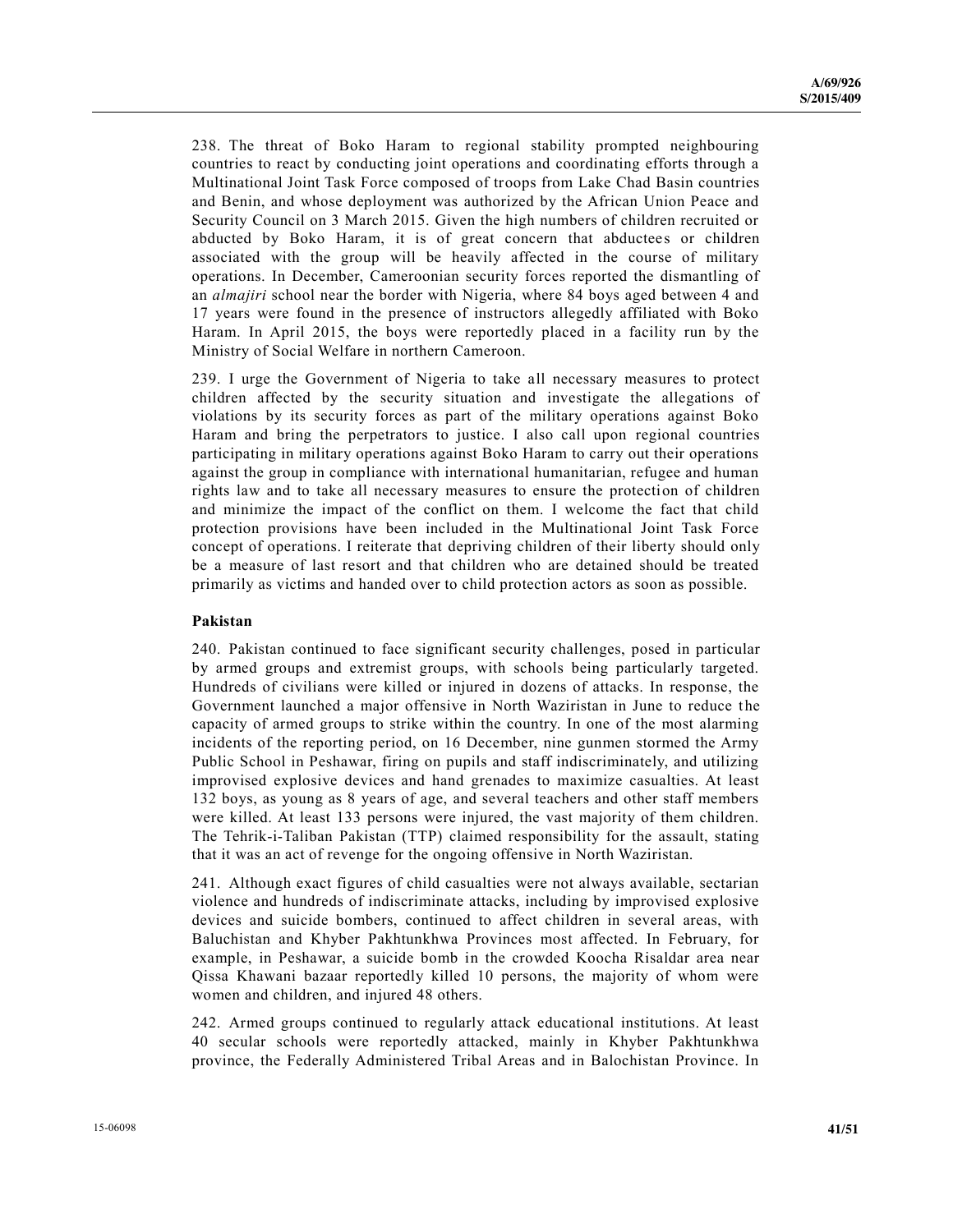January, for example, a suicide bomber reportedly blew himself up outside the gates of a school in Hangu, Khyber Pakhtunkhwa province, killing a 14-year-old boy who was trying to prevent the attacker from entering the school. In February, an improvised explosive device exploded outside school gates in Karak, Khyber Pakhtunkhwa Province, reportedly injuring 13 children and the school principal. In the wake of the December 16 attack on the Army Public School in Peshawar, all educational institutions across Pakistan were closed for a period of three to four weeks, thereby disrupting education.

243. Attacks on polio workers by TTP-affiliated and other armed elements continued unabated in 2014, resulting in the killing of at least nine such workers and several police and security personnel providing escorts for the conduct of polio campaigns. For example, in January, three persons were reportedly killed and two others injured by four armed elements in Karachi. In Balochistan, on 26 November, four polio workers, including three women, were reportedly shot dead and three other members of the polio vaccination team were wounded by two gunmen on a motorcycle. On 9 December, in Faisalabad, Punjab, a schoolteacher volunteering in a polio vaccination campaign was reportedly shot by armed elements on a motorcycle. The Taliban splinter faction Jundullah claimed responsibility for the attack.

244. Interaction on child protection between the United Nations and the Pakistani authorities continued throughout 2014. For example, with United Nations support, the Government of Gilgit-Baltistan approved a comparatively substantial budgetary allocation for the establishment of child protection services. One area of concern is the reports of detention of children for alleged association with armed groups and on national security charges. In January 2015, the Parliament of Pakistan passed a constitutional amendment on the establishment of military courts for a duration of 24 months, wherein civilian suspects accused of acts of terrorism will be tried. Military courts are inappropriate forums for hearing cases involving children since they do not fully recognize the special status of juveniles in conflict with the law. I urge the Government to ensure that any children arrested for their alleged associated with armed groups or under security charges are treated primarily as victims. In all circumstances children are entitled to benefit from the special status of juvenile in conflict with the law in conformity with international human rights law.

#### **Philippines**

245. In March, the Government and the Moro Islamic Liberation Front (MILF) signed a comprehensive agreement on the Bangasamoro that includes a transition plan on normalization towards the eventual decommissioning of the MILF Bangsamoro Islamic Armed Forces (BIAF). The Government also continued to enhance the monitoring, reporting and response system to institutionalize the response to child rights violations. Meanwhile, the emergence of breakaway armed factions and localized community feuds involving armed elements continued to affect children. As at March 2015, intensive fighting was continuing between the Government and the Bangsamoro Islamic Freedom Fighters (BIFF) and Abu Sayyaf Group (ASG).

246. Noting that child recruitment is mostly likely underreported since communities are apprehensive about sharing information for fear of reprisals, the United Nations verified the recruitment and use of seven boys, as young as 9 years of age, by the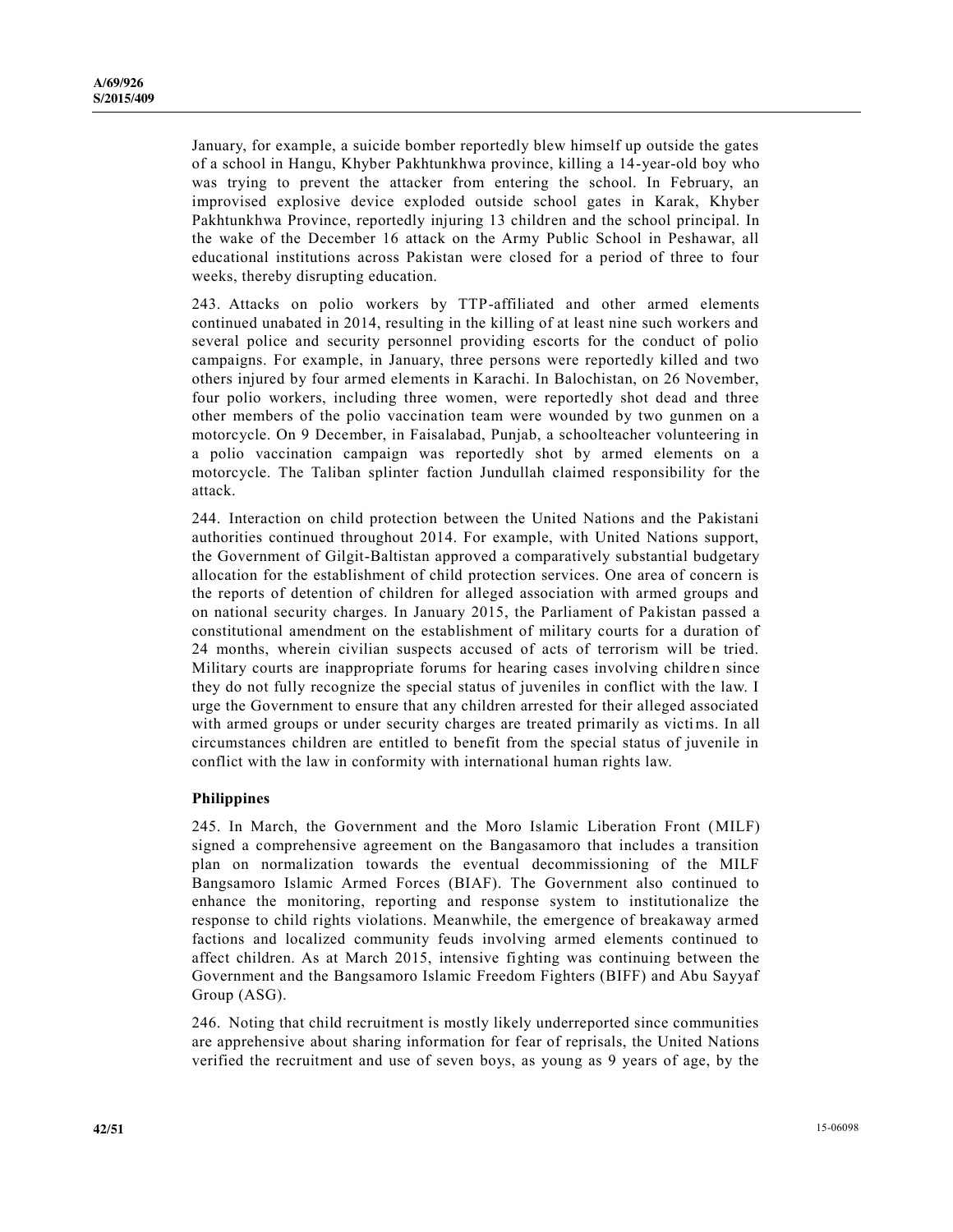New People's Army (NPA) and ASG, marking a decrease from the 20 verified cases in 2013. For example, among the five boys recruited and used by ASG was a 9-yearold boy who was used as a weapons porter for approximately 18 months. After escaping, he was shot dead. ASG had previously told his family that the boy would be killed if he left. The recruitment of two boys by NPA, aged 15 and 16 years, was reported by their parents. The municipal police launched an investigation but the recruiter remained at large and an arrest warrant was issued.

247. Local communities continued to note that armed groups, including NPA and reportedly ASG, approached civilians including children, for recruitment purposes, offering them shelter, food, access to education or offering to support communities. In response, parents reportedly sent their children to urban centres for their protection.

248. On 3 July, a 14-year-old boy and his father were arrested by members of the Armed Forces of the Philippines in Maguindanao, allegedly on suspicion of the father being affiliated with BIFF. The whereabouts of the father and the boy were unknown at the end of 2014, although an investigation was launched by the Regional Human Rights Commission of the Autonomous Region of Muslim Mindanao.

249. The United Nations verified the killing of 13 children and the injury of 26 others in 22 separate incidents. In one incident, on 28 July, seven children were killed and six others, as young as 3 years of age, were wounded by ASG when their vehicle was ambushed. Ten incidents resulted from armed forces operations against BIFF and retaliatory attacks. One boy was killed and four children (two girls, two boys) were injured in armed clashes in the Autonomous Region of Muslim Mindanao resulting from conflicts involving MILF or Moro National Liberation Front commanders.

250. In five separate incidents, clashes between the armed forces and BIFF and between national police and NPA resulted in damage to schools, followed by suspension of classes. On 2 January, BIFF used a primary school in North Cotabato in operations against the armed forces and set the school on fire upon withdrawal. Concerns also persisted over threats made against teachers by ASG. In addition, the United Nations verified the military use of six schools and one hospital by the armed forces, mainly during operations against BIFF.

251. In June, the MILF leadership reappointed a panel to engage with the United Nations on a roadmap to expedite implementation of the action plan to end and prevent the recruitment and use of children and took a number of important steps, notably that of appointing focal points in all of its base and front commands, displaying command orders prohibiting the recruitment and use of children, including sanctions against perpetrators, facilitating orientations on the roles and responsibilities of BIAF members vis-à-vis the action plan, and submitting progress reports to the United Nations every two months. MILF has also guaranteed unhindered access for action plan-related activities, including verification exercises.

252. In partnership with the Bangsamoro Development Agency, the United Nations has established 16 community-based child protection networks in conflict-affected communities in Mindanao to strengthen their capacity to prevent and respond to all forms of child rights violations.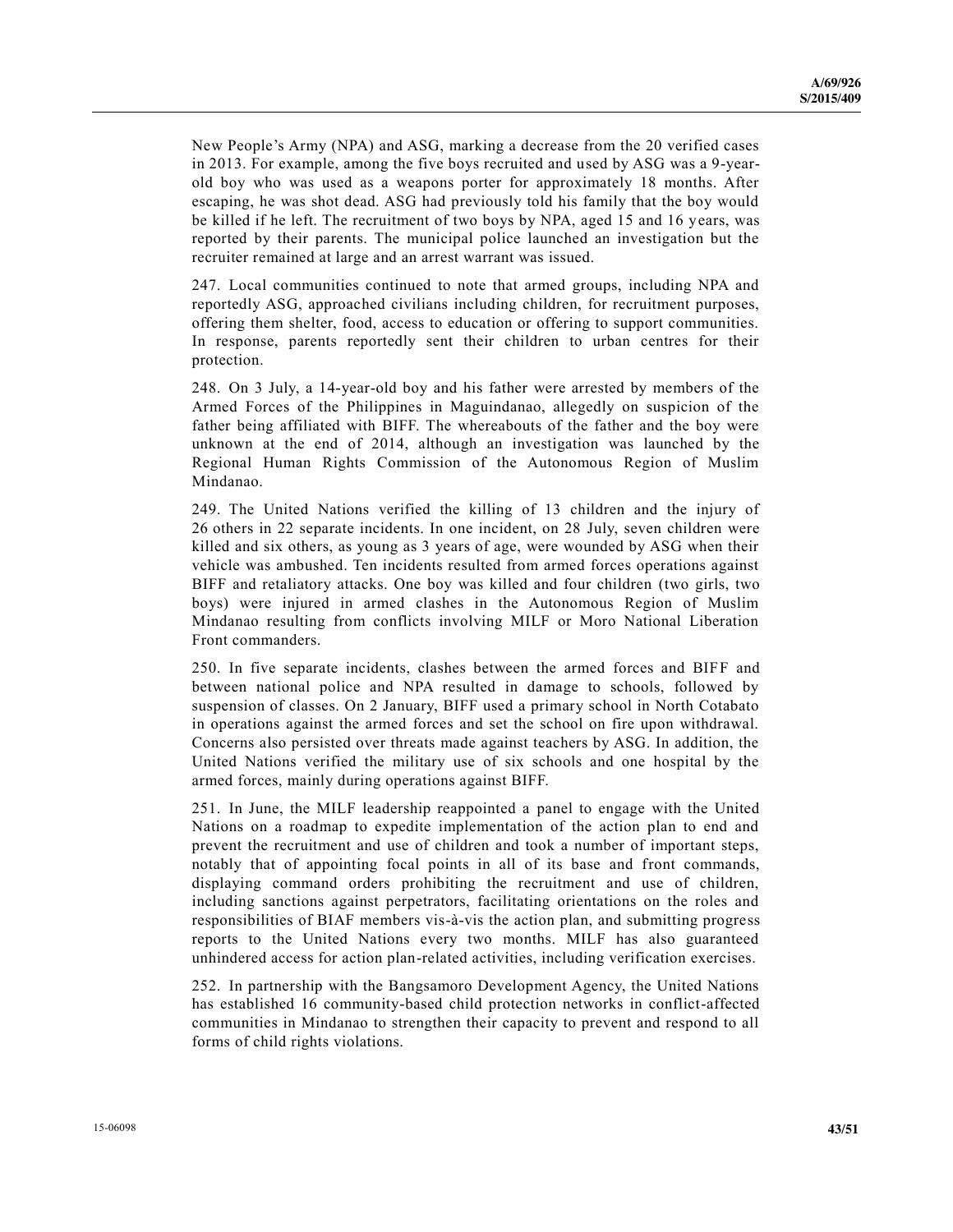253. The armed forces, through their Human Rights Office, and in line with my recommendations to better protect children affected by the armed conflict in the Philippines [\(S/2013/419\)](http://undocs.org/S/2013/419), continued to finalize a strategic framework to protect children during military operations. Some of these have already been implemented, including the guidelines on the conduct of activities in schools and hospitals.

254. I commend the progress made by MILF and urge it to identify all children associated with BIAF to ensure their separation in line with the action plan. I encourage both the Government of the Philippines and MILF to continue their sustained engagement to ensure the success of the peace process, which the United Nations stands ready to support.

#### **Thailand**

255. Armed violence in southern Thailand continued, with armed groups launching attacks against civilian targets and engaging in sporadic fighting with Government security forces. Peace talks between the Government and armed groups, facilitated by Malaysia, began in 2014.

256. The United Nations continued to receive reports on the recruitment and use of children by armed groups. Children reportedly received military training and were used as lookouts, informers and combatants. For instance, a 14-year-old boy allegedly associated with an armed group was reportedly killed in a gunfight with civil defence forces in Narathiwat Province in August. Concerns persist over the informal association of children with civil defence groups providing security for transportation routes, teachers and schools. Reports also continue regarding the administrative detention of children for alleged association with armed groups.

257. The United Nations received reports of 57 incidents in Pattani, Yala and Narathiwat that resulted in the killing of 23 children and maiming of 65. The incidents included shootings and improvised explosive device attacks. For example, on 3 February, three boys, between 6 and 11 years of age, were reportedly killed by gunshots during a targeted attack on their family by armed elements.

258. Armed groups continued to target teachers and education personnel, often using brutal threats and acts. According to the Ministry of Education, six teachers, one education personnel and 10 students were killed in 2014, while three teachers, one education personnel and 15 students were injured. In a worrisome example, in March, insurgents shot a teacher while she was riding a motorcycle to work at Tabing Tingi Community School. The assailants reportedly then poured gasoline on her body and set it on fire. A leaflet, with the words "This attack is in revenge for the killing of innocent people," was found nearby.

259. In line with that trend, in November, banners threatening teachers were found in several parts of Yala. Soldiers and police who have been providing security escorts for teachers in the affected region have also come under fire. In November, 18 members of an armed group launched an attack on a security escort, killing four soldiers and injuring two others. In October, eight schools in the provinces of Pattani and Narathiwat were burned at night. No group claimed responsibility for the attacks. However, according to some reports, it was retaliation by a National Revolutionary Front-led armed group for attacks by the Royal Thai Army. The Government arrested eight persons in October, who reportedly confessed to carrying out the attack.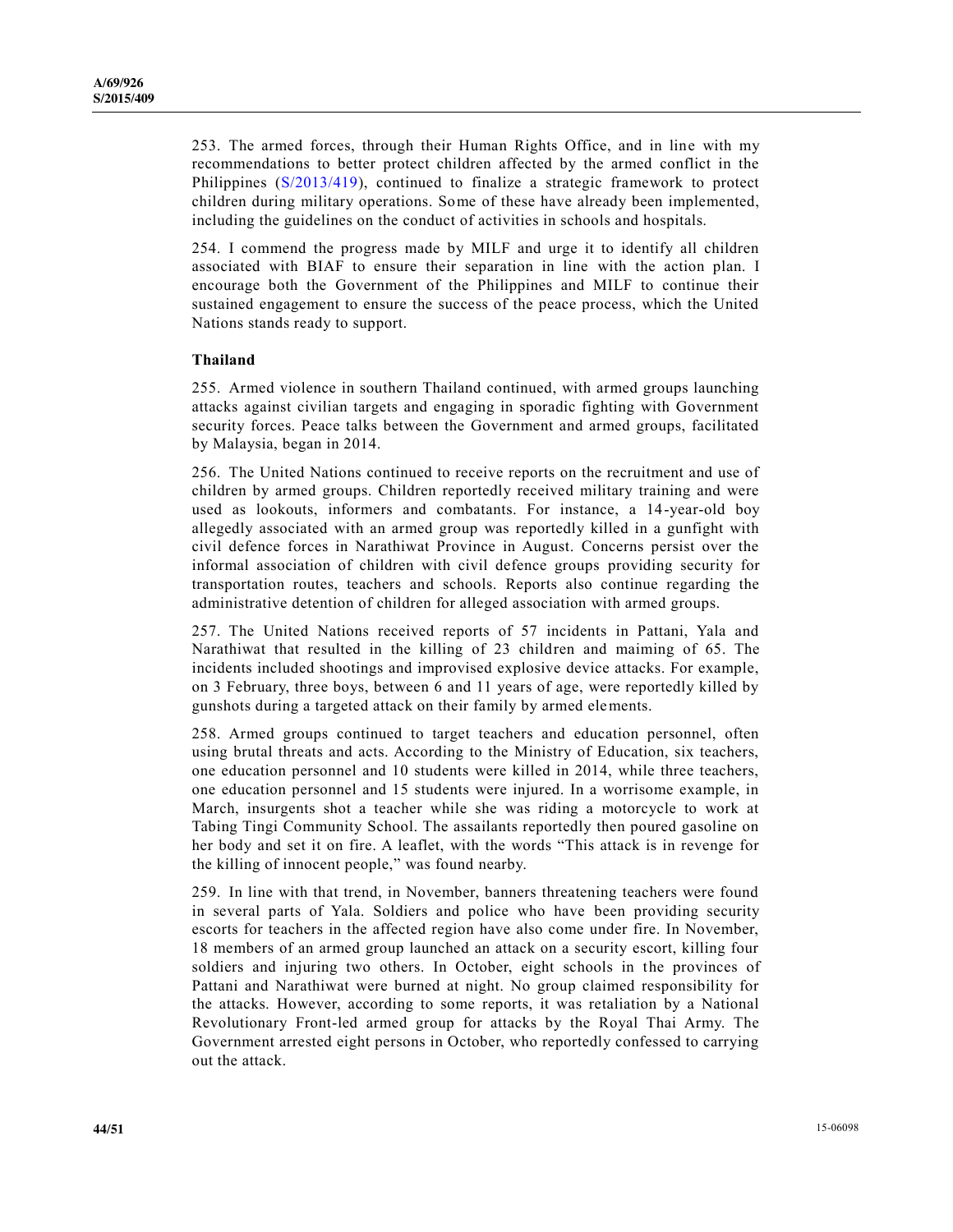260. In May and August, for the first time since the escalation of violence in 2014, three hospitals were attacked in Pattani and Songkhla. In one attack, a parked motorcycle exploded and set fire to adjacent areas in the bombing at the Khok Pho hospital, resulting in serious injury to a 3-year-old girl.

261. In my previous two annual reports, I welcomed the fact that the Government and the United Nations country team were engaging in dialogue on access to the southern border provinces to conduct independent verification and report on alleged violations against children. I am concerned that progress has still not been achieved on the issue of access for monitoring and verification, and again strongly urge the Government to facilitate independent access.

## **IV. Recommendations**

262. **I am deeply concerned at the increase of grave violations outlined in the present report and call upon all parties to immediately end, and take all measures to prevent, grave violations against children.** 

263. **Accountability is crucial to preventing grave violations, and I urge Member States to place it at the core of national and international responses to violations.**

264. **I call upon Member States to ensure that their response to threats to peace and security are conducted in full compliance with international humanitarian law, refugee law and human rights law. Member States should ensure that responses include specific mitigating measures for the protection of children.**

265. **I strongly urge all parties listed in the annexes to the present report who have not yet done so to enter into dialogue with the United Nations to agree on and implement measures to end grave violations and assist victims.**

266. **I call upon Member States to allow independent access to the United Nations for the purposes of monitoring and reporting on grave violations against children.**

267. **I also call upon Member States to facilitate contact between the United Nations and non-State armed groups for dialogue and follow-up on action plans in order to bring an end to violations. Such dialogue does not prejudge the political or legal status of those non-State armed groups.**

268. **I urge Member States to consider alternatives to the deprivation of liberty or prosecution of children for their alleged or actual association with armed groups or as part of counter-terrorism measures. At a minimum, Member States should ensure that procedures or trials are consistent with international juvenile justice standards and the principle of the best interests of the child.**

269. **The recruitment and use of children by extremist groups pose new challenges with regard to their protection, rehabilitation and reintegration. I encourage Member States to highlight and address the need for prevention and appropriate measures to rehabilitate those children recruited and used, including education programmes and vocational training, in compliance with the principle of the best interest of the child and respecting the child's primary status as a victim.**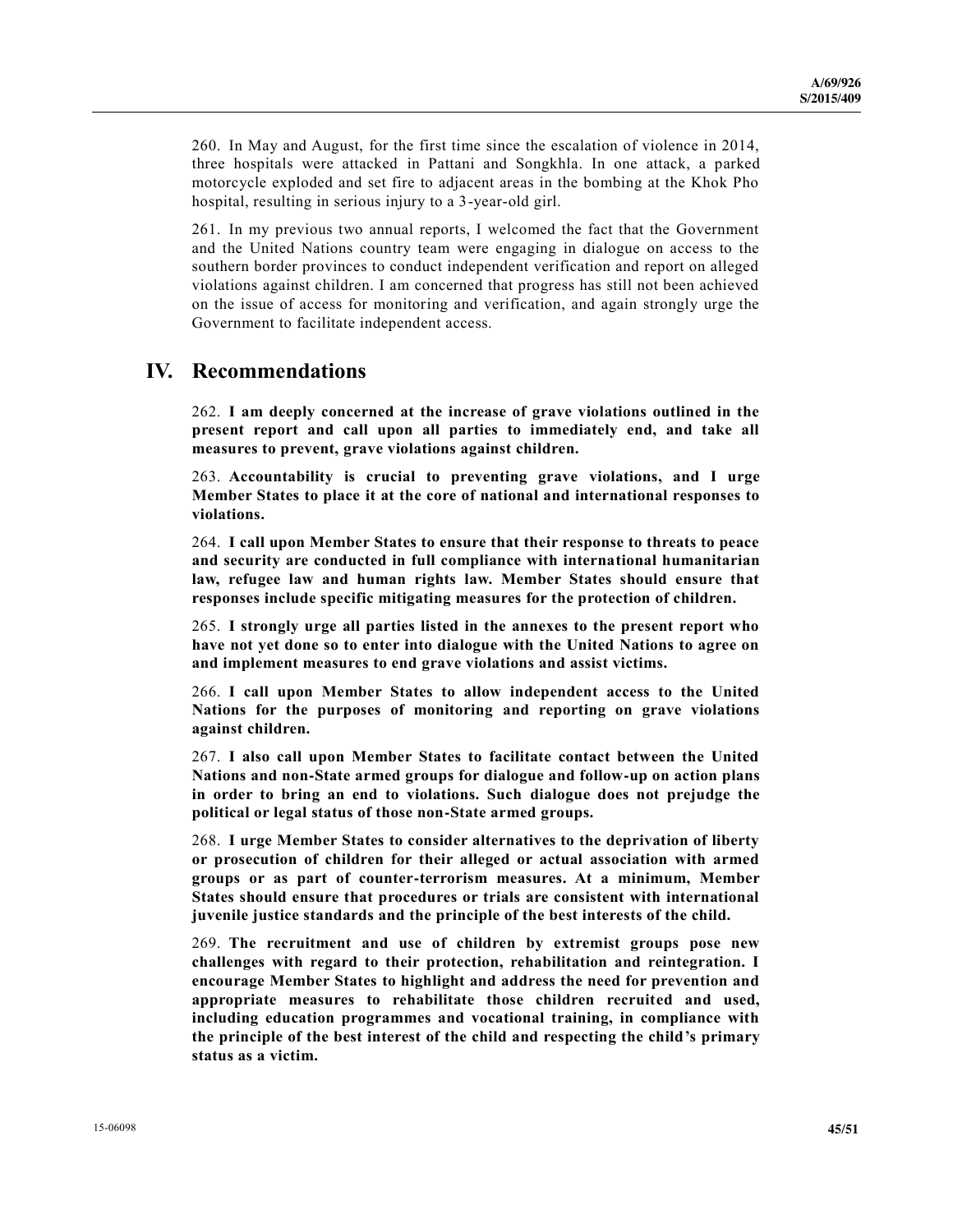270. **I encourage Member States, regional organizations, international mediators and special envoys to continue including child protection provisions in peace negotiations and agreements.**

271. **I welcome the leadership and contribution of regional and subregional organizations in the protection of children. I call upon regional and subregional organizations to continue integrating child protection considerations in their policies, planning of peace support operations, training of personnel and conduct of operations.**

272. **I call upon all parties to respect the civilian character of schools and cease attacks against them and attacks and threats of attacks against students and teachers.** 

273. **I call upon the Council to expand the tools available to child protection actors to gather information and report on the abduction of children, including through adding abductions as a trigger violation for listing in the annexes of the present report.**

274. **I also call upon the Council to continue to support the children and armed conflict agenda by strengthening provisions for the protection of children in all relevant mandates of United Nations peacekeeping, special political and peacebuilding missions. I also welcome and encourage the inclusion of grave violations against children as criteria for sanctions in Security Council committees.**

275. **I welcome the engagement and progress made so far regarding the "Children, Not Soldiers" campaign. I call upon all Member States to continue to mobilize political and financial support to ensure that progress achieved is institutionalized and durable.**

276. **I again urge all Member States that have not yet done so to sign and ratify the Convention on the Rights of the Child and its three Optional Protocols.**

## **V. Observations**

277. The present report clearly lays out the egregious violations to which children were subject during the reporting period in countries affected by conflict. In several situations, in particular the Central African Republic, Iraq, Israel/State of Palestine, Nigeria, South Sudan and the Syrian Arab Republic, children were affected to a degree which is an affront to our common humanity. The facts as presented in the body of the present report speak for themselves and should shock our collective conscience.

278. I am more convinced than ever that the United Nations and Member States must continue to give the protection of children affected by armed conflict the highest priority. Their plight should be the primary reason not to start conflicts and the primary reason to end them.

279. Determining responsibility for the killing and maiming and other grave violations against children raises the question of intention, although what is relevant is respect for international legal obligations and the impact on children. The case has been made by some parties to conflict that targeting children was never a policy or practice and that it was merely the unintended consequence of military action. In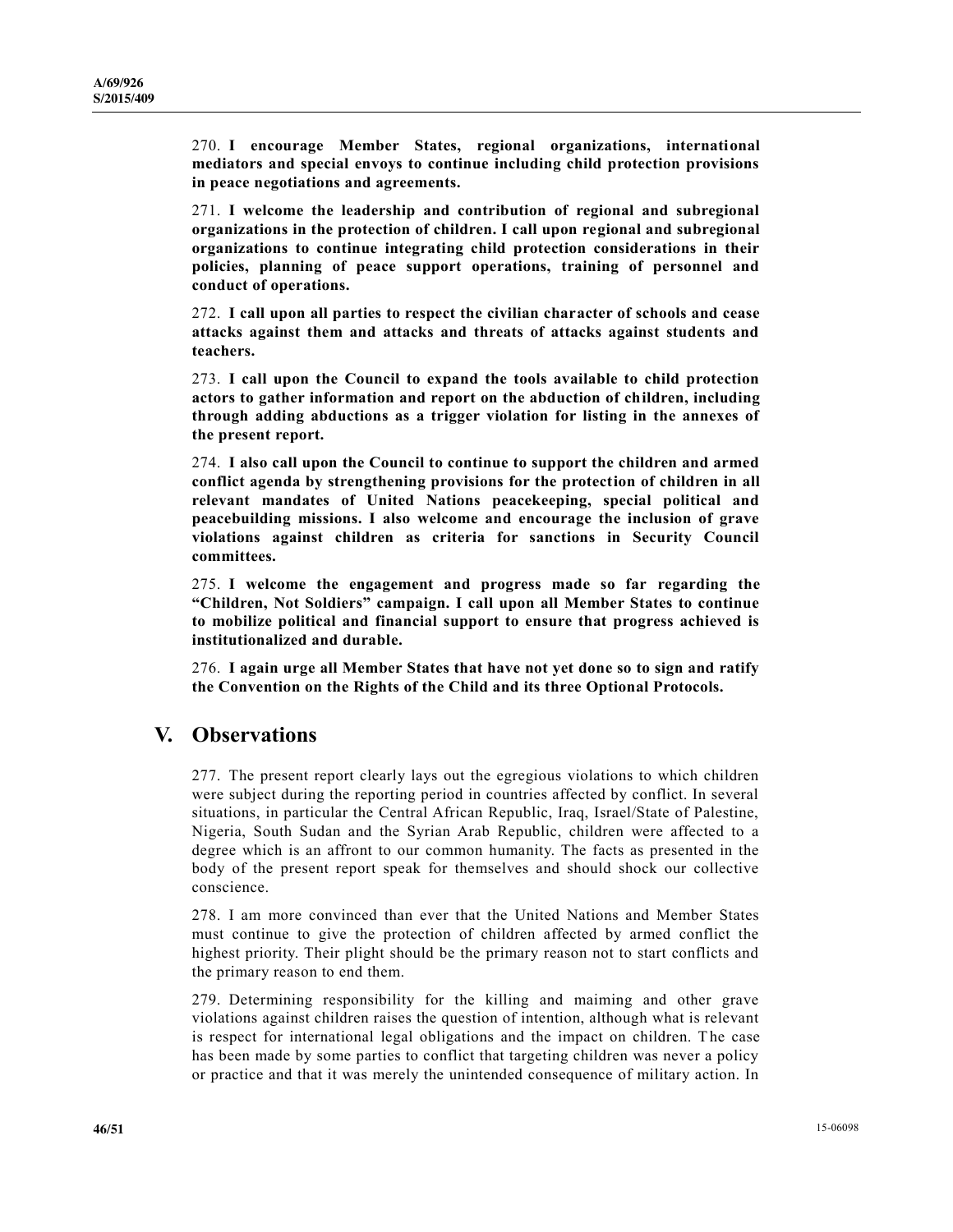2015, however, the case has been made in such a way that the integrity of the listing mechanism established by the Security Council to protect children has been threatened. This is deplorable.

280. I would like to put all parties to conflict on notice that those that engage in military action resulting in numerous grave violations against children will, regardless of intent, find themselves under continued scrutiny by the United Nations, including in future reports relating to children and armed conflict. Member States must re-examine existing policies and practices to stop and prevent grave violations against children. Member States must also be held to account and they, in turn, must hold perpetrators accountable.

281. I call upon all Member States not to lose sight of the vital objective at stake here: protecting children — a moral imperative and a legal obligation. Member States therefore must ensure that all avenues to protect children affected by armed conflict are identified and pursued. I urge all the parties to conflict identified in the report to work with my Special Representative to prevent future grave violations against children.

## **VI. Lists in the annexes to the present report**

282. There are no new parties listed in the report. In the Central African Republic, local defence militias known as the anti-Balaka, already listed for recruitment and use and killing and maiming of children, are now listed for sexual violence against children. In the Democratic Republic of the Congo the Allied Democratic Forces (ADF), who were already included in annex I for the recruitment and use of children and for attacks on schools and hospitals, are listed for the killing and maiming of children. In Iraq, the Islamic State of Iraq (ISI)/Al-Qaida in Iraq (AQ-I) are now listed for sexual violence against children under the name Islamic State of Iraq and the Levant (ISIL), in addition to the three other listed violations. In the Syrian Arab Republic, the Islamic State of Iraq and Sham (ISIS) are further listed for sexual violence against children and attacks on schools and hospitals, also under the name ISIL. In Nigeria, Jama'atu Ahlis Sunna Lidda'awati wal-Jihad (JAS), also known as Boko Haram, is now additionally listed for the recruitment and use of children, having been previously listed for killing and maiming and sexual violence against children.

283. Other changes in the list resulted from the fragmentation of previously listed parties or other changes in the landscape of armed conflict in respective situations. In the Central African Republic, the situation remains complex and fluid. Some factions listed in 2014 under the "ex-Séléka coalition and associated armed groups" disappeared, while others emerged. For the current listing, the umbrella "ex -Séléka coalition and associated armed groups" is used. In the Syrian Arab Republic, Jhabat Al-Nusra is now listed as Al-Nusra Front (ANF).

284. In a unilateral declaration made in Nairobi on 12 December 2013, the M23 announced the end of its rebellion and its transformation into a political party, and was removed from annex I. In relation to Yemen, given the constant changing nature of the situation, no changes have been made to the annexes from the previous report, but changes may be made in future years.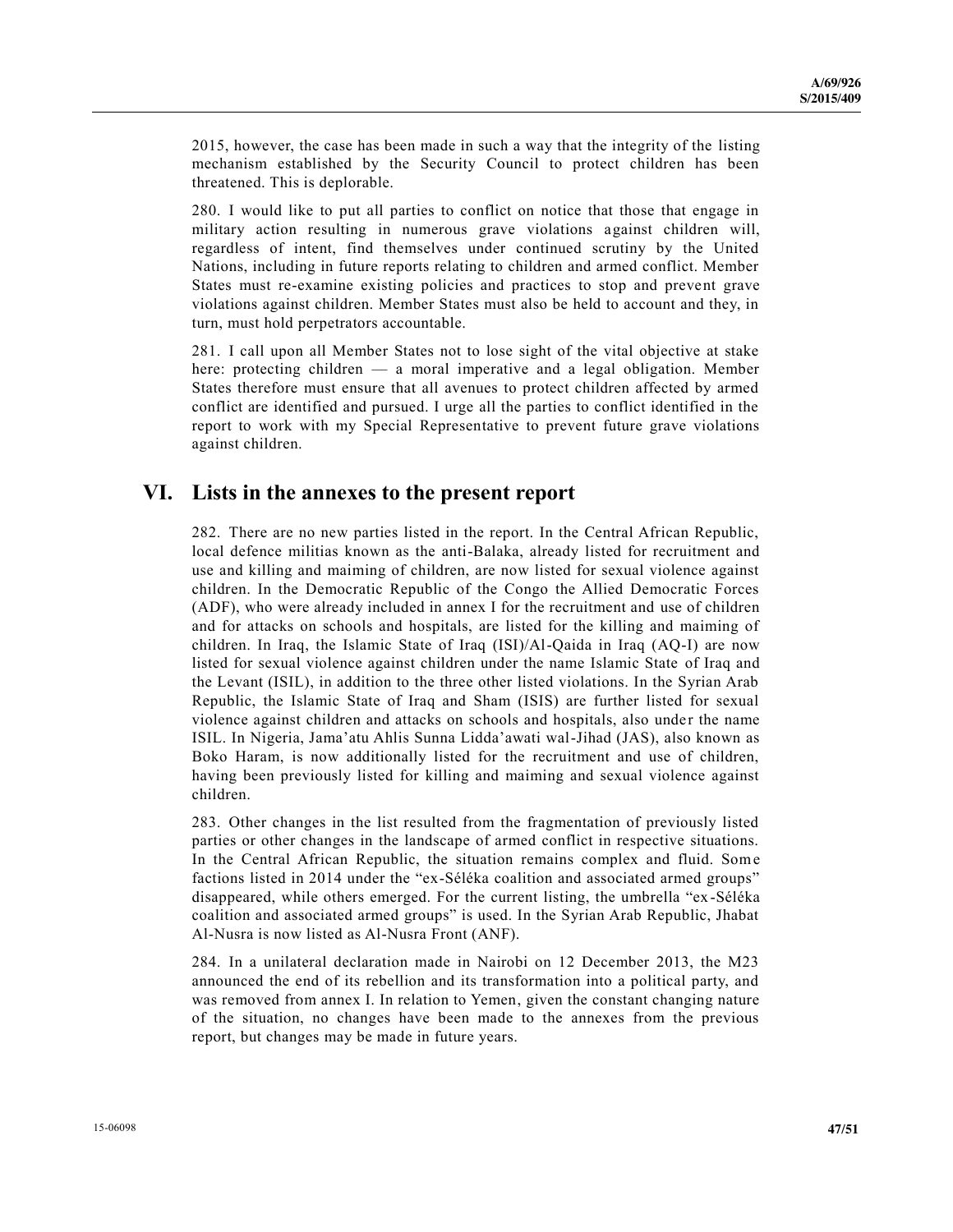# **Annex I**

# **List of parties that recruit or use children, kill or maim children, commit rape and other forms of sexual violence against children, or engage in attacks on schools and/or hospitals in situations of armed conflict on the agenda of the Security Council**\*

#### **Parties in Afghanistan**

- 1. Afghan National Police, including the Afghan Local Police<sup>a,•</sup>
- 2. Haqqani Network<sup>a,b</sup>
- 3. Hezb-e-Islami of Gulbuddin Hekmatyar<sup>a,b</sup>
- 4. Taliban forces, including the Tora Bora Front, the Jamat Sunat al-Dawa Salafia and the Latif Mansur Network<sup>a,b,d</sup>

#### **Parties in the Central African region (Central African Republic, Democratic Republic of the Congo and South Sudan)**

1. Lord's Resistance Army  $(LRA)^{a,b,c}$ 

#### **Parties in the Central African Republic**

- 1. Ex-Séléka coalition and associated armed groups<sup>a,b,c,d</sup>
- 2. Local defence militias known as the anti-Balaka<sup>a,b,c</sup>

#### **Parties in the Democratic Republic of the Congo**

- 1. Allied Democratic Forces (ADF)<sup>a,b,d</sup>
- 2. Forces armées de la République Démocratique du Congo (FARDC)<sup>a,c,•</sup>
- 3. Forces démocratiques de libération du Rwanda (FDLR)<sup>a,c,d</sup>
- 4. Front de résistance patriotique en Ituri (FRPI)<sup>a,c,d</sup>
- 5. Mayi Mayi Alliance des patriotes pour un Congo libre et souverain (APCLS) "Colonel Janvier"<sup>a</sup>
- 6. Mayi Mayi "Lafontaine" and former elements of the Patriotes résistants congolais (PARECO)<sup>a</sup>
- 7. Mayi Mayi Simba "Morgan"a,c
- 8. Mayi Mayi Kata Katanga<sup>a</sup>

<sup>\*</sup> The parties underlined have been in the annexes for at least five years and are therefore

considered persistent perpetrators.<br>
" Parties that recruit and use children.<br>
" Parties that kill and maim children.<br>
" Parties that commit rape and other forms of sexual violence against children.<br>
" Parties that engage

<sup>•</sup> This party has concluded an action plan with the United Nations in line with Security Council resolutions 1539 (2004) and 1612 (2005).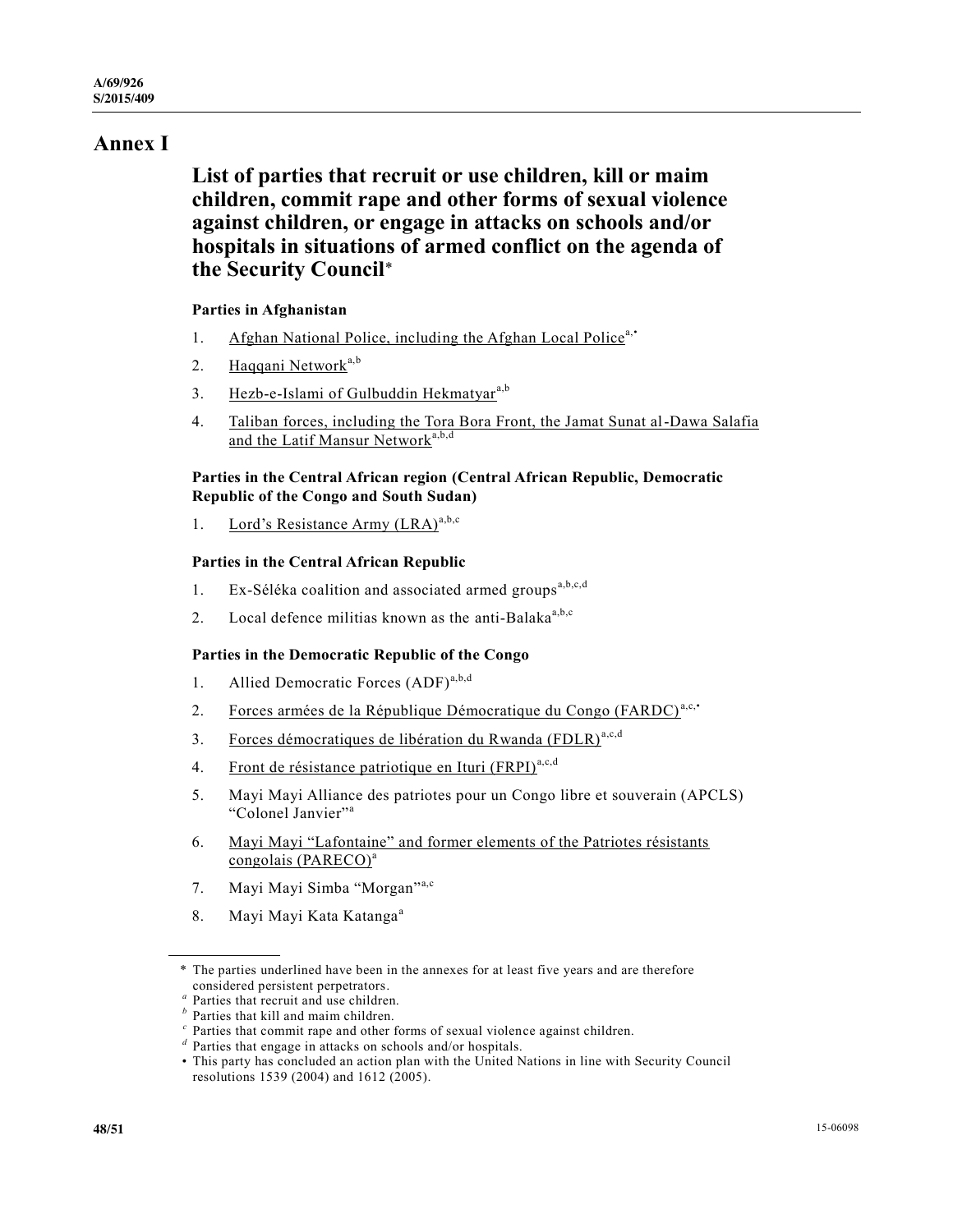- 9. Nduma Defence Coalition (NDC)/Cheka<sup>a,b</sup>
- 10. Mayi Mayi Nyatura<sup>a</sup>

#### **Parties in Iraq**

1. Islamic State of Iraq and the Levant  $(ISIL)^{a,b,c,d}$ 

#### **Parties in Mali**

- 1. Mouvement national de liberation de l'Azawad (MNLA)<sup>a,c</sup>
- 2. Mouvement pour l'unicité et le jihad en Afrique de l'Ouest (MUJAO)<sup>a,c</sup>
- 3. Ansar Dine<sup>a,c</sup>

#### **Parties in Myanmar**

- 1. Democratic Karen Benevolent Army (DKBA)<sup>a</sup>
- 2. Kachin Independence Army  $(KIA)^a$
- 3. Karen National Liberation Army (KNU/KNLA)<sup>a</sup>
- 4. Karen National Liberation Army Peace Council<sup>a</sup>
- 5. Karenni Army (KNPP/KA)<sup>a</sup>
- 6. Shan State Army South  $(SSA-S)^a$
- 7. Tatmadaw Kyi, including integrated border guard forces<sup>a,•</sup>
- 8. United Wa State Army (UWSA)<sup>a</sup>

### **Parties in Somalia**

- 1. Al Shabaab $a,b$
- 2. Ahlus Sunnah wal Jamaah (ASWJ)<sup>a</sup>
- 3. Somali National Army<sup>a,b,•</sup>

#### **Parties in South Sudan**

- 1. Sudan People's Liberation Army  $(SPLA)^{a,b,*}$
- 2. SPLA in Opposition<sup>a,b</sup>
- 3. White Army<sup>a</sup>

#### **Parties in Sudan**

- 1. Government security forces, including the Sudanese Armed Forces (SAF), the Popular Defense Forces (PDF) and the Sudan Police Forces<sup>a</sup>
- 2. Justice and Equality Movement (JEM)<sup>a</sup>
- 3. Pro-Government militias<sup>a</sup>
- 4. Sudan Liberation Army/Abdul Wahid<sup>a</sup>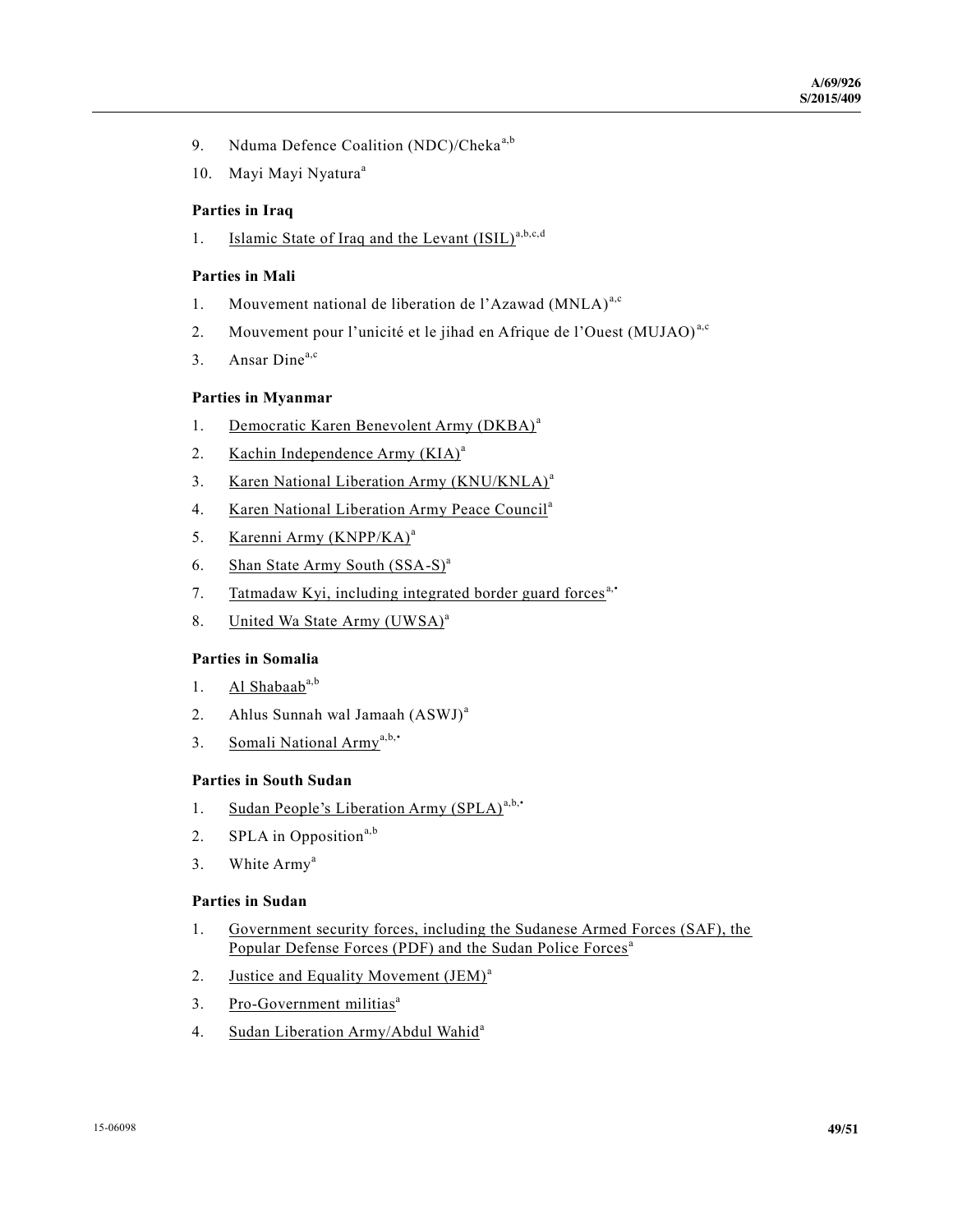- 5. Sudan Liberation Army/Minni Minawi<sup>a</sup>
- 6. Sudan People's Liberation Movement North (SPLM-N)<sup>a</sup>

#### **Parties in the Syrian Arab Republic**

- 1. Ahrar al-Sham al-Islami<sup>a,b</sup>
- 2. Free Syrian Army (FSA) affiliated groups<sup>a</sup>
- 3. Government forces, including the National Defence Forces and the Shabbiha militiab,c,d
- 4. Islamic State of Iraq and the Levant  $(ISIL)^{a,b,c,d}$
- 5. al-Nusra Front (Jhabat Al-Nusra)<sup>a,b</sup>
- 6. People Protection Units (YPG)<sup>a</sup>

#### **Parties in Yemen**

- 1. Al-Houthi/Ansar Allah<sup>a</sup>
- 2. Al-Qaida in the Arab Peninsula (AQIP)/Ansar al-Sharia<sup>a</sup>
- 3. Government forces, including the Yemeni Armed Forces, the First Armoured Division, the Military Police, the special security forces and Republican Guards<sup>a,•</sup>
- 4. Pro-Government militias, including the Salafists and Popular Committees<sup>a</sup>